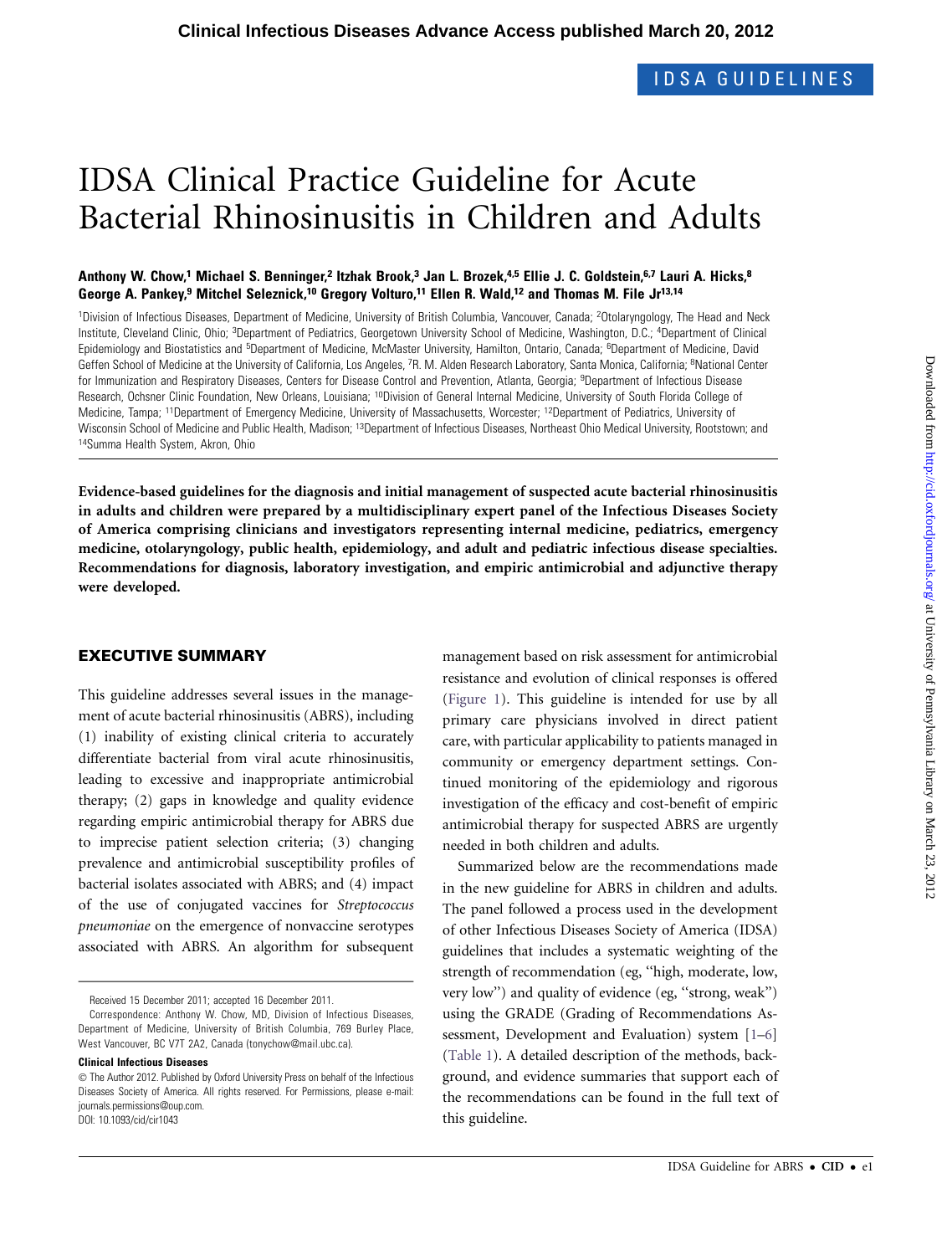<span id="page-1-0"></span>

Figure 1. Algorithm for the management of acute bacterial rhinosinusitis. Abbreviations: CT, computed tomography; MRI, magnetic resonance imaging.

# RECOMMENDATIONS

### INITIAL TREATMENT

# I. Which Clinical Presentations Best Identify Patients With Acute Bacterial Versus Viral Rhinosinusitis?

Recommendations. 1. The following clinical presentations (any of 3) are recommended for identifying patients with acute bacterial vs viral rhinosinusitis:

i. Onset with persistent symptoms or signs compatible with acute rhinosinusitis, lasting for  $\geq 10$  days without any evidence of clinical improvement (strong, lowmoderate);

ii. Onset with *severe* symptoms or signs of high fever ( $\geq$ 39°C [102°F]) and purulent nasal discharge or facial pain lasting for at least 3–4 consecutive days at the beginning of illness (strong, low-moderate); or

iii. Onset with worsening symptoms or signs characterized by the new onset of fever, headache, or increase in nasal discharge following a typical viral upper respiratory infection (URI) that lasted 5–6 days and were initially improving (''doublesickening") (strong, low-moderate).

Downloaded from <http://cid.oxfordjournals.org/> at University of Pennsylvania Library on March 23, 2012

Downloaded from http://cid.oxfordjournals.org/ at University of Pennsylvania Library on March 23, 2012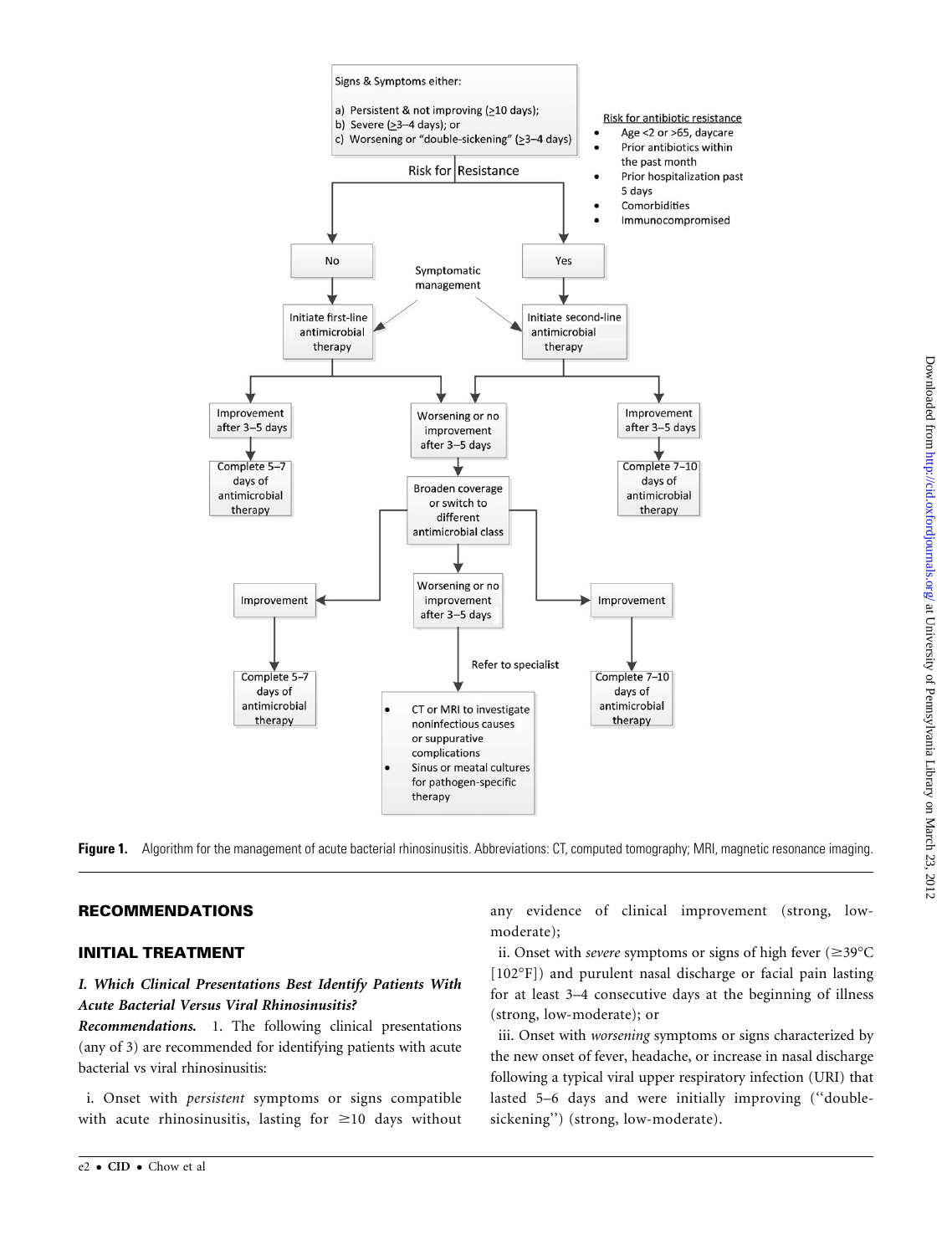# II. When Should Empiric Antimicrobial Therapy Be Initiated in Patients With Signs and Symptoms Suggestive of ABRS?

Recommendation. 2. It is recommended that empiric antimicrobial therapy be initiated as soon as the clinical diagnosis of ABRS is established as defined in recommendation 1 (strong, moderate).

# III. Should Amoxicillin Versus Amoxicillin-Clavulanate Be Used for Initial Empiric Antimicrobial Therapy of ABRS in Children?

Recommendation. 3. Amoxicillin-clavulanate rather than amoxicillin alone is recommended as empiric antimicrobial therapy for ABRS in children (strong, moderate).

# IV. Should Amoxicillin Versus Amoxicillin-Clavulanate Be Used for Initial Empiric Antimicrobial Therapy of ABRS in Adults?

Recommendation. 4. Amoxicillin-clavulanate rather than amoxicillin alone is recommended as empiric antimicrobial therapy for ABRS in adults (weak, low).

# V. When Is High-Dose Amoxicillin-Clavulanate Recommended During Initial Empiric Antimicrobial Therapy for ABRS in Children or Adults?

Recommendation. 5. "High-dose" (2 g orally twice daily or 90 mg/kg/day orally twice daily) amoxicillin-clavulanate is recommended for children and adults with ABRS from geographic regions with high endemic rates  $(\geq 10\%)$  of invasive penicillin-nonsusceptible (PNS) S. pneumoniae, those with severe infection (eg, evidence of systemic toxicity with fever of 39°C [102°F] or higher, and threat of suppurative complications), attendance at daycare, age  $\leq 2$ or  $>65$  years, recent hospitalization, antibiotic use within the past month, or who are immunocompromised (weak, moderate).

# VI. Should a Respiratory Fluoroquinolone Versus a  $\beta$ -Lactam Agent Be Used as First-line Agents for the Initial Empiric Antimicrobial Therapy of ABRS?

Recommendation. 6. A  $\beta$ -lactam agent (amoxicillinclavulanate) rather than a respiratory fluoroquinolone is recommended for initial empiric antimicrobial therapy of ABRS (weak, moderate).

# VII. Besides a Respiratory Fluoroquinolone, Should a Macrolide, Trimethoprim-Sulfamethoxazole, Doxycycline, or a Second- or Third-Generation Oral Cephalosporin Be Used as Second-line Therapy for ABRS in Children or Adults?

Recommendations. 7. Macrolides (clarithromycin and azithromycin) are not recommended for empiric therapy due to high rates of resistance among S. pneumoniae  $(\sim 30\%)$ (strong, moderate).

8. Trimethoprim-sulfamethoxazole (TMP/SMX) is not recommended for empiric therapy because of high rates of resistance among both S. pneumoniae and Haemophilus influenzae ( $\sim$ 30%–40%) (strong, moderate).

9. Doxycycline may be used as an alternative regimen to amoxicillin-clavulanate for initial empiric antimicrobial therapy of ABRS in adults because it remains highly active against respiratory pathogens and has excellent pharmacokinetic/pharmacodynamic (PK/PD) properties (weak, low).

10. Second-and third-generation oral cephalosporins are no longer recommended for empiric monotherapy of ABRS due to variable rates of resistance among S. pneumoniae. Combination therapy with a third-generation oral cephalosporin (cefixime or cefpodoxime) plus clindamycin may be used as second-line therapy for children with non–type I penicillin allergy or from geographic regions with high endemic rates of PNS S. pneumoniae (weak, moderate).

# VIII. Which Antimicrobial Regimens Are Recommended for the Empiric Treatment of ABRS in Adults and Children With a History of Penicillin Allergy?

Recommendations. 11. Either doxycycline (not suitable for children) or a respiratory fluoroquinolone (levofloxacin or moxifloxacin) is recommended as an alternative agent for empiric antimicrobial therapy in adults who are allergic to penicillin (strong, moderate).

12. Levofloxacin is recommended for children with a history of type I hypersensitivity to penicillin; combination therapy with clindamycin plus a third-generation oral cephalosporin (cefixime or cefpodoxime) is recommended in children with a history of non–type I hypersensitivity to penicillin (weak, low).

# IX. Should Coverage for Staphylococcus aureus (Especially Methicillin-Resistant S. aureus) Be Provided Routinely During Initial Empiric Therapy of ABRS?

Recommendation. 13. Although S. aureus (including methicillin-resistant S. aureus [MRSA]) is a potential pathogen in ABRS, on the basis of current data, routine antimicrobial coverage for S. aureus or MRSA during initial empiric therapy of ABRS is not recommended (strong, moderate).

# X. Should Empiric Antimicrobial Therapy for ABRS Be Administered for 5–7 Days Versus 10–14 Days?

Recommendations. 14. The recommended duration of therapy for uncomplicated ABRS in adults is 5–7 days (weak, low-moderate).

15. In children with ABRS, the longer treatment duration of 10–14 days is still recommended (weak, lowmoderate).

# XI. Is Saline Irrigation of the Nasal Sinuses of Benefit as Adjunctive Therapy in Patients With ABRS?

Recommendation. 16. Intranasal saline irrigation with either physiologic or hypertonic saline is recommended as an adjunctive treatment in adults with ABRS (weak, low-moderate).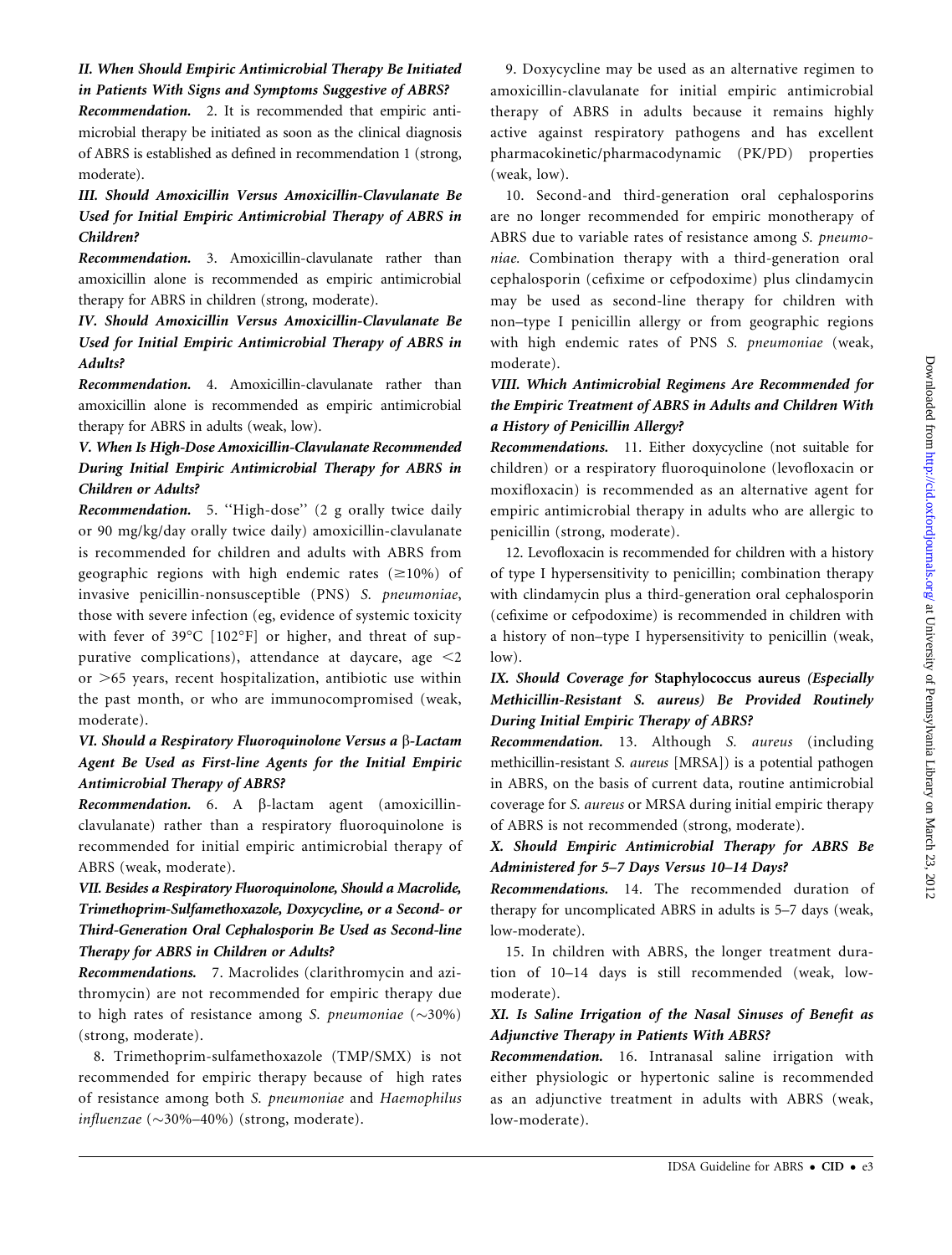# XII. Are Intranasal Corticosteroids Recommended as an Adjunct to Antimicrobial Therapy in Patients With ABRS?

Recommendation. 17. Intranasal corticosteroids (INCSs) are recommended as an adjunct to antibiotics in the empiric treatment of ABRS, primarily in patients with a history of allergic rhinitis (weak, moderate).

### XIII. Should Topical or Oral Decongestants or Antihistamines Be Used as Adjunctive Therapy in Patients With ABRS?

Recommendation. 18. Neither topical nor oral decongestants and/or antihistamines are recommended as adjunctive treatment in patients with ABRS (strong, low-moderate).

# NONRESPONSIVE PATIENT

# XIV. How Long Should Initial Empiric Antimicrobial Therapy in the Absence of Clinical Improvement Be Continued Before Considering Alternative Management Strategies?

Recommendation. 19. An alternative management strategy is recommended if symptoms worsen after 48–72 hours of initial empiric antimicrobial therapy or fail to improve despite 3–5 days of initial empiric antimicrobial therapy (strong, moderate).

# XV. What Is the Recommended Management Strategy in Patients Who Clinically Worsen Despite 72 Hours or Fail to Improve After 3–5 Days of Initial Empiric Antimicrobial Therapy With a First-line Regimen?

Recommendation. 20. An algorithm for managing patients who fail to respond to initial empiric antimicrobial therapy is shown in [Figure 1](#page-1-0). Patients who clinically worsen despite 72 hours or fail to improve after 3–5 days of empiric antimicrobial therapy with a first-line agent should be evaluated for the possibility of resistant pathogens, a noninfectious etiology, structural abnormality, or other causes for treatment failure (strong, low).

XVI. In Managing the Patient With ABRS Who Has Failed to Respond to Empiric Treatment With Both First-line and Second-line Agents, It Is Important to Obtain Cultures to Document Whether There Is Persistent Bacterial Infection and Whether Resistant Pathogens Are Present. In Such Patients, Should Cultures Be Obtained by Sinus Puncture or Endoscopy, or Are Cultures of Nasopharyngeal Swabs Sufficient?

Recommendations. 21. It is recommended that cultures be obtained by direct sinus aspiration rather than by nasopharyngeal swab in patients with suspected sinus infection who have failed to respond to empiric antimicrobial therapy (strong, moderate).

22. Endoscopically guided cultures of the middle meatus may be considered as an alternative in adults, but their reliability in children has not been established (weak, moderate).

23. Nasopharyngeal cultures are unreliable and are not recommended for the microbiologic diagnosis of ABRS (strong, high).

# XVII. Which Imaging Technique Is Most Useful for Patients With Severe ABRS Who Are Suspected to Have Suppurative Complications Such as Orbital or Intracranial Extension of Infection?

Recommendation. 24. In patients with ABRS suspected to have suppurative complications, axial and coronal views of contrast-enhanced computed tomography (CT) rather than magnetic resonance imaging (MRI) is recommended to localize the infection and to guide further treatment (weak, low).

# XVIII. When Is Referral to a Specialist Indicated in a Patient With Presumed ABRS?

Recommendation. 25. Patients who are seriously ill and immunocompromised, continue to deteriorate clinically despite extended courses of antimicrobial therapy, or have recurrent bouts of acute rhinosinusitis with clearing between episodes should be referred to a specialist (such as an otolaryngologist, infectious disease specialist, or allergist) for consultation. As this is a ''good clinical practice'' statement rather than a recommendation, it is not further graded.

# INTRODUCTION

Throughout this guideline, the term rhinosinusitis is used interchangeably with sinusitis. Because the nasal mucosa is contiguous with that of the paranasal sinuses, any inflammation of the sinuses is almost always accompanied by inflammation of the nasal cavity [\[7](#page-35-0), [8\]](#page-35-0). Rhinosinusitis is an extremely common condition. In a national health survey conducted during 2008, nearly 1 in 7 (13.4%) of all noninstitutionalized adults aged  $\geq$ 18 years were diagnosed with rhinosinusitis within the previous 12 months [[9](#page-35-0)]. Incidence rates among adults are higher for women than men  $(\sim 1.9\text{-}fold)$ , and adults between 45 and 74 years are most commonly affected [[9](#page-35-0)].

Acute rhinosinusitis is defined as an inflammation of the mucosal lining of the nasal passage and paranasal sinuses lasting up to 4 weeks. It can be caused by various inciting factors including allergens, environmental irritants, and infection by viruses, bacteria, or fungi. A viral etiology associated with a URI or the common cold is the most frequent cause of acute rhinosinusitis. Prospective longitudinal studies performed in young children (6–35 months of age) revealed that viral URI occurs with an incidence of 6 episodes per patient-year [\[10](#page-35-0)]. In adults, the incidence is estimated to be 2–3 episodes per year [[11](#page-35-0)]. Secondary bacterial infection of the paranasal sinuses following an antecedent viral URI is relatively uncommon, estimated to be 0.5%–2% of adult cases [[12,](#page-35-0) [13\]](#page-35-0) and approximately 5% in children [[14\]](#page-35-0). The prevalence of a bacterial infection during acute rhinosinusitis is estimated to be 2%–10%, whereas viral causes account for 90%–98% [[12](#page-35-0)]. Despite this, antibiotics are frequently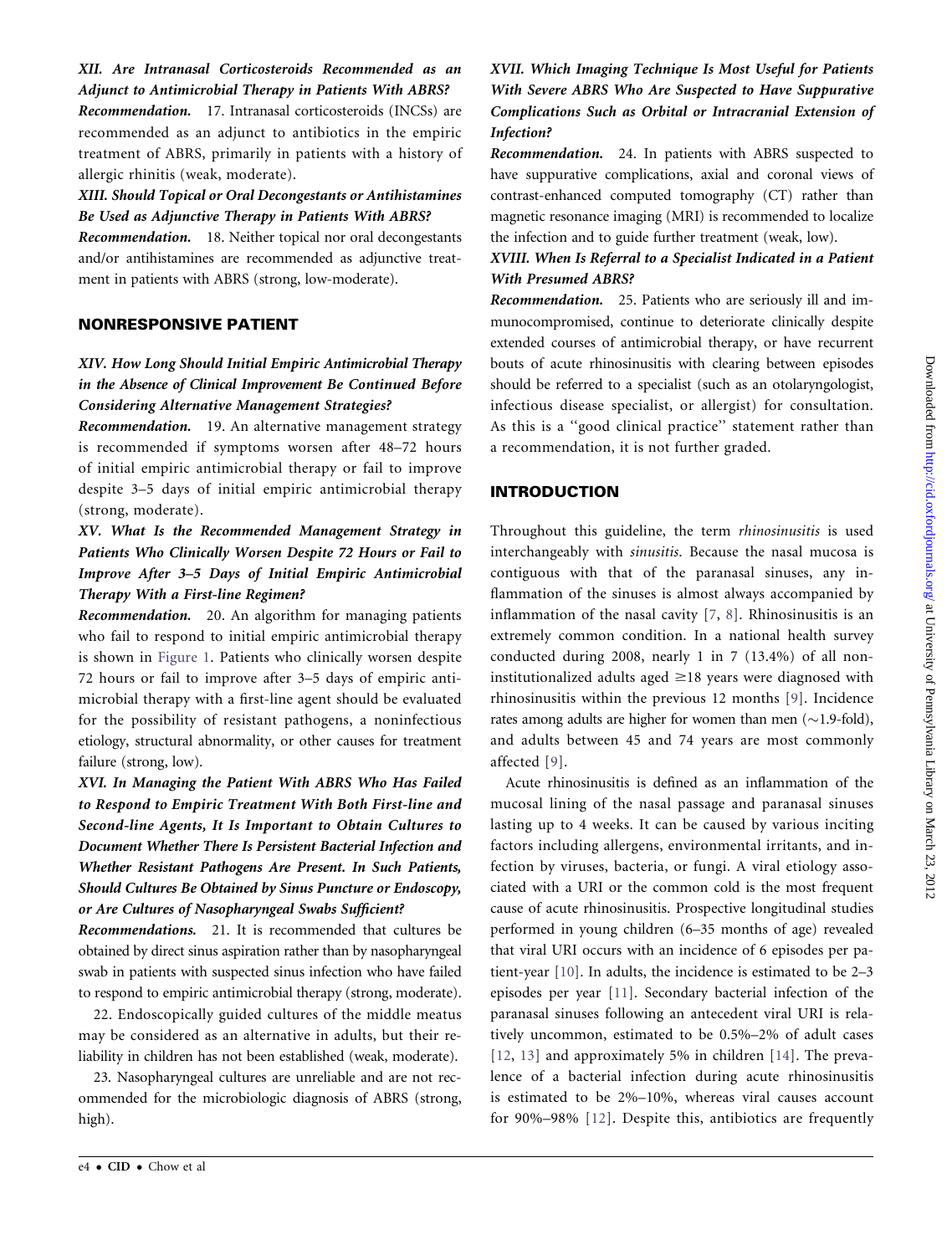<span id="page-4-0"></span>

| Strength of<br>Recommendation<br>and Quality of<br>Evidence                           | Clarity of Balance Between<br>Desirable and Undesirable<br>Effects                                                                                               | Methodological Quality of Supporting<br>Evidence (Examples)                                                                                                                                            | Implications                                                                                                                                                                                                                                         |
|---------------------------------------------------------------------------------------|------------------------------------------------------------------------------------------------------------------------------------------------------------------|--------------------------------------------------------------------------------------------------------------------------------------------------------------------------------------------------------|------------------------------------------------------------------------------------------------------------------------------------------------------------------------------------------------------------------------------------------------------|
| Strong<br>recommendation,<br>high-quality<br>evidence                                 | Desirable effects clearly<br>outweigh undesirable<br>effects, or vice versa                                                                                      | Consistent evidence from well-performed Recommendation can apply to most<br>RCTs or exceptionally strong evidence<br>from unbiased observational studies                                               | patients in most circumstances.<br>Further research is unlikely to change<br>our confidence in the estimate of effect.                                                                                                                               |
| Strong<br>recommendation,<br>moderate-quality<br>evidence                             | Desirable effects clearly<br>outweigh undesirable<br>effects, or vice versa                                                                                      | Evidence from RCTs with important<br>limitations (inconsistent results,<br>methodological flaws, indirect, or<br>imprecise) or exceptionally strong<br>evidence from unbiased observational<br>studies | Recommendation can apply to most patients<br>in most circumstances. Further research<br>(if performed) is likely to have an important<br>impact on our confidence in the estimate<br>of effect and may change the estimate.                          |
| Strong<br>recommendation,<br>low-quality<br>evidence                                  | Desirable effects clearly<br>outweigh undesirable<br>effects, or vice versa                                                                                      | Evidence for at least 1 critical outcome<br>from observational studies. RCTs with<br>serious flaws or indirect evidence                                                                                | Recommendation may change when<br>higher-quality evidence becomes available.<br>Further research (if performed) is likely to<br>have an important impact on our<br>confidence in the estimate of effect and is<br>likely to change the estimate.     |
| Strong<br>recommendation,<br>very low-quality<br>evidence (very<br>rarely applicable) | Desirable effects clearly<br>outweigh undesirable<br>effects, or vice versa                                                                                      | Evidence for at least 1 critical outcome<br>from unsystematic clinical observations<br>or very indirect evidence                                                                                       | Recommendation may change when higher-<br>quality evidence becomes available; any<br>estimate of effect for at least 1 critical<br>outcome is very uncertain.                                                                                        |
| Weak<br>recommendation,<br>high-quality<br>evidence                                   | Desirable effects closely<br>balanced with undesirable<br>effects                                                                                                | Consistent evidence from well-performed The best action may differ depending on<br>RCTs or exceptionally strong evidence<br>from unbiased observational studies                                        | circumstances or patients or societal<br>values. Further research is unlikely to<br>change our confidence in the estimate of<br>effect.                                                                                                              |
| Weak<br>recommendation.<br>moderate-quality<br>evidence                               | Desirable effects closely<br>balanced with undesirable<br>effects                                                                                                | Evidence from RCTs with important<br>limitations (inconsistent results,<br>methodological flaws, indirect, or<br>imprecise) or exceptionally strong<br>evidence from unbiased observational<br>studies | Alternative approaches likely to be better<br>for some patients under some<br>circumstances. Further research (if<br>performed) is likely to have an important<br>impact on our confidence in the estimate<br>of effect and may change the estimate. |
| Weak<br>recommendation,<br>low-quality<br>evidence                                    | Uncertainty in the estimates<br>of Desirable effects, harms,<br>and burden; desirable<br>effects, harms, and burden<br>may be closely balanced                   | Evidence for at least 1 critical outcome<br>from observational studies, from RCTs<br>with serious flaws or indirect evidence                                                                           | Other alternatives may be equally<br>reasonable Further research is very<br>likely to have an important impact on<br>our confidence in the estimate of effect<br>and is likely to change the estimate.                                               |
| Weak<br>recommendation,<br>very low-quality<br>evidence                               | Major uncertainty in the<br>estimates of desirable<br>effects, harms, and burden;<br>desirable effects may or<br>may not be balanced with<br>undesirable effects | Evidence for at least 1 critical outcome<br>from unsystematic clinical<br>observations or very indirect<br>evidence                                                                                    | Other alternatives may be equally<br>reasonable. Any estimate of effect,<br>for at least 1 critical outcome, is very<br>uncertain.                                                                                                                   |

Abbreviation: RCT, randomized controlled trial.

a Based on the Grading of Recommendations Assessment, Development and Evaluation (GRADE) system [1-6].

prescribed for patients presenting with symptoms of acute rhinosinusitis, being the fifth leading indication for antimicrobial prescriptions by physicians in office practice [[15](#page-35-0)]. The total direct healthcare costs attributed to a primary medical diagnosis of sinusitis in 1996 were estimated to exceed \$3 billion per year [\[16\]](#page-35-0). A recent national survey of antibiotic prescriptions for URI in the outpatient setting showed that antibiotics were prescribed for 81% of adults with acute rhinosinusitis [\[17,](#page-35-0) [18\]](#page-35-0), despite the fact that approximately 70% of patients improve spontaneously in placebo-controlled randomized clinical trials [[18](#page-35-0)]. Thus, overprescription of antibiotics is a major concern in the management of acute rhinosinusitis, largely due to the difficulty in differentiating ABRS from a viral URI. To address these issues, several practice guidelines for the treatment of ABRS have been published by various professional organizations in the United States and Canada within the past decade, including the American College of Physicians (2001) [[19](#page-35-0), [20\]](#page-35-0), the American Academy of Pediatrics (2001) [\[21](#page-35-0)], the Rhinosinusitis Initiative (representing the American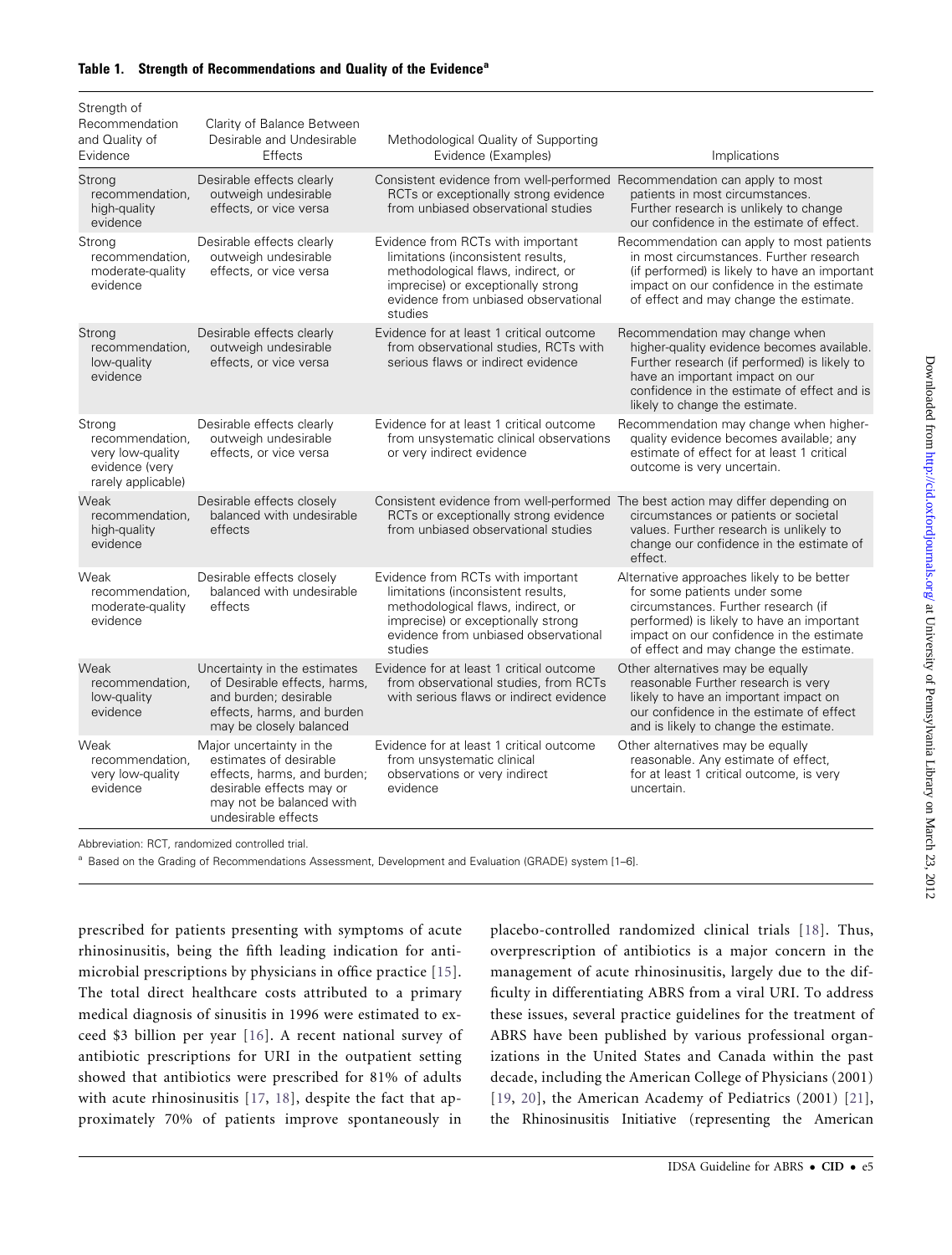Academy of Allergy, Asthma and Immunology; the American Academy of Otolaryngic Allergy; the American College of Allergy, Asthma and Immunology; the American Academy of Otolaryngology–Head and Neck Surgery [AAO-HNS]; and the American Rhinologic Society) (2004) [\[7\]](#page-35-0), the Sinus and Allergy Health Partnership (2004) [[22\]](#page-35-0), the Joint Council of Allergy, Asthma and Immunology (2005) [\[23](#page-35-0)], the Agency for Health Care Research and Quality (2005) [\[24](#page-35-0)], and more recently by the AAO-HNS (2007) [[25](#page-35-0)], the Institute for Clinical Systems Improvement (2008) [[26](#page-35-0)], and the Canadian Society of Otolaryngology–Head and Neck Surgery (2011) [[27\]](#page-35-0). These guidelines offer differing opinions regarding both clinical criteria for initiating antimicrobial therapy and choice of empiric antimicrobial regimens. The current guideline was developed by IDSA with a multidisciplinary panel to address some of the more controversial areas concerning initial empiric management of ABRS in both children and adults. A major area of emphasis includes identifying the clinical presentations that best distinguish bacterial from viral rhinosinusitis, and the selection of antimicrobial regimens based on evolving antibiotic susceptibility profiles of recent respiratory pathogens in the United States. The primary goal of this guideline is to improve the appropriate use of first-line antibiotics for patients with a presumptive diagnosis of ABRS. The secondary goals are to reduce excessive or inappropriate use of antimicrobial agents in patients with acute viral rhinosinusitis or self-limited bacterial infection, and to deter the emergence of antibiotic resistance among respiratory pathogens. The guideline is primarily intended for primary care physicians in community and the emergency department settings, including family practitioners, internists, pediatricians, and emergency physicians. The expanded audience includes infectious disease specialists, otolaryngologists, allergists, and head and neck surgeons. It is also among the first IDSA clinical practice guidelines to adopt the GRADE system to assess the quality of evidence and strength of recommendations [[1–6\]](#page-35-0) ([Table 1](#page-4-0)).

The following 18 clinical questions are addressed in this guideline:

I. Which clinical presentations best identify patients with acute bacterial vs viral rhinosinusitis?

II. When should empiric antimicrobial therapy be initiated in patients with signs and symptoms suggestive of ABRS?

III. Should amoxicillin vs amoxicillin-clavulanate be used for initial empiric antimicrobial therapy of ABRS in children?

IV. Should amoxicillin vs amoxicillin-clavulanate be used for initial empiric antimicrobial therapy of ABRS in adults?

V. When is ''high-dose'' amoxicillin-clavulanate recommended during initial empiric antimicrobial therapy for ABRS in children or adults?

VI. Should a respiratory fluoroquinolone vs a  $\beta$ -lactam agent be used as first-line initial empiric antimicrobial therapy of ABRS?

VII. Besides a b-lactam or a respiratory fluoroquinolone, should a macrolide, TMP/SMX, doxycycline, or a second- or third-generation oral cephalosporin be used as an alternative regimen for the initial empiric treatment of ABRS in children or adults?

VIII. Which antimicrobial regimens are recommended for the empiric treatment of ABRS in children and adults with a history of penicillin allergy?

IX. Should coverage for S. aureus (especially MRSA) be provided routinely during initial empiric therapy of ABRS?

X. Should empiric antimicrobial therapy for ABRS be administered for 5–7 days vs 10–14 days?

XI. Is saline irrigation of the nasal sinuses of benefit as adjunctive therapy in patients with ABRS?

XII. Are intranasal corticosteroids recommended as an adjunct to antimicrobial therapy in patients with ABRS?

XIII. Should topical or oral decongestants or antihistamines be used as adjunctive therapy in patients with ABRS?

XIV. How long should initial empiric antimicrobial therapy in the absence of clinical improvement be continued before considering alternative management strategies?

XV. What is the recommended management strategy in patients who clinically worsen despite 72 hours or fail to improve after 3–5 days of initial empiric antimicrobial therapy with a first-line regimen?

XVI. In managing the patient with ABRS who has failed to respond to empiric treatment with both first-line and secondline agents, it is important to obtain cultures to document whether there is persistent bacterial infection and whether resistant pathogens are present. In such patients, should cultures be obtained by sinus puncture or endoscopy, or will cultures from nasopharyngeal swabs suffice?

XVII. Which imaging technique is most useful for patients with severe ABRS who are suspected to have suppurative complications such as orbital or intracranial extension of infection?

XVIII. When should referral to a specialist be considered in the management of a patient with presumed ABRS?

### Overview of Therapeutic Dilemmas in ABRS

This guideline was prompted by a number of therapeutic dilemmas commonly encountered by physicians who provide primary care to children and adults with a presumptive diagnosis of ABRS.

### Lack of Precision in Current Methods of Diagnosis

The gold standard for the diagnosis of ABRS is the recovery of bacteria in high density ( $\geq 10^4$  colony-forming units per milliliter) from the cavity of a paranasal sinus [\[7,](#page-35-0) [12](#page-35-0), [13](#page-35-0)]. Failure to adequately decontaminate the paranasal mucosa during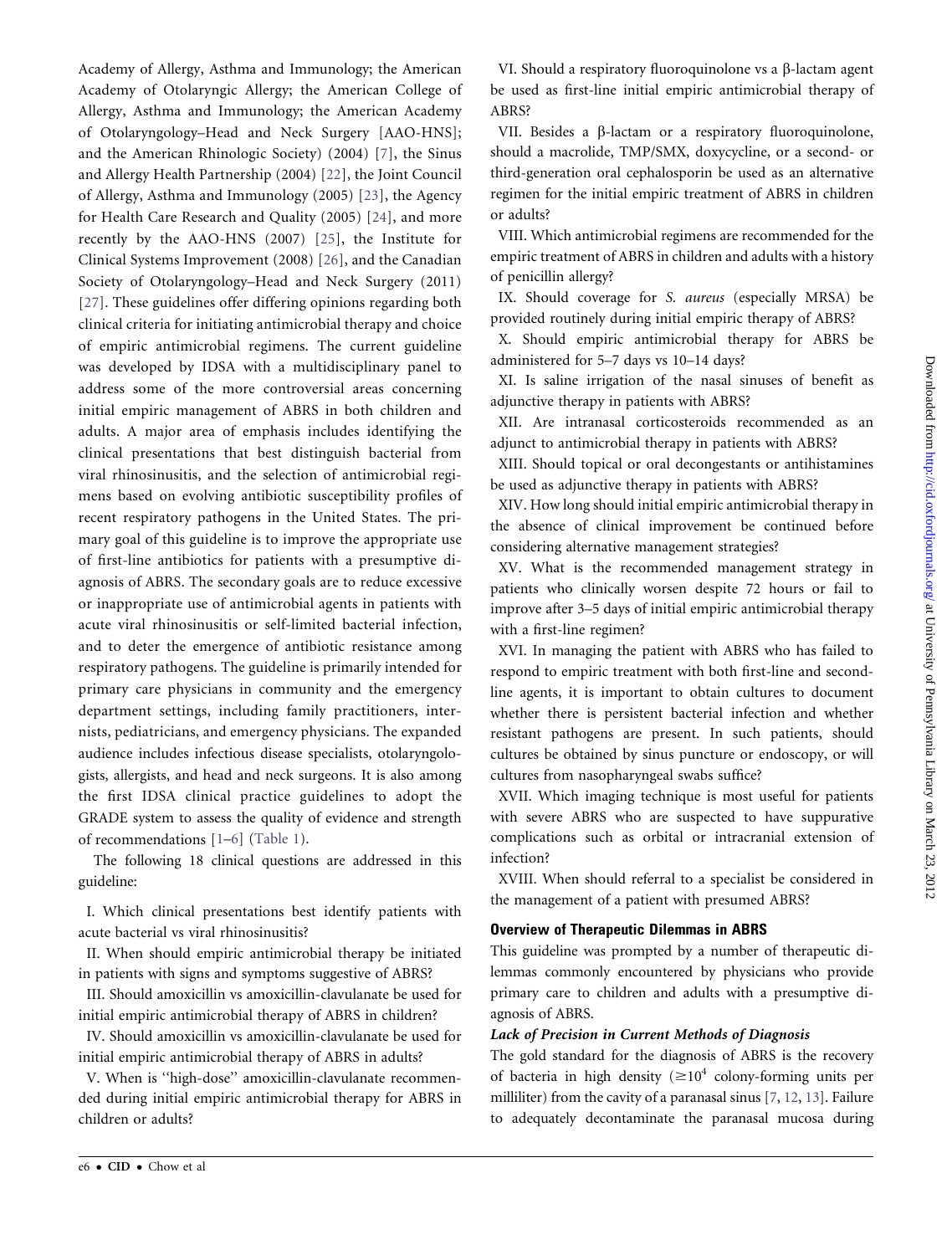<span id="page-6-0"></span>Table 2. Conventional Criteria for the Diagnosis of Sinusitis Based on the Presence of at Least 2 Major or 1 Major and ≥2 Minor Symptoms

| Major Symptoms                                        | Minor Symptoms                                 |
|-------------------------------------------------------|------------------------------------------------|
| • Purulent anterior nasal discharge                   | $\bullet$ Headache                             |
| • Purulent or discolored posterior nasal<br>discharge | • Ear pain, pressure, or<br>fullness           |
| • Nasal congestion or obstruction                     | $\bullet$ Halitosis                            |
| • Facial congestion or fullness                       | • Dental pain                                  |
| • Facial pain or pressure                             | $\bullet$ Cough                                |
| • Hyposmia or anosmia                                 | • Fever (for subacute or<br>chronic sinusitis) |
| • Fever (for acute sinusitis only)                    | $\bullet$ Fatique                              |
| Modified from Meltzer et al [7].                      |                                                |

sinus aspiration or to quantify any bacterial isolates in the aspirate are the most common pitfalls that may lead to misinterpretation of results (ie, assuming the presence of infection when actually the bacteria recovered represent contaminants derived from the nose). Using this definition, several investigators [\[28](#page-35-0)–[30\]](#page-35-0) have confirmed the diagnosis of ABRS in both adults and children and validated the effect of appropriate antimicrobial therapy in eradicating bacterial pathogens from the paranasal sinuses [[12\]](#page-35-0). Furthermore, treatment failure was associated with the recovery of antibiotic-resistant pathogens [\[29](#page-35-0)]. However, sinus aspiration is an invasive, time-consuming, and potentially painful procedure that does not have utility in the daily practice of primary care physicians. Although there has been interest in the use of endoscopically guided cultures of the middle meatus as a surrogate for sinus aspirates in patients with ABRS [\[31](#page-35-0)], performance of such cultures is beyond the scope of most primary care physicians, and its validity in children has not been established. Thus, the diagnosis of ABRS in most randomized controlled trials (RCTs) of antimicrobial therapy is based on the presence of compatible symptoms and signs of acute rhinosinusitis (Table 2) with radiographic confirmation of sinus involvement. Unfortunately, these diagnostic criteria do not adequately distinguish bacterial from viral infection. Consequently, a proportion of patients enrolled in such trials likely had a viral URI, which is self-limited and would not be expected to respond to antimicrobial therapy. This limitation results in an underestimation of the potential benefit of antimicrobial therapy [\[12](#page-35-0)].

### Imaging Studies of Presumed ABRS

Imaging studies such as plain radiographs or CT are frequently used by clinicians for the diagnosis of ABRS. Unfortunately, these studies are nonspecific and do not distinguish bacterial from viral rhinosinusitis. Kovatch et al [\[32](#page-35-0)] found that more than half of children with both symptoms and signs of a viral

URI had abnormal maxillary sinus radiographs. Conversely, such radiographs are frequently abnormal in healthy children [\[32](#page-35-0)-34] and in children undergoing CT for a nonrespiratory complaint [\[35\]](#page-36-0). Gwaltney et al [\[36](#page-36-0)] deliberately obtained CTs from healthy young adults experiencing a new cold and found that 87% of the subjects had significant abnormalities of their maxillary sinuses. Finally, Kristo et al found that 68% of symptomatic children with acute respiratory infection [[37\]](#page-36-0) and 42% of healthy schoolchildren [[38\]](#page-36-0) had major abnormalities in their paranasal sinuses as evaluated by MRI.

Collectively, these studies indicate that during uncomplicated viral URI in children and adults, the majority will have significant abnormalities in imaging studies (either plain radiographs, CT, or MRI) that are indistinguishable from those associated with bacterial infection. Accordingly, while normal imaging studies can assure that a patient with respiratory symptoms almost certainly does not have ABRS, an abnormal radiographic study cannot confirm the diagnosis of ABRS, and such studies are unnecessary during the management of uncomplicated ABRS. Furthermore, studies in which the entry criteria included the presence of respiratory symptoms plus abnormal radiographs or other imaging studies (ie, most RCTs evaluating antimicrobial treatment of ABRS in the literature) cannot be accepted as credible or reliable for evaluating the natural history of ABRS or antimicrobial efficacy.

#### Clinical Distinction of ABRS From Viral URI

There are few studies in adults and children that have correlated the presence of respiratory signs and symptoms with the findings of sinus aspiration [[12](#page-35-0), [28](#page-35-0), [30,](#page-35-0) [39](#page-36-0)]. The duration of symptoms beyond 7–10 days is often used as a surrogate criterion to distinguish bacterial from viral infection based on the natural history of rhinovirus infections [[40\]](#page-36-0) [\(Figure 2](#page-7-0)). However, the probability of confirming a bacterial infection by sinus aspiration is only about 60% among adult patients with symptoms lasting  $\geq 7-10$  days [\[41\]](#page-36-0). To identify additional clinical features that may distinguish between bacterial and viral infection, the typical clinical course and natural history of rhinovirus infection (described by Gwaltney et al [[40\]](#page-36-0)) is further reviewed.

Viral URIs are characterized by the presence of nasal symptoms (discharge and congestion/obstruction) and/or cough. Patients may also complain of a scratchy throat. Usually the nasal discharge begins as clear and watery. Often, however, the quality of nasal discharge changes during the course of the illness. Most typically, the nasal discharge becomes thicker and more mucoid and may become purulent (thick, colored, and opaque) for several days. Then the situation reverses with the purulent discharge becoming mucoid and then clear again, or simply drying. The transition from clear to purulent to clear nasal discharge occurs in uncomplicated viral URIs without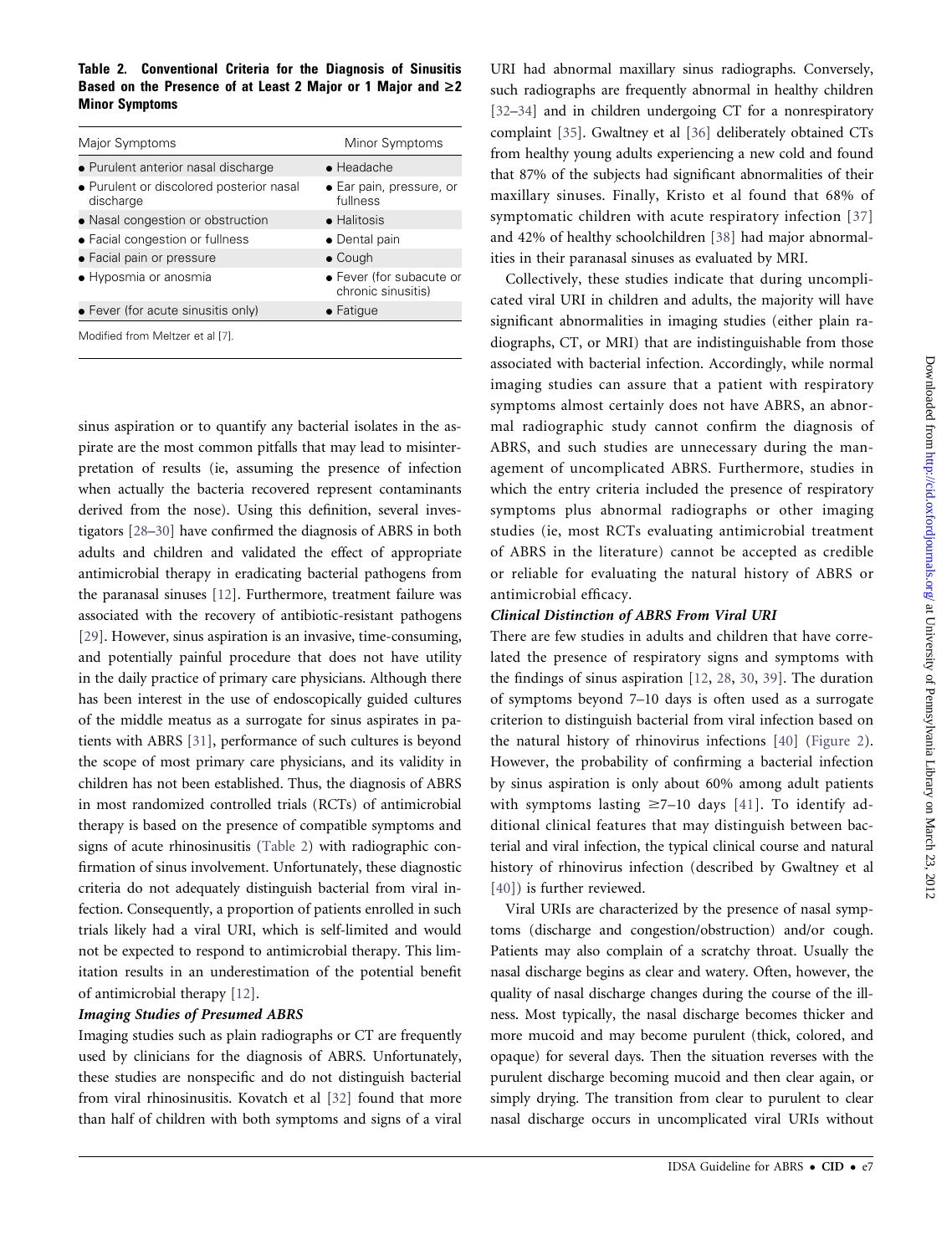<span id="page-7-0"></span>

**Figure 2.** Schematic characterization of the natural history and time course of fever and respiratory symptoms associated with an uncomplicated viral upper respiratory infection (URI) in children (courtesy of Dr Ellen Wald; adapted from Gwaltney et al [[40\]](#page-36-0) and Rosenfeld at al [\[13](#page-35-0)]).

the benefit of antimicrobial therapy. Most patients with uncomplicated viral URIs do not have fever. However, if fever is present, it tends to be present early in the illness, often in concert with other constitutional symptoms such as headache and myalgia. Typically, the fever and constitutional symptoms disappear in the first 24–48 hours and the respiratory symptoms become more prominent. The time course of illness is an important characteristic. In most cases of uncomplicated viral URI, respiratory symptoms last 5–10 days. Although the patient may not be free of symptoms on the 10th day, almost always the respiratory symptoms have peaked in severity by days 3–6 and have begun to improve.

With this clinical picture of an uncomplicated viral URI for comparison, several clinical features were proposed by the Rhinosinusitis Initiative to correlate with ABRS rather than viral URI [[7\]](#page-35-0). In addition to the duration of signs and symptoms, the time course and pattern of disease progression were considered to be important in differentiating bacterial from viral rhinosinusitis. Three typical clinical presentations were emphasized: (1) onset with persistent symptoms that last  $>$ 10 days and were not improving; (2) onset with severe symptoms, characterized by high fever of at least 39°C (102°F) and purulent nasal discharge for at least 3–4 consecutive days at the beginning of illness; and (3) onset with worsening symptoms, characterized by typical viral URI symptoms that appear to improve followed by the sudden onset of worsening symptoms after 5–6 days (''double-sickening'') [[7,](#page-35-0) [42](#page-36-0)].

In patients with persistent symptoms, nasal discharge (of any quality) and daytime cough (which may be worse at night) are both common, whereas the presence of fever,

headache, or facial pain is more variable. These patients come to medical attention primarily because of respiratory symptoms that may be low grade but simply do not resolve. In the patient with severe symptoms, the onset of fever, headache, and facial pain is distinguished from an uncomplicated viral URI in 2 ways. In viral URI, fever is present early in the clinical illness and disappears in 24–48 hours, while purulent nasal discharge is not generally present until the fourth or fifth day of illness. In contrast, the high fever and purulent nasal discharge during ABRS occur for at least 3–4 consecutive days at the beginning of the illness. Although the triad of headache, facial pain, and fever is considered a classic presentation of ABRS in adults, it is uncommon. Onset with persistent symptoms is far more frequent. In children, the most common manifestations of bacterial sinusitis are cough (80%) followed by nasal discharge (76%) and fever (63%). Parents of preschoolers often report malodorous breath. Headache, facial pain, and swelling are rare. In the patient with worsening symptoms, there may be a new onset of fever, a relapse or an increase in nasal discharge or cough, or the onset of severe headache. This doublesickening is a classic presentation for any secondary bacterial complication of a viral URI similar to ABRS, such as acute otitis media (AOM) and pneumonia. The validity of these clinical features in predicting ABRS is discussed in the ''Evidence Summary'' of recommendation 1 in the guideline.

Issues in RCTs of Antimicrobial Therapy for Presumed ABRS Five systematic reviews or meta-analyses of antimicrobial therapy vs placebo for presumed ABRS in adults have been published since 2005 [[18](#page-35-0), [24,](#page-35-0) [25](#page-35-0), [43,](#page-36-0) [44](#page-36-0)]. Data from 17 studies in adult patients and 3 pediatric studies in which antibiotics have been compared with placebo are available for further analysis [\(Table 3\)](#page-8-0). In evaluating the quality of these studies, the single most challenging issue besides methodological flaws in randomization, concealment, and blinding is to ensure that the patients in the study populations actually have bacterial rather than viral rhinosinusitis in the absence of confirmation by sinus cultures. Two common methodological flaws identified in these studies among adult patients are that (1) many patients only had 7 days of symptoms (without qualification of whether these symptoms had begun to improve or were worsening) and that (2) imaging studies were often used as a diagnostic entry criterion. Because these patient selection criteria lack sensitivity and specificity for ABRS, there is good reason to believe that many patients enrolled in these studies had uncomplicated viral URI rather than ABRS [[12](#page-35-0)]. Nonetheless, most of these studies do show a modest benefit in the use of antimicrobials. Overall, 13 (95% confidence interval [CI], 9–22) adults would need to be treated with antibiotics before 1 additional patient would benefit ([Table 3\)](#page-8-0). The finding that approximately 65% of placebotreated patients improved spontaneously in these studies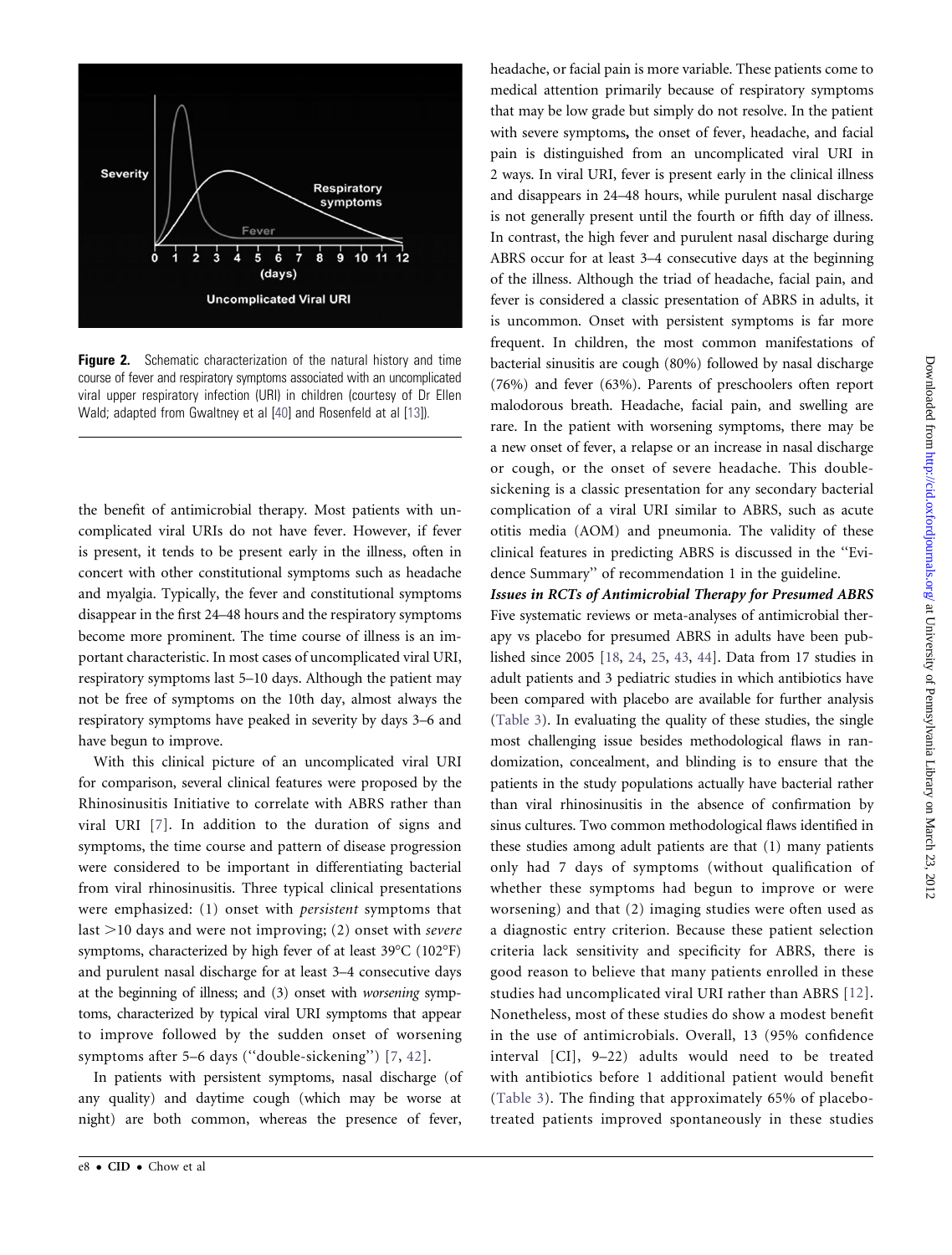<span id="page-8-0"></span>

|                                        |                | No. Cured or Improved/No. Enrolled (%) |                 |                     |                                              |
|----------------------------------------|----------------|----------------------------------------|-----------------|---------------------|----------------------------------------------|
| Patient Population                     | No. of Studies | Antibiotic                             | Placebo         | OR (95% CI)         | No. Needed to Treat<br>$(95\% \text{ Cl})^a$ |
| Adults [45, 46, 47-60]                 |                | 1213/1665 (72.9)                       | 989/1521 (65.0) | $1.44(1.24 - 1.68)$ | $13(9-22)$                                   |
| Children [61, 62, 63, 64] <sup>b</sup> |                | 151/192 (78.5)                         | 70/118 (59.7)   | 2.52 (1.52–4.18)    | $5(4-15)$                                    |

Abbreviations: CI, confidence interval; OR, odds ratio.

<sup>a</sup> Calculated by inverting the difference from proportions of success rates between treatment groups [\[18](#page-35-0)].

<sup>b</sup> Study by Kristo et al [[63\]](#page-36-0) was excluded due to inadequate inclusion criteria and antimicrobial dosing regimen.

may lead to an erroneous conclusion that some patients with ABRS do not require antimicrobial therapy, when in fact they may not have ABRS at all. One can only surmise that the benefit of antimicrobial therapy would have been substantially magnified if more of the study patients actually had ABRS. Studies of children showed results in which the number needed to treat (NNT) was reduced to 5 (95% CI, 4–15). It is probable that this apparent difference in response rates between children and adults is due to more stringent inclusion criteria for ABRS in the pediatric studies; alternatively, children with ABRS may respond better to antibiotics than adults.

# Selection of Empiric Antimicrobial Regimens for Presumed ABRS on the Basis of RCTs

The practice of evidence-based medicine requires that clinical decisions regarding the selection of empiric antimicrobial therapy for ABRS be supported by RCTs if available. Unfortunately, most published RCTs comparing different antimicrobial regimens for ABRS are only powered to evaluate noninferior clinical outcomes without microbiological confirmation. This situation, coupled with the high rate of spontaneous recovery in patients with uncomplicated acute rhinosinusitis, allows agents with poor antimicrobial efficacy to appear more efficacious, and drugs with excellent antibacterial activity to appear less efficacious, than they really are, that is, the ''Pollyanna effect'' described by Marchant et al [\[65\]](#page-36-0). Thus, although a multitude of antimicrobial regimens have been found to be noninferior to amoxicillin in clinical efficacy, they are not truly equivalent to first-line agents for the treatment of ABRS.

#### Clinical Relevance of Antibiotic Resistance

The emergence of increasing antimicrobial resistance among respiratory pathogens initiates a self-perpetuating vicious cycle in which broad-spectrum antibiotics are encouraged and in turn drive selection pressure to promote more resistance [\[66](#page-36-0), [67](#page-36-0)]. This dilemma is further exacerbated by the lack of appropriate microbiological studies to confirm an etiological diagnosis and assess microbiological outcome. Finally, although there are

clear exceptions, the laboratory designation of antimicrobial resistance may not necessarily correlate with poor patient outcome. Documentation of bacterial persistence in association with clinical failure in the absence of structural abnormalities or suboptimal PK/PD data is necessary to confirm the clinical relevance of antimicrobial resistance. As a case in point, the penicillin susceptibility breakpoints of S. pneumoniae for intravenous treatment of nonmeningeal infection were revised in 2008 by the Clinical and Laboratory Standards Institute (CLSI) ("intermediate" changed from  $\leq$ 1 µg/mL to 4 µg/mL; "resistant" changed from  $\geq$   $\mu$ g/mL to  $\geq$   $\mu$ g/mL), because earlier breakpoints based on achievable cerebrospinal fluid concentrations of penicillin did not correlate with a suboptimal clinical outcome in patients with nonmeningeal invasive pneumococcal infections [\[68\]](#page-36-0). Because oral amoxicillin has better PK/PD properties than oral penicillin VK, it is the preferred oral  $\beta$ -lactam agent for the treatment of nonmeningeal pneumococcal infections. The revised breakpoints for oral amoxicillin are the same as for intravenous penicillin (intermediate, 4  $\mu$ g/mL; resistant,  $\geq$ 8  $\mu$ g/mL). The clinical relevance of macrolide resistance among H. influenzae and S. pneumoniae has also been questioned. Nonetheless, recent studies provide clear-cut evidence that infection with macrolideresistant and penicillin-resistant pneumococci is a notable risk factor for treatment failure with these agents in communityacquired respiratory tract infections [\[69–72](#page-36-0)]. Similar data exist when inappropriate antimicrobial therapy was administered to patients with ABRS caused by H. influenzae on the basis of posttreatment sinus puncture studies [\[12](#page-35-0)]. A related concern is that the emergence of antimicrobial resistance is a dynamic process and constantly evolving. Antimicrobial regimens found to be effective in RCTs performed prior to the emergence of antimicrobial resistance (eg,  $\beta$ -lactamase– producing H. influenzae in the 1970s) clearly cannot be relied upon for contemporary treatment without confirmation by susceptibility testing. This further diminishes the value of RCTs in the selection of contemporary empiric antimicrobial

regimens for the treatment of ABRS.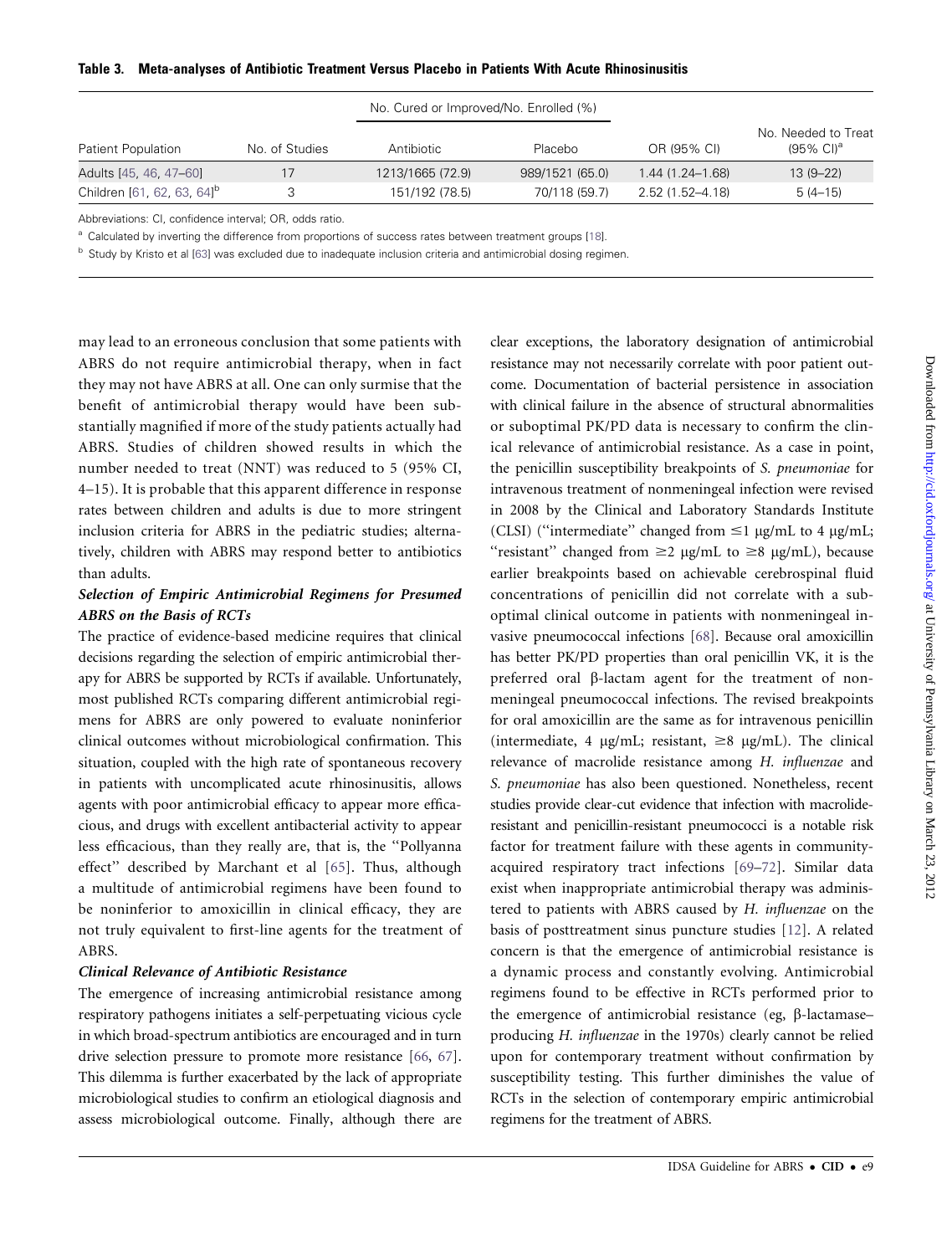For all the reasons stated above, antimicrobial recommendations for the management of ABRS need to be reevaluated. The current IDSA practice guideline aims to critically review the evidence and formulate recommendations that address some of these therapeutic dilemmas in ABRS using the GRADE system.

### METHODS

#### Practice Guidelines

''Practice guidelines are systematically developed statements to assist practitioners and patients in making decisions about appropriate healthcare for specific clinical circumstances'' [\[73](#page-36-0)]. Attributes of good guidelines include validity, reliability, reproducibility, clinical applicability, clinical flexibility, clarity, multidisciplinary process, review of evidence, and documentation [[73](#page-36-0)].

#### Panel Composition

A panel of multidisciplinary experts in the management of ABRS in children and adults was convened in April 2008. The panel consisted of internists and pediatricians as well as infectious disease and emergency physicians and an otolaryngologic specialist. Panel participants included representatives from the American College of Physicians, Society of Academic Emergency Medicine, Centers for Disease Control and Prevention, the GRADE Working Group, and the IDSA Standards and Practice Guidelines Committee.

#### Process Overview and the GRADE Approach

The group convened a face-to-face meeting in December 2008 in which an outline of the guideline was discussed and the process of guideline development using the GRADE approach was briefly reviewed.

GRADE is a newly created system for evaluating the quality of evidence and strength of recommendations for healthcare. The essential steps for developing recommendations by the GRADE approach are summarized in [Figure 3.](#page-10-0) The first task is to identify and formulate precise questions to be addressed by the guideline (steps 1–3). These should address clinically important outcomes and focus on specific patient populations and interventions that are relevant at the point of care (steps 4–6). The next task is to search for available evidence, prepare an evidence profile, and grade the quality of evidence for each important outcome (steps 7–8). The final task is to formulate recommendations based on the balance of desirable vs undesirable consequences for the intervention, and make a value judgment regarding the strength of the recommendation. Thus, the GRADE approach separates decisions regarding the quality of evidence from strength of recommendations. This is a fundamental difference from the previous IDSA–US Public Health Service grading system [[74\]](#page-36-0). High-quality evidence does not necessarily constitute strong recommendations, and conversely, strong recommendations can still arise from low-quality evidence if one can be confident that the desired benefits clearly outweigh the undesirable consequences. The main advantages of the GRADE approach are the detailed and explicit criteria for grading the quality of evidence and the transparent process for making recommendations.

The quality of evidence reflects the extent to which the confidence in estimates of the effects is adequate to support a particular recommendation. Hence, judgments about the quality of evidence are always made relative to the specific context in which this evidence is used. The GRADE system categorizes the quality of evidence as high, moderate, low, or very low [\(Table 1\)](#page-4-0) [\[6\]](#page-35-0). High-quality evidence indicates that further research is very unlikely to change our confidence in the estimate of effects. Moderate-quality evidence indicates that further research is likely to have an important impact on our confidence in the estimate of effect and may change the estimate. Lowquality evidence suggests that further research is very likely to have an important impact on our confidence in the estimate of effect or change the estimate. Very low-quality evidence indicates that any estimate of effect is very uncertain. Expert opinion is not a category of evidence. Expert opinion represents an interpretation of evidence ranging from observations in an expert's own practice (uncontrolled observations, case reports) to the interpretation of RCTs and meta-analyses known to the expert in the context of other experiences and knowledge.

The quality of evidence may be upgraded or downgraded by additional considerations. For example, high-quality evidence based on RCTs may be downgraded due to limitations in study design or implementation, imprecise estimates (eg, wide confidence intervals), unexplained variability in results, indirectness of the evidence, and publication bias. Conversely, low-quality evidence based on observational studies may warrant upgrading if the magnitude of the treatment effect is very large, if there is evidence of a dose–response relation, or if all plausible biases would decrease the magnitude of an apparent treatment effect. To facilitate this process, a software program (GRADEprofiler) was used to produce evidence tables including the assessment of quality of evidence and a summary of findings (the effect size in the intervention and comparison groups, and the magnitude of relative and absolute effects). Thus the evidence profile is a transparent summary of evidence on which those making recommendations can base their judgments.

The strength of recommendation is not solely linked to the quality of evidence. Rather, the key determinant of the strength of a recommendation is the balance between the desirable and undesirable outcomes (ie, risks vs benefits) for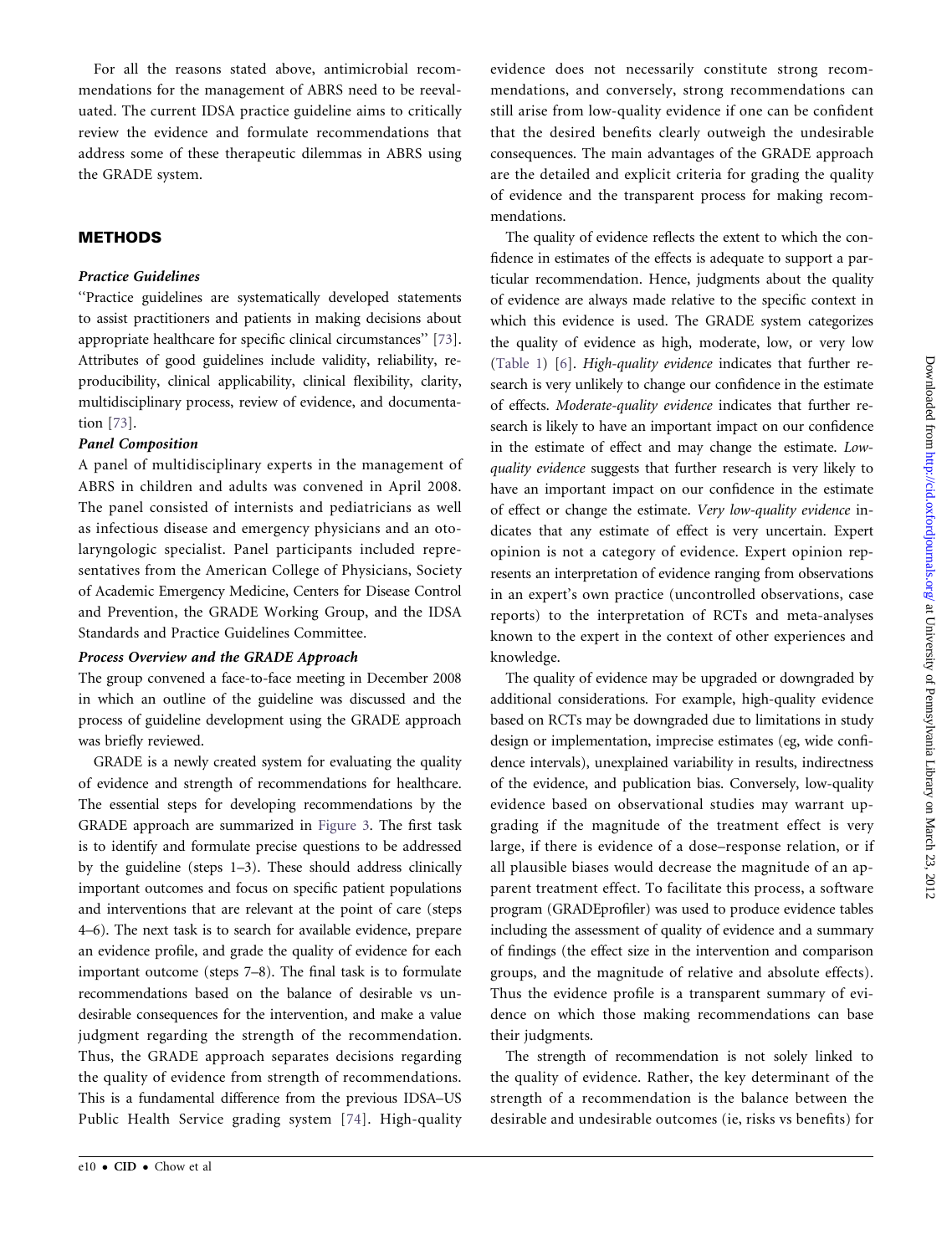<span id="page-10-0"></span>

Figure 3. Essential steps in formulating recommendations by the Grading of Recommendations Assessment, Development and Evaluation (GRADE) approach. QoL, quality of life; RCT, randomized controlled trial.

a clinically important question [[1](#page-35-0)]. This implies a careful selection of the important clinical questions to be addressed and the key outcomes to be evaluated. Other factors that determine the strength of recommendation are the resource implications and variability in values and preferences for or against an alternative management strategy considered by the guideline panel. Only 2 grades are assigned for the strength of recommendation in GRADE: strong or weak. A strong recommendation reflects a high degree of confidence that the

desirable effects of an intervention outweigh the undesirable effects. A weak recommendation denotes that the desirable effects of adhering to a recommendation probably outweigh the undesirable effects, but the panel is less confident. The GRADE approach offers a structured, systematic, and transparent process to formulate recommendations based on explicit criteria that go beyond just the quality of available evidence (please visit the GRADE website at [http://www.](http://www.gradeworkinggroup.org/) [gradeworkinggroup.org/](http://www.gradeworkinggroup.org/) for more information).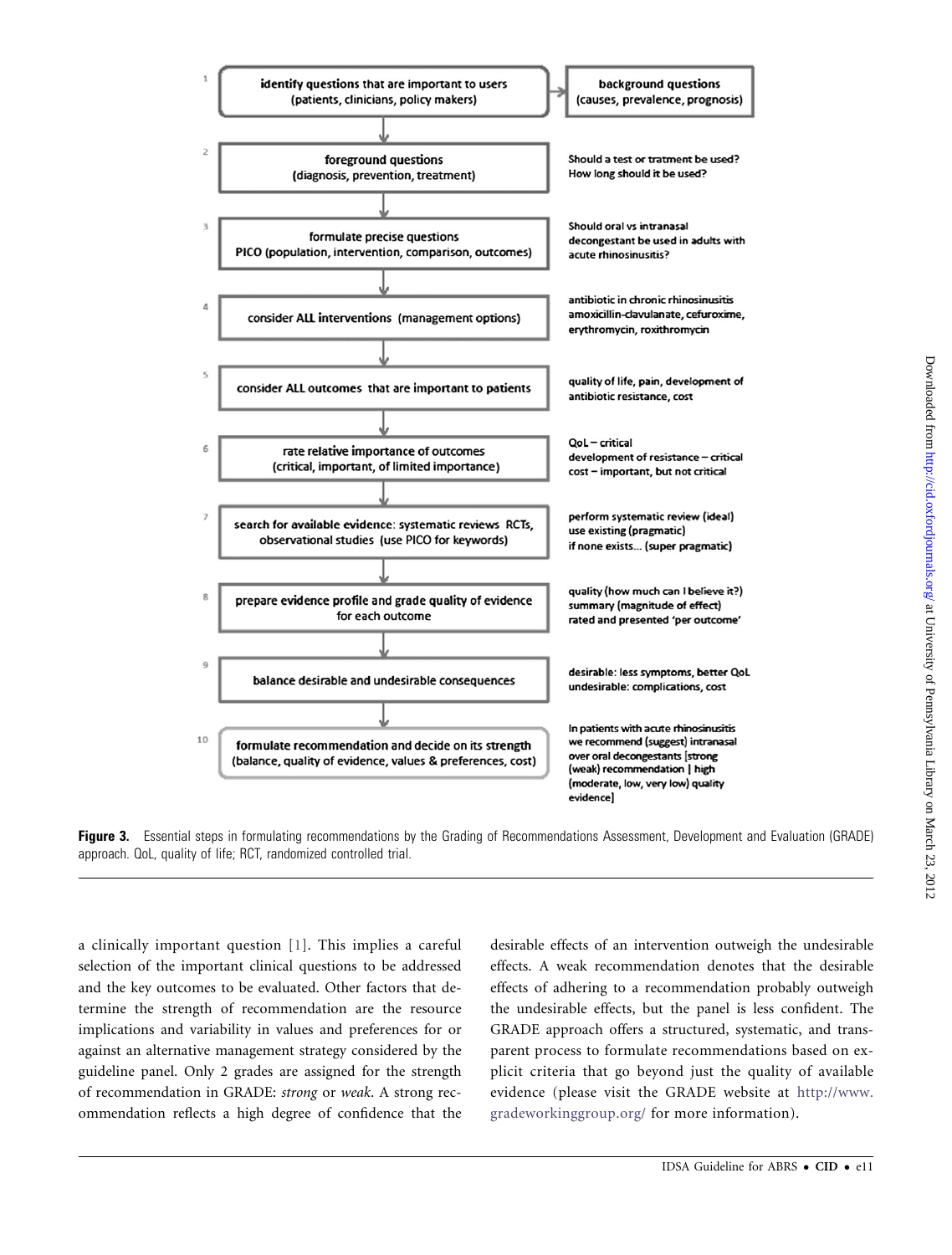A series of monthly teleconferences was conducted in which a list of clinical questions to be addressed by the guideline was generated, discussed, and prioritized. It was determined by the panel that because the entity of chronic rhinosinusitis is so fundamentally different from acute rhinosinusitis in patient populations, epidemiology, pathophysiology, and management strategies, the current guideline would only address issues related to the initial management of ABRS in both adults and children. Consensus among the panel members in grading the quality of evidence and strength of recommendations was developed using the GRADE ''grid'' technique and the Delphi method [\[3](#page-35-0)]. The draft recommendations were circulated to all panel members and each member was asked to provide an opinion regarding their assessment of the recommendations (either strongly agree, agree with reservation, or reject) along with the reasons for their judgment. After each round, an impartial facilitator provided an anonymous summary of the independent panel responses as well as their justification. Panelists were encouraged to revise their earlier answers in light of the replies from the other members of the panel. The process was repeated until consensus was developed for 80% of the responses for each clinical question. Because this was the first guideline to use the GRADE system, preparation of the evidence profile was assisted by a GRADE representative on the panel who provided expert advice on methodological issues throughout the guideline development.

The panel met on 2 additional occasions and held multiple teleconferences to complete the work of the guideline. The purpose of the teleconferences was to discuss the questions, distribute writing assignments, and finalize recommendations. All members of the panel participated in the preparation and review of the draft guideline. Feedback from external peer reviews was obtained. The guideline was reviewed and approved by the IDSA Standards and Practice Guidelines Committee and the Board of Directors prior to dissemination.

# Statistical Analysis and Evidence Summary Profiles

Statistical analysis including relative risk (RR), odds ratios (ORs), 95% CIs, positive and negative predictive values, and  $\chi^2$  statistics was performed using the Prism 4.0 software package (GraphPad, San Diego, California). Evidence summary profiles were generated using GRADEprofiler 3.2.2 software (GRADE Working Group).

### Literature Review and Analysis

We identified up-to-date valid systematic reviews from the MEDLINE database and the Cochrane Library, and also, in selected cases, reference lists of the most recent narrative reviews or studies on the topic. Unless specified otherwise, the search period was 1980–2011 and the search was restricted to the English literature. Articles were also retrieved by searches for clinical diagnosis, symptoms and signs, microbiology, antimicrobial resistance, CT scan, MRI, intranasal steroids, saline irrigations, and complications. The panel members contributed reference lists in these areas. The quality of evidence was evaluated after the literature review. We based our judgments on these systematic reviews and, if applicable, on additional studies published after the reviews were done. When no systematic review was available, we evaluated the original studies to inform judgments about the quality of the underlying evidence from a crude examination of these studies. Primary key search terms were as follows:

- Amoxicillin-clavulanic acid
- Antimicrobial resistance
- Appropriate antimicrobial
- $\beta$ -lactams
- Decongestants
- Fluoroquinolones
- $\bullet$  H. influenzae
- Hypertonic and isotonic saline
- M. catarrhalis
- Pathogens
- Rhinosinusitis (children and adults)
- Sinusitis
- Sinus aspiration
- S. pneumoniae
- Stewardship
- Steroids
- Upper respiratory

# Guideline and Conflict of Interest

All members of the expert panel complied with the IDSA policy regarding conflicts of interest, which requires disclosure of any financial or other interest that might be construed as constituting an actual, potential, or apparent conflict. Members of the expert panel completed a conflicts of interest disclosure statement from the IDSA. Information was requested regarding employment, consultancies, stock ownership, honoraria, research funding, expert testimony, and membership on company advisory committees. The panel made decisions on a case-by-case basis as to whether an individual's role should be limited as a result of a perceived conflict. No limiting conflicts were identified.

# Revision Dates

At annual intervals, the panel chair, the liaison advisor, and the chair of the Standards and Practice Guidelines Committee will determine the need to update the guideline based on an examination of the current literature. If necessary, the entire panel will reconvene to discuss potential changes. When appropriate, the panel will recommend full revision of the guideline to the IDSA Standards and Practice Guidelines Committee and the IDSA Board for review and approval.

Downloaded from <http://cid.oxfordjournals.org/> at University of Pennsylvania Library on March 23, 2012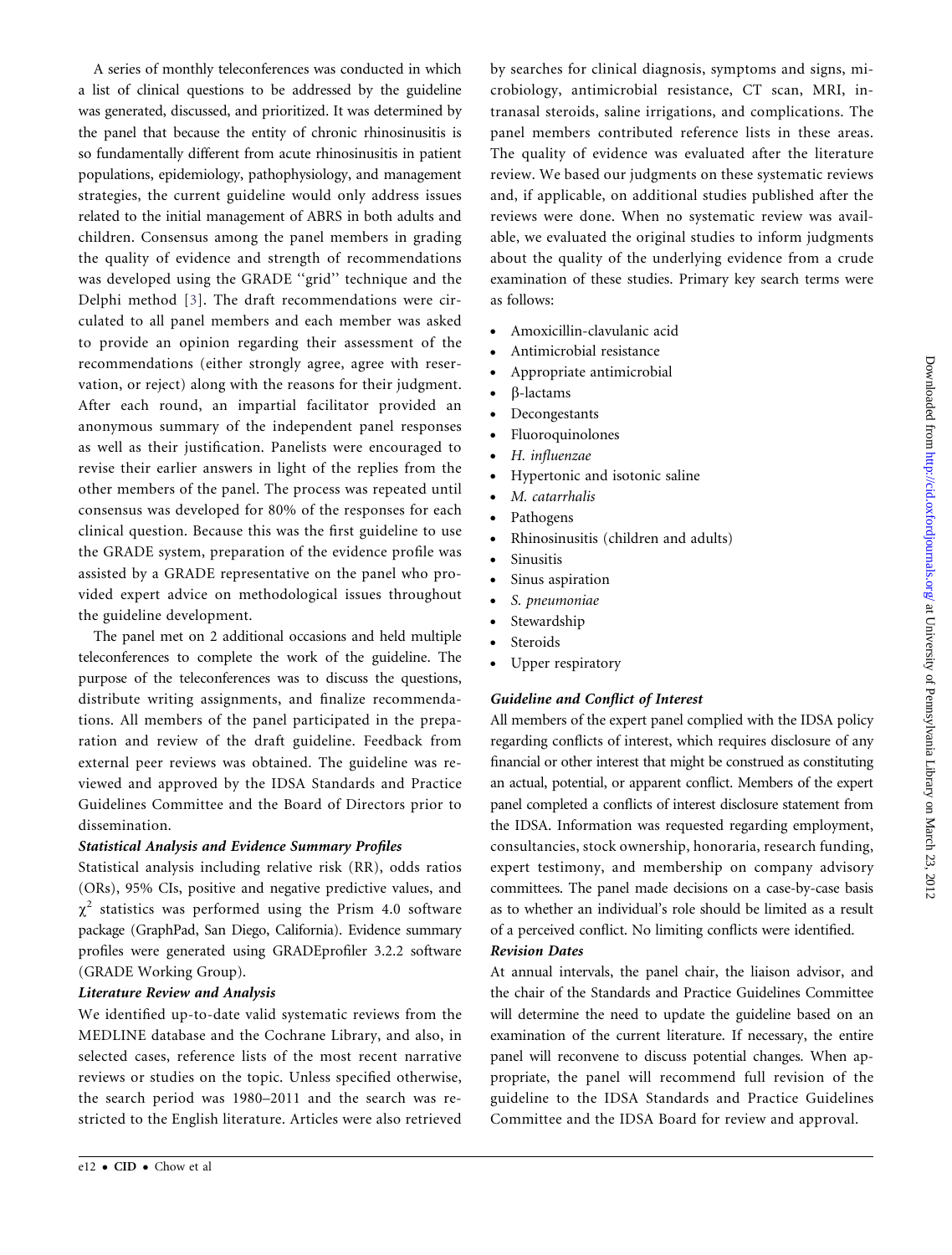# RECOMMENDATIONS CONCERNING INITIAL TREATMENT

# I. Which Clinical Presentations Best Identify Patients With Acute Bacterial Versus Viral Rhinosinusitis?

### Recommendations

1. The following clinical presentations (any of 3) are recommended for identifying patients with acute bacterial vs viral rhinosinusitis:

i. Onset with persistent symptoms or signs compatible with acute rhinosinusitis, lasting for  $\geq 10$  days without any evidence of clinical improvement (strong, low-moderate);

ii. Onset with *severe* symptoms or signs of high fever ( $\geq$ 39°C [102°F]) and purulent nasal discharge or facial pain lasting for at least 3–4 consecutive days at the beginning of illness (strong, low-moderate); or

iii. Onset with worsening symptoms or signs characterized by the new onset of fever, headache, or increase in nasal discharge following a typical viral URI that lasted 5–6 days and were initially improving (''double-sickening'') (strong, low-moderate).

### Evidence Summary

The clinical diagnosis of ABRS requires a 2-step process: (1) evidence of sinusitis based on compatible symptoms and signs and (2) evidence suggestive of bacterial rather than viral infection based on typical onset and temporal progression of the clinical course. Earlier studies that evaluated the utility of clinical symptoms and signs for the diagnosis of acute rhinosinusitis were based on sinus radiographs or CT imaging, which do not differentiate bacterial from viral rhinosinusitis [\[75](#page-37-0), [76](#page-37-0)]. These studies identified several major and minor symptoms that are useful to identify patients with acute rhinosinusitis (ie, presence of at least 2 major symptoms, or 1 major plus  $\geq$  2 minor symptoms as summarized in [Table 2](#page-6-0)) [\[7](#page-35-0)]. However, to increase the likelihood of a bacterial rather than viral infection, additional clinical criteria are required. Two studies performed in adult patients attempted to determine the predictive value of symptoms and signs for maxillary sinusitis compared with sinus puncture [\[77](#page-37-0)–[79\]](#page-37-0). Unfortunately, these comparisons were based on the quality and appearance of the sinus aspirate (ie, purulent vs mucopurulent or nonpurulent) rather than culture results, and therefore are of very limited value ([Table 4\)](#page-13-0). A subsequent analysis evaluated the predictive value of these same clinical parameters for cultureproven maxillary sinusitis in a Danish general practice adult population [[78\]](#page-37-0). Only maxillary toothache (OR, 2.9 [95% CI, 1.3–6.3]) and temperature  $>38^{\circ}$ C ( $>100.4^{\circ}$ F) (OR, 4.6 [95% CI, 1.9–11.2]) were significantly associated with positive sinus culture for S. pneumoniae or H. influenzae ([Table 5](#page-14-0)). However, maxillary toothache is an uncommon manifestation of ABRS except in odontogenic sinusitis, and  $>50\%$  of sinus

aspirates in this study yielded no growth. Thus, there are no validated studies that examined the predictive value of specific clinical symptoms or signs for the diagnosis of ABRS based on bacterial cultures of sinus aspirates.

The current guideline recommends the adoption of characteristic patterns of clinical presentations for the clinical diagnosis of ABRS, taking into account not only the duration of respiratory symptoms but also the severity of illness, temporal progression, and classic double-sickening in the clinical course to differentiate bacterial from acute viral rhinosinusitis. These recommendations are intended to improve the likelihood of separating acute bacterial from viral rhinosinusitis solely based on the duration of symptoms  $\geq 7-10$  days. These inclusion criteria were first proposed in 2003 by a multidisciplinary consensus panel jointly established by 5 national societies of otolaryngology–head and neck surgery, allergy, asthma, immunology, and otolaryngic allergy and rhinology [[42\]](#page-36-0) (See "Overview" section). A similar definition for ABRS (ie, persistent symptoms after 10 days with  $\leq$  12 weeks' duration or worsening of symptoms after 5 days) has been adopted by the European Position Paper on Rhinosinusitis and Nasal Polyps 2007 [\[80](#page-37-0)]. The validity of these inclusion criteria has been primarily verified in pediatric patients. Wald et al [\[30\]](#page-35-0) performed sinus puncture in pediatric patients who presented with either persistent symptoms or severe disease and recovered significant pathogens in high density in 77% of the children. In contrast, the probability of confirming bacterial infection by sinus aspiration among adult patients with respiratory symptoms  $\geq 7-10$  days without qualifying additional characteristics in clinical presentation is only approximately 60% [[41\]](#page-36-0). Similarly, in a more recent placebo-controlled RCT of antimicrobial therapy for ABRS in adults with respiratory symptoms  $\geq 7$  days, only 64% of enrolled patients had positive bacterial cultures by sinus puncture [[45\]](#page-36-0). This suggests that the current practice of basing the diagnosis of ABRS solely on the presence of 7–10 days of compatible respiratory symptoms without qualifying additional characteristics in clinical presentation is inadequate in differentiating bacterial from viral acute rhinosinusitis. However, the utility of such clinical criteria for initiating empiric antimicrobial therapy in adults remains to be validated.

Further evidence in support of adopting more stringent clinical criteria for ABRS is suggested by the different response rates among children and adults enrolled in placebo-controlled RCTs of antimicrobial therapy. In 3 RCTs performed in children in which more stringent criteria of persistent, severe, or worsening presentations were used as patient selection criteria [\[61,](#page-36-0) [62,](#page-36-0) [81](#page-37-0)], significantly higher cure rates were demonstrated with antibiotics compared with placebo (mean, 78% vs 60%, respectively; OR, 2.52 [95% CI, 1.52–4.18], and NNT of 5)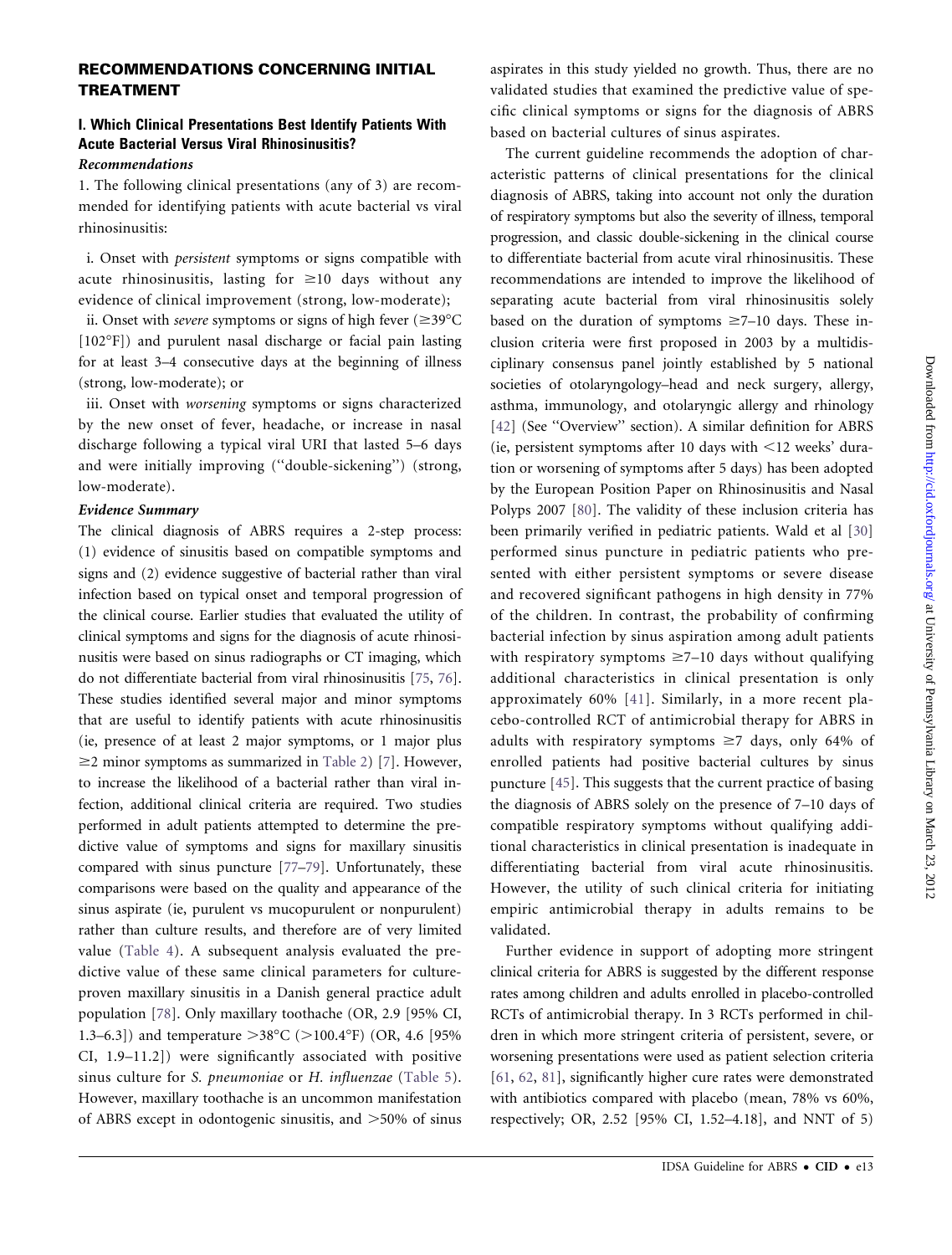#### <span id="page-13-0"></span>Table 4. Predictive Value of Various Clinical Findings in the Diagnosis of Presumed Acute Bacterial Maxillary Rhinosinusitis Compared With Aspiration of Pus From the Sinus Cavity

|                                                                       |                                | Illustrative Comparative Risks <sup>a</sup> (95% CI) |                                 |                                            |                                                                          |                            |
|-----------------------------------------------------------------------|--------------------------------|------------------------------------------------------|---------------------------------|--------------------------------------------|--------------------------------------------------------------------------|----------------------------|
|                                                                       | Assumed Risk                   | Corresponding Risk                                   |                                 |                                            |                                                                          |                            |
| Outcomes                                                              | Control                        | Documenting Pus in<br>Sinus Cavity                   | Relative Effect,<br>OR (95% CI) | No. of<br>Participants<br>(No. of Studies) | Quality of the<br>Evidence (GRADE)                                       | Reference                  |
| Maxillary toothache                                                   | Study population (medium risk) |                                                      | $1.87(1.01 - 3.45)$             | 174 (1 study)                              | $\oplus \ominus \ominus \ominus$ very low <sup>p</sup> Hansen et al [79] |                            |
|                                                                       | 512 per 1000                   | 663 per 1000 (515-784)                               |                                 |                                            |                                                                          |                            |
| Unilateral facial pain                                                | Study population (medium risk) |                                                      | $1.71(.93 - 3.14)$              | 174 (1 study)                              | $\oplus \oplus \ominus \ominus$ low <sup>c</sup>                         | Hansen et al [79]          |
|                                                                       | 378 per 1000                   | 510 per 1000 (361-656)                               |                                 |                                            |                                                                          |                            |
| Unilateral maxillary<br>tenderness                                    | Study population (medium risk) |                                                      | $2.06(1.11 - 3.83)$             | 174 (1 study)                              | $\oplus$ $\oplus$ $\ominus$ $\ominus$ low                                | Hansen et al [79]          |
|                                                                       | 317 per 1000                   | 489 per 1000 (340-640)                               |                                 |                                            |                                                                          |                            |
| Previous history of<br>sinusitis                                      | Study population (medium risk) |                                                      | $0.39$ (.198-.786)              | 174 (1 study)                              | $\oplus \ominus \ominus \ominus$ very low <sup>b</sup> Hansen et al [79] |                            |
|                                                                       | 805 per 1000                   | 617 per 1000 (450-764)                               |                                 |                                            |                                                                          |                            |
| Absence of classical<br>combination of<br>findings <sup>c,d,e,f</sup> | Study population (medium risk) |                                                      | $0.015(.002 - .115)$            | 155 (1 study)                              | $\oplus \ominus \ominus \ominus$ very low <sup>g</sup>                   | Berg and<br>Carenfelt [77] |
|                                                                       | 494 per 1000                   | 14 per 1000 (2-101)                                  |                                 |                                            |                                                                          |                            |
| Presence of 3 of<br>4 clinical criteria                               | Study population (medium risk) |                                                      | 15.37 (6.18-38.18)              | 155 (1 study)                              | $\oplus \ominus \ominus \ominus$ very low <sup>g</sup>                   | Berg and<br>Carenfelt [77] |
|                                                                       | 80 per 1000                    | 574 per 1000 (351-770)                               |                                 |                                            |                                                                          |                            |

Abbreviations: CI, confidence interval; GRADE, Grading of Recommendations Assessment, Development and Evaluation; OR, odds ratio.

a The corresponding risk (and its 95% CI) is based on the assumed risk in the comparison group and the relative effect of the intervention (and its 95% CI).

**b** Self-reported history may not be reliable

<sup>c</sup> Purulent rhinorrhea with unilateral predominance (symptom).

<sup>d</sup> Facial pain with unilateral predominance (symptom).

<sup>e</sup> Bilateral purulent rhinorrhea (sign).

<sup>f</sup> Presence of pus in nasal cavity (sign).

<sup>g</sup> Pus as surrogate for positive bacterial cultures.

[\(Table 3](#page-8-0)). A fourth RCT [\[63\]](#page-36-0) was not included in this analysis as patients were treated with inadequate dosing of antimicrobials. In contrast, among placebo-controlled RCTs in adults in which duration of symptoms  $\geq 7-10$  days was the primary inclusion criteria, the beneficial effect of antimicrobial therapy was less prominent (73% vs 65%; OR, 1.44 [95% CI, 1.24–1.68], and NNT of 13).

The criteria of persistent symptoms  $\geq$  10 days duration and worsening symptoms or signs within 5–10 days after initial improvement (double-sickening) were based on earlier studies of the natural history of rhinovirus infections [\[40](#page-36-0)] ([Figure 2](#page-7-0)). Although 25% of patients with rhinovirus infection prospectively studied by Gwaltney et al [\[40](#page-36-0)] had symptoms longer than 14 days, their clinical course was improving before the 10-day mark.

The criterion of severe symptoms or signs of high fever  $(\geq 39^{\circ}C$  [102°F]) and purulent nasal discharge or facial pain lasting for 3–4 days at the beginning of illness identifies a subpopulation with severe disease in whom antimicrobial therapy is clearly warranted before the 10-day ''waiting'' period. This

criterion was not included in the AAO-HNS guideline for adult rhinosinusitis [[13\]](#page-35-0), but was included in the consensus recommendations by Meltzer et al [[42](#page-36-0)].

Benefits. More stringent criteria of patient selection based on duration as well as characteristic progression of the clinical course should improve the differentiation of ABRS from viral rhinosinusitis and identify the patient population most likely to benefit from empiric antimicrobial therapy.

Harms. Adoption of more stringent clinical criteria for the diagnosis of ABRS may result in delay of appropriate antimicrobial therapy in some patients. However, more accurate distinction will be made between bacterial vs viral rhinosinusitis, and the overuse of antibiotics will be minimized. Reserving antimicrobial therapy for patients with severe or prolonged manifestation of ABRS fails to address quality of life or productivity issues in patients with mild or moderate symptoms of ABRS.

Other Considerations. Radiographic confirmation of sinus disease for patients with uncomplicated ABRS is not necessary and is not advised.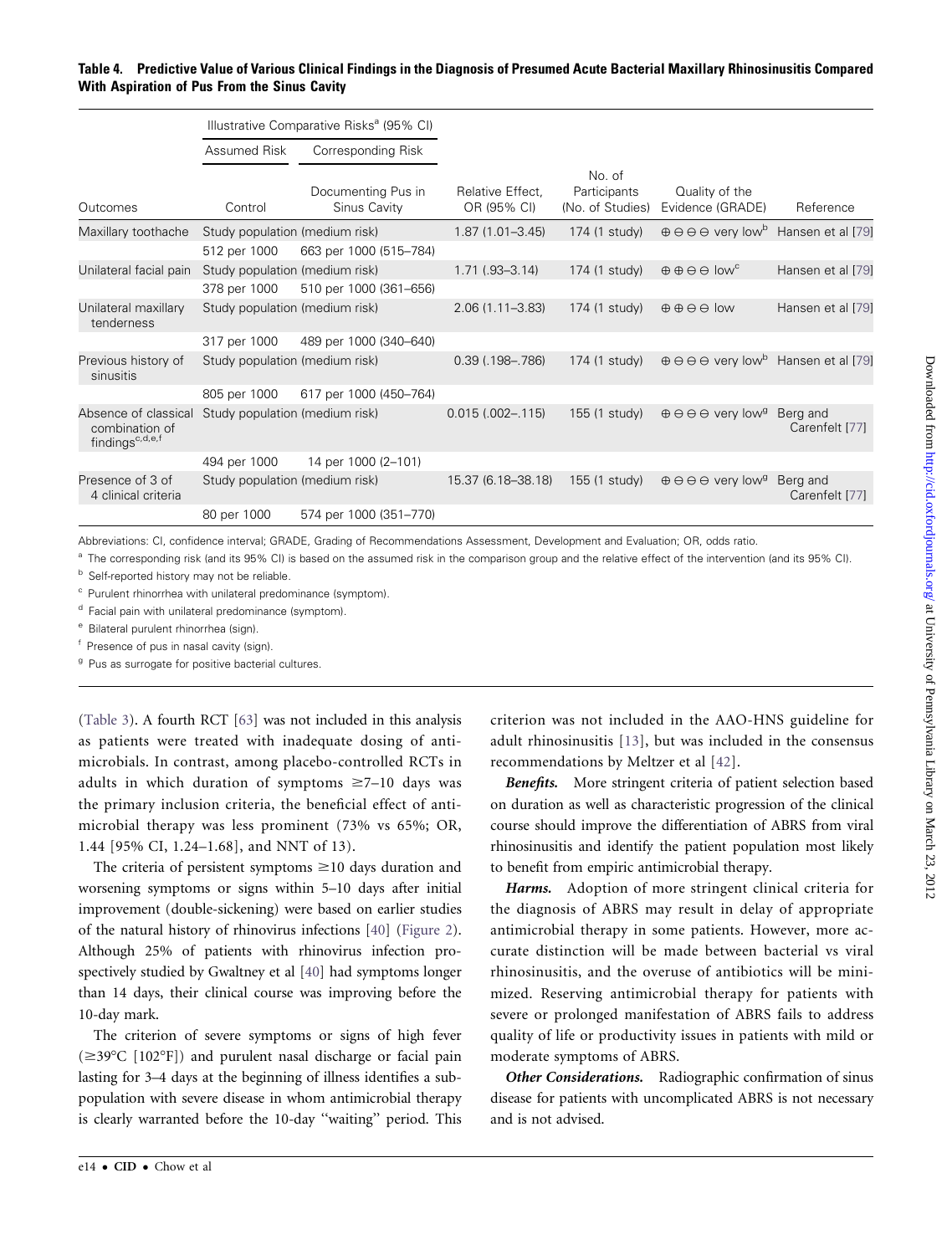<span id="page-14-0"></span>

|                                                |              | Illustrative Comparative Risks <sup>a</sup> (95% CI) |                                 |                                            |                                                                              |                   |
|------------------------------------------------|--------------|------------------------------------------------------|---------------------------------|--------------------------------------------|------------------------------------------------------------------------------|-------------------|
|                                                | Assumed Risk | Corresponding Risk                                   |                                 |                                            |                                                                              |                   |
| Outcomes                                       | Control      | Positive Culture From<br>Sinus Puncture              | Relative Effect.<br>OR (95% CI) | No. of<br>Participants<br>(No. of Studies) | Quality of the<br>Evidence (GRADE)                                           | Reference         |
| Self-reported history<br>of previous sinusitis |              | Study population (medium-risk)                       | $0.40$ (.18-.90)                | 127 (1 study)                              | $\oplus$ $\oplus$ $\oplus$ $\ominus$ moderate <sup>b</sup> Hansen et al [78] |                   |
|                                                | 805 per 1000 | 623 per 1000 (426-788)                               |                                 |                                            |                                                                              |                   |
| History of maxillary<br>toothache              |              | Study population (medium-risk)                       | $2.86(1.27 - 6.41)$             | 127 (1 study)                              | $\oplus$ $\oplus$ $\ominus$ $\ominus$ low                                    | Hansen et al [78] |
|                                                | 512 per 1000 | 750 per 1000 (571-871)                               |                                 |                                            |                                                                              |                   |
| Temperature $>38^{\circ}$ C                    |              | Study population (medium-risk)                       | 4.63 (1.83–11.70)               | 127 (1 study)                              | $\oplus$ $\oplus$ $\ominus$ $\ominus$ low                                    | Hansen et al [78] |
|                                                | 110 per 1000 | 364 per 1000 (184-591)                               |                                 |                                            |                                                                              |                   |

Abbreviations: CI, confidence interval; GRADE, Grading of Recommendations Assessment, Development and Evaluation; OR, odds ratio.

a The corresponding risk (and its 95% CI) is based on the assumed risk in the comparison group and the relative effect of the intervention (and its 95% CI).

b Self-reported history may not be reliable.

Conclusions and Research Needs. The clinical differentiation of bacterial from viral acute rhinosinusitis remains problematic without direct sinus aspiration and culture. Additional RCTs of antibiotic vs placebo in adult patients meeting stringent clinical criteria as outlined above are urgently needed. Such studies should incorporate both pre- and posttherapy sinus cultures to provide critical information regarding the natural history of sinus infection and efficacy of antimicrobial therapy. The use of endoscopic middle meatus cultures in lieu of sinus aspiration should be further evaluated for this purpose.

### II. When Should Empiric Antimicrobial Therapy Be Initiated in Patients With Signs and Symptoms Suggestive of ABRS? Recommendation

2. It is recommended that empiric antimicrobial therapy be initiated as soon as the clinical diagnosis of ABRS is established as defined in recommendation 1 (strong, moderate).

#### Evidence Summary

Because adoption of more stringent clinical criteria based on characteristic onset and clinical presentations is more likely to identify patients with bacterial rather than acute viral rhinosinusitis, withholding or delaying empiric antimicrobial therapy is not recommended. Prompt initiation of antimicrobial therapy as soon as the clinical diagnosis of ABRS is established as defined in recommendation 1 should shorten the duration of illness, provide earlier symptomatic relief, restore quality of life, and prevent recurrence or suppurative complications. This recommendation contravenes a popular management strategy of ''watchful waiting'' in which antibiotic therapy is withheld unless patients fail to respond to symptomatic management [[13,](#page-35-0) [82](#page-37-0)]. The proponents of this approach cite the

findings of RCTs in which approximately 70% of patients in the placebo arm improved spontaneously by 7–12 days [\[25](#page-35-0)], and that a strategy of delaying antimicrobial prescriptions for patients with mild upper respiratory tract infections is an effective means of reducing antibiotic usage [[83\]](#page-37-0). However, as discussed earlier in this review, the high spontaneous resolution rate in these placebo-controlled RCTs is most certainly due to less stringent patient selection and the inclusion of patients who had viral rather than true ABRS. In contrast, when more stringent inclusion criteria such as those outlined in recommendation 1 were employed, Wald et al [\[61](#page-36-0)] reported a considerably lower spontaneous improvement rate of only 32% at 14 days in children receiving placebo, compared with 64% in those treated with amoxicillin-clavulanate, giving an NNT of 3 (95% CI, 1.7-16.7;  $P < .05$ ). This RCT is notable not only for its stringent inclusion/exclusion criteria for initiating antimicrobial therapy, but also for its adoption of a clinical severity score for monitoring patient progress. Thus, a watchful waiting strategy is only reasonable if one is uncertain about the diagnosis of ABRS owing to mild symptoms but cannot be recommended when more stringent clinical criteria for the diagnosis of ABRS are applied.

Benefits. Prompt antimicrobial therapy for patients more likely to have acute bacterial rather than viral rhinosinusitis should shorten the duration of illness, provide earlier symptom relief, restore quality of life, and prevent recurrent infection or suppurative complications.

Harms. Prompt antimicrobial therapy may result in overuse of antibiotics, enhanced cost, and risk of adverse effects in those patients who do have true bacterial infection but mild disease. However, the patient selection criteria specified in recommendation 1 make this possibility less likely.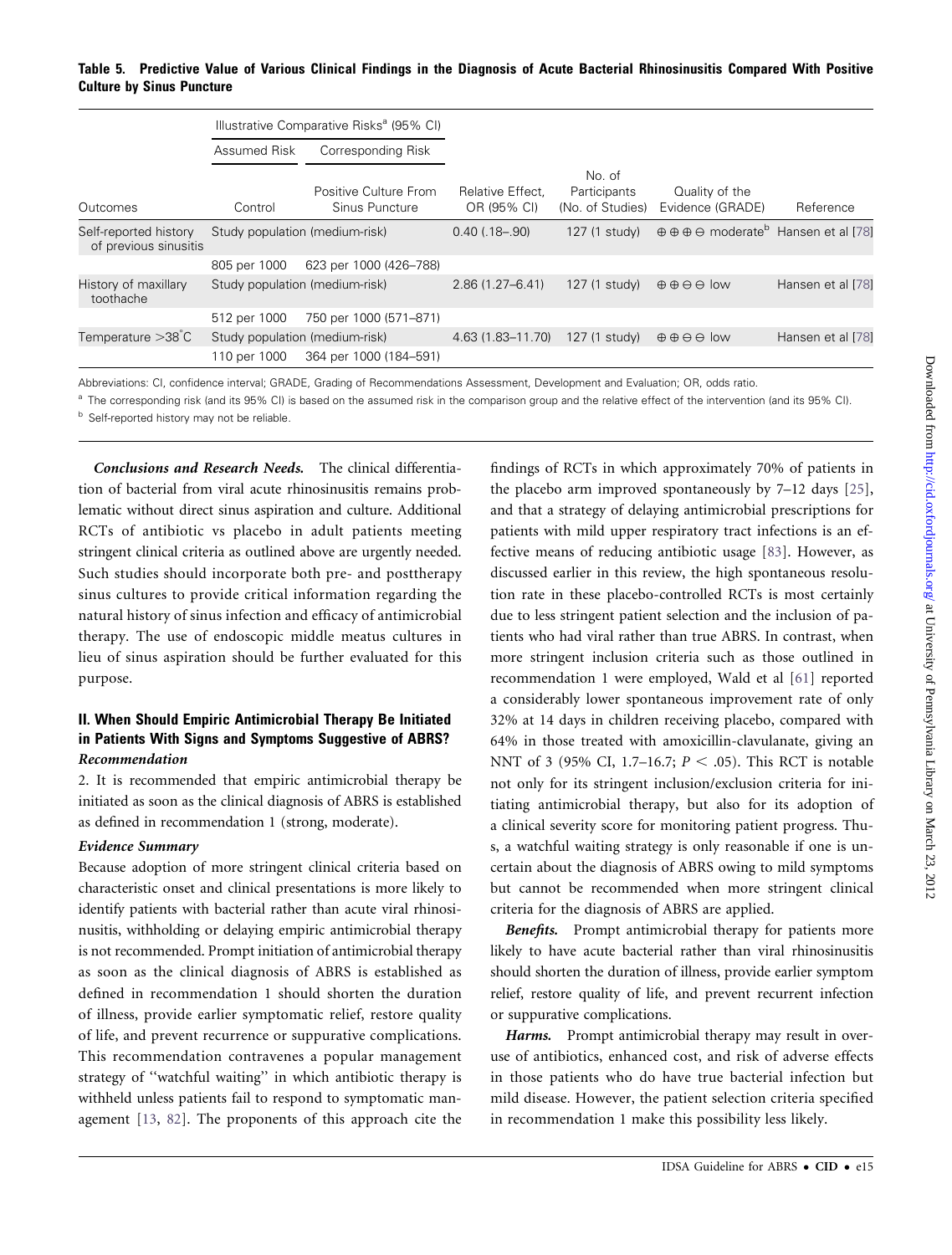<span id="page-15-0"></span>Table 6. Prevalence (Mean Percentage of Positive Specimens) of Various Respiratory Pathogens From Sinus Aspirates in Patients With Acute Bacterial Rhinosinusitis

|                                                                               |                            | Publications<br>Before 2000  |                            | Publications<br>in 2010      |
|-------------------------------------------------------------------------------|----------------------------|------------------------------|----------------------------|------------------------------|
| Microbial Agent                                                               | Adults <sup>a</sup><br>(%) | Children <sup>b</sup><br>(%) | Adults <sup>c</sup><br>(%) | Children <sup>d</sup><br>(%) |
| Streptococcus pneumoniae                                                      | $30 - 43$                  | 44                           | 38                         | $21 - 33$                    |
| Haemophilus influenzae                                                        | $31 - 35$                  | 30                           | 36                         | $31 - 32$                    |
| Moraxella catarrhalis                                                         | $2 - 10$                   | 30                           | 16                         | $8 - 11$                     |
| Streptococcus pyogenes                                                        | $2 - 7$                    | 2                            | 4                          |                              |
| Staphylococcus aureus                                                         | $2 - 3$                    | .                            | 13                         | 1                            |
| Gram-negative bacilli<br><i>lincludes</i><br>Enterobacteriaceae spp)          | $0 - 24$                   | 2                            | .                          |                              |
| Anaerobes (Bacteroides,<br>Fusobacterium,<br>Peptostreptococcus) <sup>e</sup> | $0 - 12$                   | $\mathcal{P}$                |                            |                              |
| Respiratory viruses                                                           | $3 - 15$                   |                              |                            |                              |
| No growth                                                                     | $40 - 50$                  | 30                           | 36                         | 29                           |

<sup>a</sup> Data compiled from [\[87](#page-37-0)-[89](#page-37-0)].

b Data compiled from [[81](#page-37-0), [90](#page-37-0)].

<sup>c</sup> Data from [\[45\]](#page-36-0).

<sup>d</sup> Data extrapolated from middle ear fluid of children with acute otitis media [[86,](#page-37-0) [91](#page-37-0)].

<sup>e</sup> Primarily in odontogenic infections [[92\]](#page-37-0).

Other Considerations. Some patients with mild but persistent symptoms may be observed without antibiotic treatment for 3 days (because 84% of clinical failures occurred within 72 hours in children receiving placebo) [[61](#page-36-0)]. Such patients require close observation; antimicrobial therapy should be initiated promptly after 3 days if there is still no improvement.

Conclusions and Research Needs. More placebo-controlled RCTs that incorporate both pre- and posttherapy sinus cultures and a clinical severity scoring system are urgently needed to provide critical information regarding the natural history of ABRS as well as the timeliness and efficacy of antimicrobial therapy.

# III. Should Amoxicillin Versus Amoxicillin-Clavulanate Be Used for Initial Empiric Antimicrobial Therapy of ABRS in Children?

#### Recommendation

3. Amoxicillin-clavulanate rather than amoxicillin alone is recommended as empiric antimicrobial therapy for ABRS in children (strong, moderate).

### Evidence Summary

The recommendation that amoxicillin-clavulanate rather than amoxicillin alone be considered as first-line therapy for ABRS is based on 2 observations: (1) the increasing prevalence of H. influenzae among other upper respiratory tract infections of children, particularly AOM, since the introduction of

conjugated pneumococcal vaccines [\[84](#page-37-0)]; and (2) the high prevalence of b-lactamase–producing respiratory pathogens in ABRS (particularly H. influenzae and Moraxella catarrhalis) among recent respiratory tract isolates [[85](#page-37-0)]. Although earlier studies that compared amoxicillin to amoxicillin-clavulanate did not find a superior outcome with amoxicillin-clavulanate [[62,](#page-36-0) [64\]](#page-36-0), these studies were performed in an era when both the prevalence of H. influenzae (33%) and the proportion of  $\beta$ -lactamase–producing H. influenzae (18%) were relatively low [\[30\]](#page-35-0). In contrast, both the prevalence of H. influenzae (40%– 45%) and proportion of  $\beta$ -lactamase–producing H. influenzae (37%–50%) (extrapolated from middle ear fluid cultures of children with AOM) have markedly increased among other upper respiratory tract infections since the widespread use of conjugated pneumococcal vaccines [[86](#page-37-0)].

The microbiology of acute sinusitis in children obtained by sinus puncture is summarized in Table 6. The data were analyzed according to reports published prior to 2000 and more recently in 2010. The microbiology of ABRS in children was last studied in detail in 1984 [\[81\]](#page-37-0), and no current data are available. Thus, more recent data were extrapolated from middle ear fluid cultures of children with acute AOM in the post–pneumococcal vaccine era [[84](#page-37-0), [86,](#page-37-0) [91](#page-37-0)]. Whereas S. pneumoniae was more common than H. influenzae prior to 2000, the prevalence of H. influenzae has clearly increased while that of S. pneumoniae has decreased in the post–pneumococcal vaccine era, such that currently they are approximately equal [[86](#page-37-0)]. Ampicillin resistance among H. influenzae due to  $\beta$ -lactamase production is highly prevalent worldwide [\[85](#page-37-0)]. In the United States during 2005– 2007, 27%–43% of H. influenzae clinical isolates were resistant to amoxicillin but susceptible to amoxicillin-clavulanate [\[93](#page-37-0)–[95\]](#page-37-0) [\(Table 7](#page-16-0)). Furthermore, treatment failure from amoxicillin associated with the isolation of  $\beta$ -lactamase–producing H. influenzae has been well documented in children with ABRS [\[81,](#page-37-0) [96](#page-37-0)]. Accordingly, the addition of clavulanate would improve the coverage of many  $\beta$ -lactamase–producing respiratory pathogens in children with ABRS, estimated to be approximately 25% of all patients with ABRS, including approximately 25%–35% of H. influenzae and 90% of M. catarrhalis infections [[94](#page-37-0)].

Benefits. The addition of clavulanate to amoxicillin substantially improves the coverage for both ampicillin-resistant H. influenzae and M. catarrhalis in ABRS.

Harms. The combination of clavulanate with amoxicillin for empiric therapy of ABRS adds to the cost, increased likelihood of adverse effects due to diarrhea, and rare instances of hypersensitivity reaction due to clavulanate.

Other Considerations. In children with vomiting that precludes administration of oral antibiotics, a single dose of ceftriaxone (50 mg/kg/day) may be given intravenously or intramuscularly. Therapy with an oral antibiotic may be initiated 24 hours later, provided the vomiting has resolved.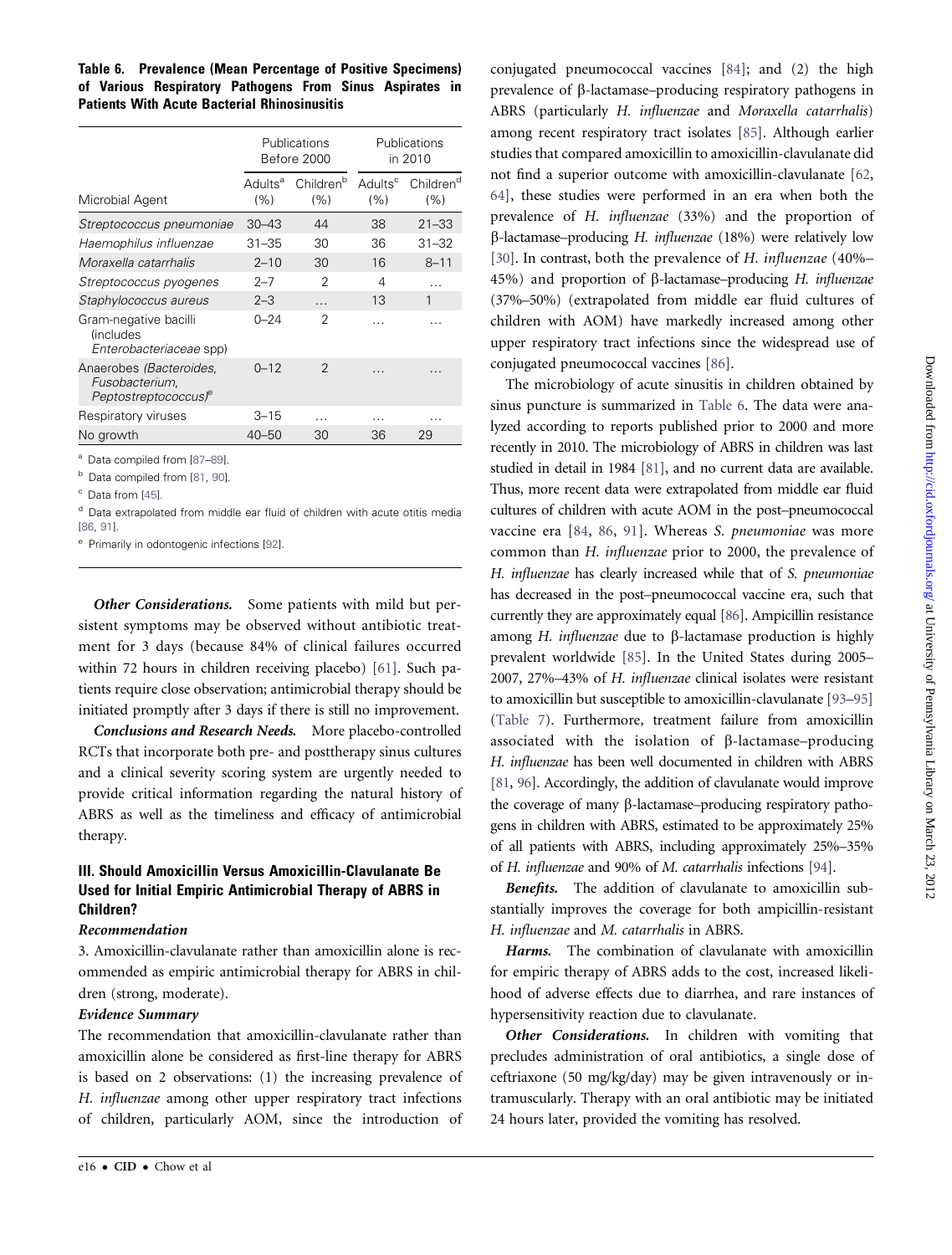|                          |             | Susceptible Breakpoint<br>$(\mu g/mL)$ |                   | Harrison et al (2005-2007) [94]  |                                                    |                                   | Critchley et al (2005-2006) [93]  |                                   | Sahm et al (2005) [95]            |
|--------------------------|-------------|----------------------------------------|-------------------|----------------------------------|----------------------------------------------------|-----------------------------------|-----------------------------------|-----------------------------------|-----------------------------------|
| Antimicrobial            | CLSI        | PK/PD                                  | MIC <sub>90</sub> |                                  | (µg/mL) CLSI (% Susceptible) PK/PD (% Susceptible) | MIC <sub>90</sub><br>$(\mu g/mL)$ | CLSI (% Susceptible)              | MIC <sub>90</sub><br>$(\mu g/mL)$ | CLSI (% Susceptible)              |
| Haemophilus influenzae   |             |                                        |                   | $n = 143(42\% \text{ BLP})$      |                                                    |                                   | $n = 987(27\% \text{ BLP})$       |                                   | $n = 907 (28\% BLP)$              |
| Amox, standard           | $\leq$ 2    | $≤0.5$                                 | 16                | 58                               | 55                                                 |                                   |                                   |                                   |                                   |
| Amox, high               | $\leq 4$    | $\leq 4$                               | 16                | 58                               | 58                                                 |                                   |                                   |                                   |                                   |
| Amox-clav, standard      | $\leq$ 2/1  | ≤0.5/0.25                              | $\mathbf{1}$      | 100                              | 92                                                 | $\mathbf{1}$                      | 100                               | $\overline{2}$                    | 100                               |
| Amox-clav, high          | $\leq 4/2$  | $\leq 4/2$                             | $\mathbf{1}$      | 100                              | 100                                                |                                   |                                   |                                   |                                   |
| Cefaclor                 | $\leq 8$    | $≤0.5$                                 | 16                | 83                               | $\overline{4}$                                     |                                   |                                   |                                   |                                   |
| Cefprozil                | $\leq 8$    | $\leq$ 1                               | 16                | 83                               | 29                                                 |                                   |                                   |                                   |                                   |
| Cefuroxime axetil        | $\leq 4$    | $\leq$ 1                               | $\overline{2}$    | 99                               | 88                                                 | $\overline{2}$                    | 98                                | $\overline{2}$                    | 100                               |
| Cefdinir                 | $\leq$ 1    | $≤0.25$                                | 0.5               | 100                              | 84                                                 | $\mathbf{1}$                      | 95                                |                                   |                                   |
| Cefixime                 | <b>NA</b>   | $\leq$ 1                               | 0.06              | 100                              | 100                                                |                                   |                                   |                                   |                                   |
| Ceftriaxone              | $\leq$ 2    | $\leq$ 2                               | 0.06              | 100                              | 100                                                |                                   |                                   |                                   |                                   |
| Azithromycin             | $\leq 4$    | $\leq 0.12$                            | 8                 | 87                               | $\mathbf 0$                                        | $\overline{2}$                    | 99                                | $\overline{2}$                    | 100                               |
| Levofloxacin             | $\leq$ 2    | $\leq$ 2                               | <b>NA</b>         | <b>NA</b>                        | <b>NA</b>                                          | $≤0.06$                           | 100                               | 0.03                              | 100                               |
| <b>TMP/SMX</b>           | $\leq 0.5$  | $\leq 0.5$                             | 8                 | 73                               | 73                                                 | 8                                 | 65                                | >4                                | 74                                |
| Streptococcus pneumoniae |             |                                        |                   | n = 208 (41% PS, 29% PI, 30% PR) |                                                    |                                   | n = 1543 (62% PS, 22% PI, 16% PR) |                                   | n = 4958 (65% PS, 17% PI, 17% PR) |
| Amox, standard           | NА          | $≤0.5$                                 | $\overline{2}$    | <b>NA</b>                        | 74                                                 | $\overline{2}$                    | 92                                | $\overline{2}$                    | 92                                |
| Amox, high               | $\leq$ 2    | $\leq$ 2                               | $\overline{2}$    | 89                               | 89                                                 | <b>NA</b>                         | <b>NA</b>                         | <b>NA</b>                         | <b>NA</b>                         |
| Cefaclor                 | $\leq$ 1    | $≤0.5$                                 | 16                | 47                               | 29                                                 | <b>NA</b>                         | <b>NA</b>                         | <b>NA</b>                         | <b>NA</b>                         |
| Cefprozil                | $\leq$ 2    | $\leq$ 1                               | 16                | 71                               | 67                                                 | <b>NA</b>                         | <b>NA</b>                         | <b>NA</b>                         | <b>NA</b>                         |
| Cefuroxime axetil        | $\leq$ 1    | $\leq$ 1                               | 8                 | 69                               | 69                                                 | 8                                 | 78                                | $\overline{4}$                    | 80                                |
| Cefdinir                 | $≤0.5$      | $≤0.25$                                | 16                | 59                               | 59                                                 | 8                                 | 77                                | <b>NA</b>                         | <b>NA</b>                         |
| Cefixime                 | <b>NA</b>   | $\leq$ 1                               | 16                | <b>NA</b>                        | 58                                                 | <b>NA</b>                         | <b>NA</b>                         | <b>NA</b>                         | <b>NA</b>                         |
| Ceftriaxone              | $\leq$ 1    | $\leq$ 2                               | $\overline{2}$    | 89                               | 95                                                 | <b>NA</b>                         | <b>NA</b>                         | $\mathbf{1}$                      | 97                                |
| Azithromycin             | $≤0.5$      | ≤0.12                                  | 16                | 63                               | 57                                                 | 8                                 | 66                                | >256                              | 71                                |
| Levofloxacin             | $\leq$ 2    | $\leq$ 2                               | <b>NA</b>         | <b>NA</b>                        | <b>NA</b>                                          | $\mathbf{1}$                      | 99                                | $\mathbf{1}$                      | 99                                |
| TMP/SMX                  | ${\leq}0.5$ | $≤0.5$                                 | 16                | 51                               | 51                                                 | 8                                 | 69                                | $\overline{4}$                    | 73                                |
| Doxycycline              | $\leq$ 2    | $\leq$ 2                               | <b>NA</b>         | <b>NA</b>                        | <b>NA</b>                                          | <b>NA</b>                         | <b>NA</b>                         | >8                                | 85                                |
| Clindamycin              | $≤0.25$     | $≤0.25$                                | 16                | 85                               | 85                                                 | <b>NA</b>                         | <b>NA</b>                         | 0.06                              | 88                                |
| Moraxella catarrhalis    |             |                                        |                   | $n = 62 (95\% BLP)$              |                                                    |                                   | $n = 486 (92\% BLP)$              |                                   | $n = 782 (94\% BLP)^a$            |
| Amox, standard           | <b>NA</b>   | $≤0.5$                                 | $\geq 16$         | 5                                | 5                                                  | <b>NA</b>                         | <b>NA</b>                         | <b>NA</b>                         | <b>NA</b>                         |
| Amox, high               | <b>NA</b>   | $\leq$ 2                               | $\geq 16$         | 5                                | 11                                                 | <b>NA</b>                         | <b>NA</b>                         | <b>NA</b>                         | <b>NA</b>                         |
| Amox-clav, standard      | <b>NA</b>   | ≤0.5/0.25                              | $\mathbf{1}$      | <b>NA</b>                        | 89                                                 | 0.25                              | <b>NA</b>                         | 0.25                              | 100                               |
| Amox-clav, high          | $\leq 4/2$  | $\leq$ 2/1                             | $\overline{1}$    | <b>NA</b>                        | 100                                                | <b>NA</b>                         | <b>NA</b>                         | <b>NA</b>                         | <b>NA</b>                         |

# <span id="page-16-0"></span>Table 7. Antimicrobial Susceptibility of Invasive Community-Acquired Respiratory Pathogens in the United States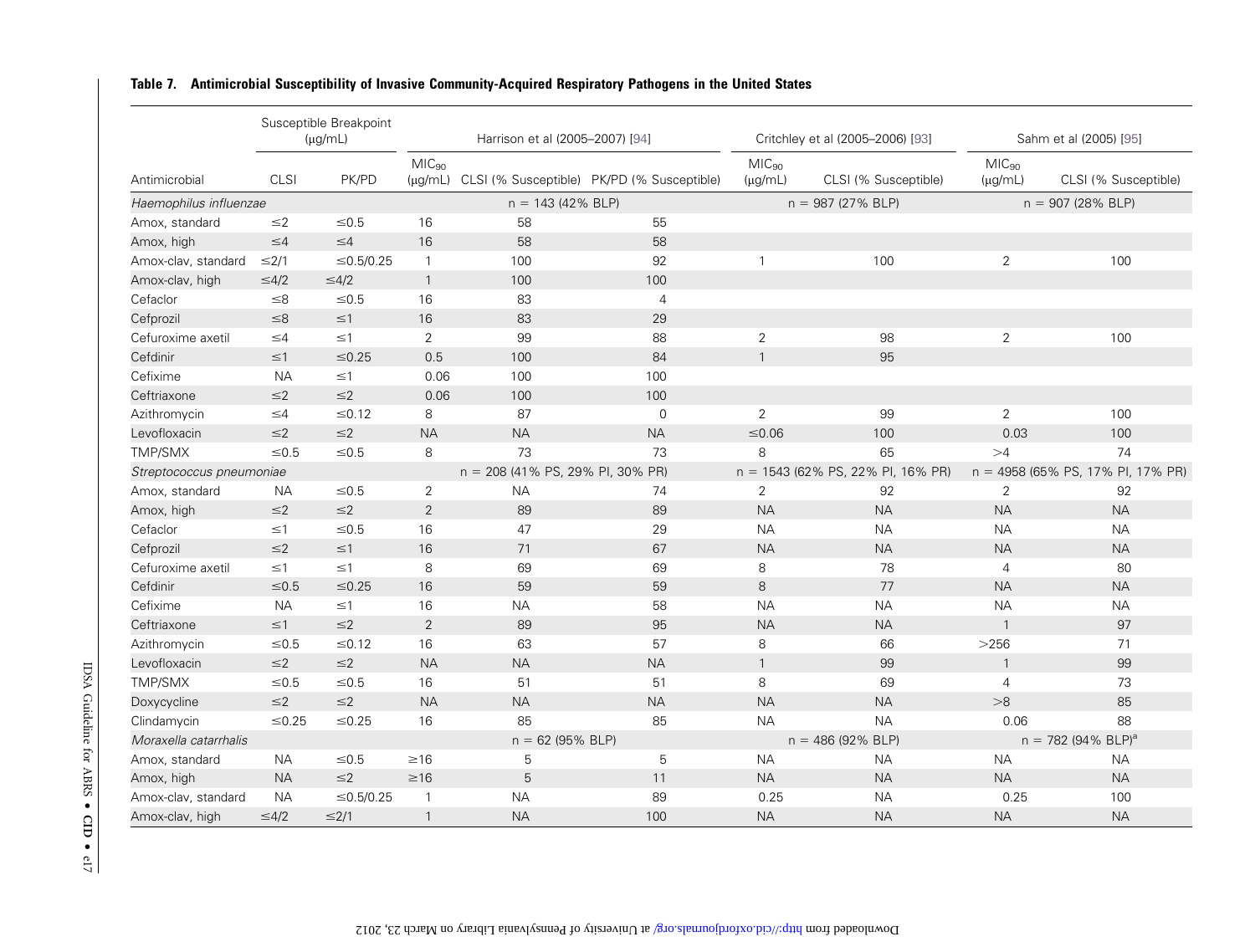|                   | Susceptible Breakpoint<br>(µg/mL) |                      |                   | larrison et al (2005-2007) [94]                    |                                  | Critchley et al (2005-2006) [93] |                              | Sahm et al (2005) [95] |
|-------------------|-----------------------------------|----------------------|-------------------|----------------------------------------------------|----------------------------------|----------------------------------|------------------------------|------------------------|
| Antimicrobial     | CLSI                              | <b>PK/PD</b>         | MIC <sub>90</sub> | (µg/mL) CLSI (% Susceptible) PK/PD (% Susceptible) | MIC <sub>90</sub><br>(µg/mL)     | CLSI (% Susceptible)             | (µg/mL)<br>MIC <sub>90</sub> | CLSI (% Susceptible)   |
| Cefaclor          | $\frac{8}{10}$                    | 9:0≥                 | ∞                 | $\overline{a}$<br>95                               | $\mathbb{E}$                     | $\frac{1}{2}$                    | $\frac{4}{2}$                | ≸                      |
| Cefprozil         | $\frac{1}{2}$                     |                      |                   | 37<br>$\frac{1}{2}$                                | $\frac{4}{2}$                    | $\frac{4}{2}$                    | ₹                            | $\frac{1}{2}$          |
| Cefuroxime axetil | $\frac{4}{5}$                     |                      |                   | 57<br>88                                           | $\sim$                           | $\frac{4}{2}$                    | $\sim$                       | 8                      |
| Cefdinir          | ₹                                 | $\leq 0.25$          |                   | $\overline{8}$<br>$\frac{1}{2}$                    | $0.5$                            | $\frac{4}{2}$                    | $\frac{1}{2}$                | $\frac{4}{2}$          |
| Cefixime          | ≸                                 |                      | 0.25              | $\overline{0}$<br>$\lessgtr$                       | $\stackrel{\triangleleft}{\geq}$ | $\frac{4}{2}$                    | $\lessgtr$                   | $\lessgtr$             |
| Ceftriaxone       | $\frac{2}{\sqrt{2}}$              | 2                    |                   | 97<br>$\sqrt{6}$                                   | $\sum_{i=1}^{n}$                 | $\frac{4}{2}$                    | $\frac{1}{2}$                | $\frac{1}{2}$          |
| Azithromycin      | $\frac{2}{\sqrt{2}}$              | $\leq 0.12$          | 0.06              | 98<br>100                                          | $\leq 0.12$                      | $\frac{4}{2}$                    | 0.03                         | 100                    |
| evofloxacin       | $\frac{2}{\sqrt{2}}$              | $\frac{2}{\sqrt{2}}$ | $\frac{1}{2}$     | $\frac{4}{2}$<br>$\frac{1}{2}$                     | $\leq 0.06$                      | $\frac{4}{2}$                    | 0.06                         | 100                    |
| <b>TMP/SMX</b>    | $\leq 0.5$                        | 9.0≥                 | ≸                 | ≸<br>≸                                             | $0.\overline{5}$                 | $\frac{4}{2}$                    | 0.25                         | 99                     |

Abbreviations: Amox, amoxidilin; amoxidilin-dary amoxidilin-davulanate; BLP, B-lactamase positive; CLSI, Clinical Laboratory Standards Institute; M/IC<sub>80</sub>, minimum inhibitory concentration for 90% of isolates; N, no. of is Abbreviations: Amox.cillin; amoxicillin; amoxicillin-clavulanate; BLP, p-lactamase positive; CLSI, Clinical Laboratory Standards Institute; MIC<sub>90</sub>, minimum inhibitory concentration for 90% of isolates; N, no. of isolates tested; NA, not available; PD/PK, pharmacodynamic/pharmacokinetic; PI, penicillin-intermediate; PR, penicillin-resistant; PS, penicillin-susceptible; TMP/SMX, trimethoprim-sulfamethoxazole. tested; NA, not available; PD/PK, pharmacodynamic/pharmacokinetic; PI, penicillin-intermediate; PR, penicillin-esistant; PS, penicillin-susceptible; TMP/SMX, trimethoprim-sulfamethoxazole Data for 2004 were shown because data for 2005 were unavailable. for 2005 were unavailable <sup>a</sup> Data for 2004 were shown because data

Conclusions and Research Needs. Continued surveillance of antimicrobial susceptibility profiles of all respiratory pathogens (both regional and national) should be performed at regular intervals to guide initial empiric antimicrobial therapy.

# IV. Should Amoxicillin Versus Amoxicillin-Clavulanate Be Used for Initial Empiric Antimicrobial Therapy of ABRS in Adults?

# Recommendation

4. Amoxicillin-clavulanate rather than amoxicillin alone is recommended as empiric antimicrobial therapy for ABRS in adults (weak, low).

# Evidence Summary

National surveillance data in the United States indicate that during 2005–2007, the prevalence rate of b-lactamase–producing H. influenzae was 27%–43% [\[93](#page-37-0) –[95\]](#page-37-0) [\(Table 7\)](#page-16-0). The rate of amoxicillin resistance varied from region to region, ranging from 35% in the Southeast to 25% in the Southwest, but there was little or no regional difference in the susceptibility to amoxicillin-clavulanate. As with children, posttreatment sinus cultures are rarely performed in adults in North America, and there are no reports of positive sinus cultures for  $\beta$ -lactamaseproducing H. influenzae following amoxicillin therapy in adults with ABRS. However, in one Scandinavian study, a high percentage (49%) of patients with antimicrobial treatment failure had positive cultures for β-lactamase–producing H. influenzae by sinus puncture [\[77](#page-37-0)]. Most of these patients (66%) had received phenoxymethyl penicillin and none had received either amoxicillin or ampicillin. Thus, the recommendation of choosing amoxicillin-clavulanate over amoxicillin as first-line therapy for ABRS in adults is relatively weak. Furthermore, although M. catarrhalis is almost uniformly resistant to amoxicillin but susceptible to amoxicillin-clavulanate, it is a less frequent cause of ABRS in adults compared with children. Nevertheless, in a recent study in adults that examined the microbiology of ABRS by sinus puncture [[45](#page-36-0)], H. influenzae was isolated in 36% of patients with positive bacterial cultures consistent with ABRS, compared with 38% for S. pneumoniae and 16% for M. catarrhalis ([Table 6](#page-15-0)). Unfortunately, the rate of  $\beta$ -lactamase– producing H. influenzae was not reported in this study. Interestingly, similar to the case with AOM in children, the introduction of conjugated pneumococcal vaccines also had a significant impact on the frequency of recovery of both H. influenzae and S. pneumoniae in adults with maxillary sinusitis. Brook et al [\[97\]](#page-37-0) obtained middle meatus cultures from 156 adults with ABRS between 1997 and 2000 (prevaccination) and 229 patients between 2001 and 2005 (postvaccination). The recovery of S. pneumoniae was significantly reduced (46% prevaccination vs 35% postvaccination;  $P < .05$ ), whereas that of H. influenzae was significantly increased (36% prevaccination vs 43% postvaccination;  $P < .05$ ). In the same study,

e18 • CID • Chow et al

Table 7 continued.

able 7 continued.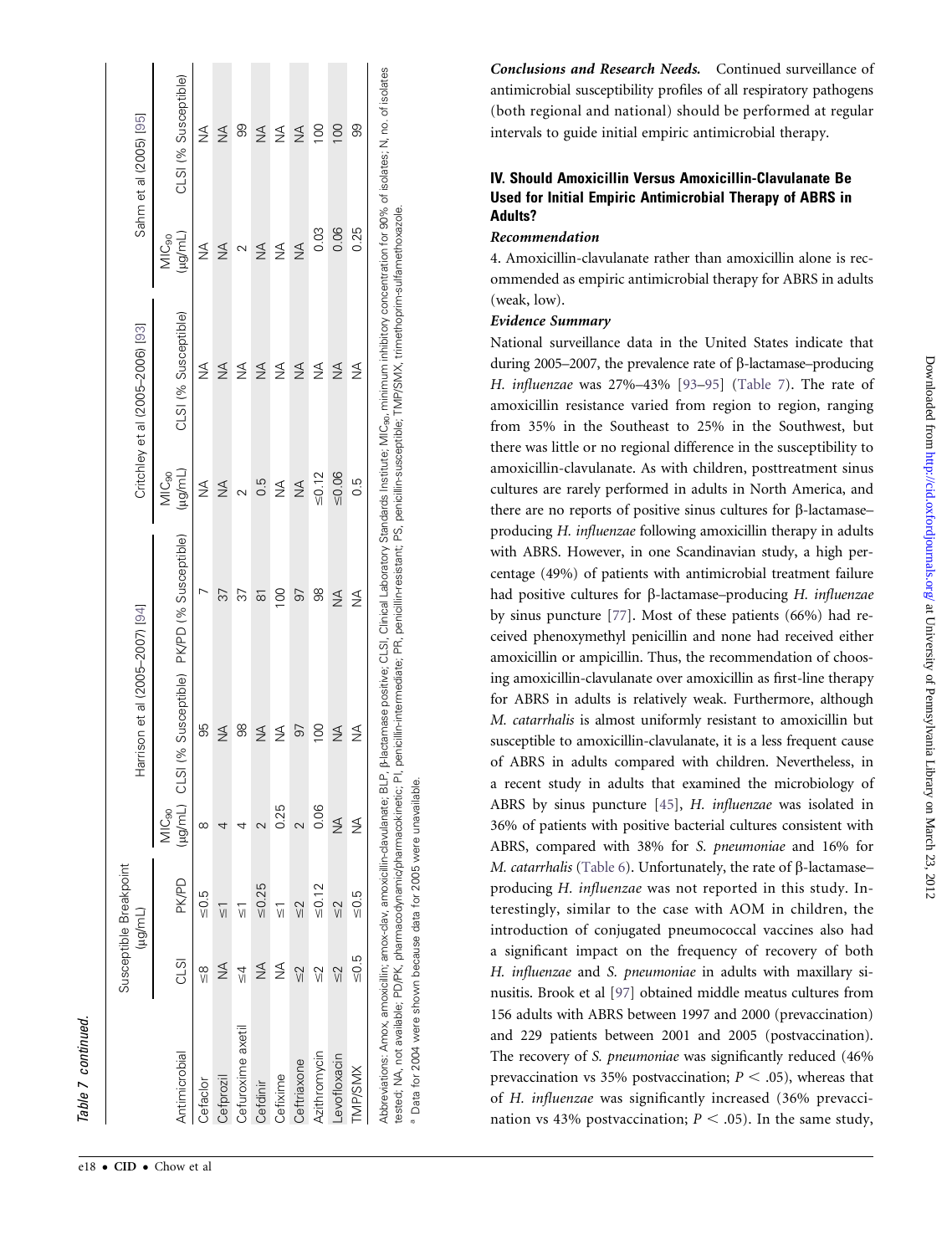the proportion of  $\beta$ -lactamase–producing H. influenzae also increased slightly (from 33% to 39%), although this difference was not statistically significant.

Thus, the recommendation of amoxicillin-clavulanate in adult patients with ABRS is primarily based on in vitro susceptibility data and the current prevalence rates of  $\beta$ -lactamase production among H. influenzae.

Benefits. The addition of clavulanate to amoxicillin will improve the coverage of both ampicillin-resistant H. influenzae and M. catarrhalis in adults with ABRS.

Harms. The addition of clavulanate to amoxicillin adds to the cost of antibiotics, a potential increased risk of diarrhea, and rare instances of hypersensitivity reaction due to clavulanate.

#### Other Considerations. None.

Conclusions and Research Needs. Standard-dose amoxicillinclavulanate is recommended as first-line therapy for ABRS in both children and adults. However, this regimen is inadequate for PNS S. pneumoniae, in which the mechanism for ampicillin resistance is due to a mutation in penicillin binding protein 3 (PBP3) that cannot be overcome by the addition of a  $\beta$ -lactamase inhibitor. In addition, there are increasing reports of b-lactamase–positive, amoxicillin-clavulanate– resistant strains of H. influenzae isolated from various parts of the world [[85,](#page-37-0) [98\]](#page-37-0). The prevalence of these isolates in the United States is currently unknown. Continued surveillance of antimicrobial susceptibility profiles of all respiratory pathogens should be performed both nationally and regionally.

# V. When Is High-Dose Amoxicillin-Clavulanate Recommended During Initial Empiric Antimicrobial Therapy for ABRS in Children or Adults?

#### Recommendation

5. High-dose (2 g orally twice daily or 90 mg/kg/day orally twice daily) amoxicillin-clavulanate is recommended for children and adults with ABRS from geographic regions with high endemic rates  $(\geq 10\%)$  of invasive PNS S. pneumoniae, those with severe infection (eg, evidence of systemic toxicity with fever of 39°C [102°F] or higher, and threat of suppurative complications), attendance at daycare, age  $\leq$  2 or  $\geq$  65 years, recent hospitalization, antibiotic use within the past month, or who are immunocompromised (weak, moderate).

### Evidence Summary

High-dose amoxicillin is preferred over standard-dose amoxicillin primarily to cover PNS S. pneumoniae and the less common occurrence of ampicillin-resistant non-b-lactamase– producing H. influenzae [[94\]](#page-37-0). Increased resistance among PNS S. pneumoniae is due to alterations in PBP3 and not b-lactamase production. The frequency of PNS S. pneumoniae is highly variable depending on the geographic region, being highest in the Southeast  $(\sim 25\%)$  and lowest in the Northwest

 $(\sim 9\%)$  [[93](#page-37-0)]. Using pre-2008 CLSI breakpoints for oral treatment of penicillin-intermediate (minimum inhibitory concentration [MIC]  $\leq$ 1 µg/mL; treatable with high-dose amoxicillin) and penicillin-resistant S. pneumoniae (MIC  $\geq$   $2 \mu$ g/mL; untreatable with high-dose amoxicillin), the Centers for Disease Control and Prevention showed in a 10-state surveillance study in 2006–2007 that 15% and 10% of all invasive S. pneumoniae isolates were penicillinintermediate and penicillin-resistant, respectively, whereas 75% were susceptible [[68](#page-36-0)]. Higher susceptibility profiles for S. pneumoniae were reported by Harrison et al (89% susceptible) [\[94\]](#page-37-0), Critchley et al (92% susceptible) [\[93\]](#page-37-0), and Sahm et al (92% susceptible) [[95](#page-37-0)] ([Table 7](#page-16-0)). In addition, introduction of the 13-valent pneumococcal conjugated vaccine (PCV13) in 2010 may further decrease the prevalence of invasive pneumococcal infections including those caused by some PNS S. pneumoniae isolates [\[99](#page-37-0)]. This would suggest that unless the endemic rate of PNS S. pneumoniae is unusually high  $(\geq 10\%)$ , standard-dose amoxicillin-clavulanate should suffice as first-line therapy for nonmeningeal pneumococcal infections including ABRS.

There are no clinical data in the literature that compared the efficacy of high-dose vs standard-dose amoxicillin, either with or without clavulanate, in the treatment of children or adults with ABRS. However, there is indirect evidence to support high-dose amoxicillin-clavulanate as initial empiric therapy of ABRS among patients with increased risk factors for PNS S. pneumoniae (such as those with prior hospitalization or recent antimicrobial use, attendance at daycare, age  $\leq$  or .65 years), and those who are severely ill and may have a poor outcome from treatment failure [\[100,](#page-37-0) [101\]](#page-37-0).

There are also theoretical advantages of high-dose amoxicillin in the empiric treatment of ABRS. Fallon et al [[102\]](#page-37-0) utilized Monte Carlo simulations to predict steady-state bactericidal time–concentration profiles of various oral  $\beta$ -lactam regimens to achieve pharmacodynamic exposure against various pathogens causing AOM and ABRS. Against S. pneumoniae, high-dose amoxicillin (90 mg/kg/day) achieved the greatest cumulative fraction of response, followed by standard-dose amoxicillin-clavulanate and amoxicillin regimens. Amoxicillinclavulanate also achieved the highest cumulative fraction of response against H. influenzae isolates. Apart from PNS S. pneumoniae, the emergence of  $\beta$ -lactamase–negative ampicillin-resistant H. influenzae (due to PBP3 mutation) may also favor the use of high-dose amoxicillin during initial empiric treatment of ABRS [[85\]](#page-37-0). Clinicians should be alert to the possibility of such isolates, although reports in the United States are limited.

The main disadvantages of high-dose amoxicillin-clavulanate are the added cost and potential for more adverse effects. Thus, despite the theoretical advantages of high-dose vs standard-dose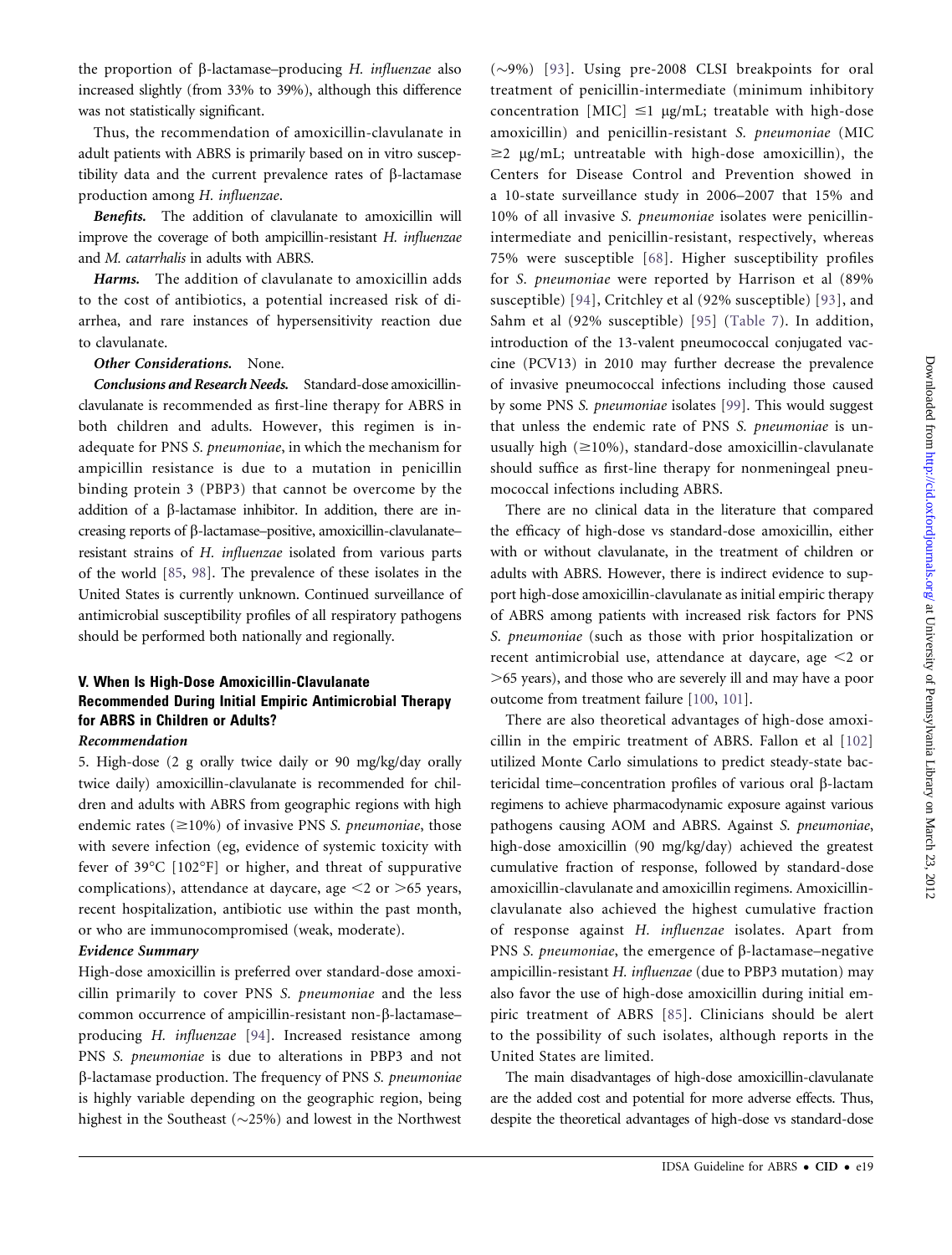<span id="page-19-0"></span>

|                            |                                               | Illustrative Comparative<br>Risks <sup>a</sup> (95% CI) |                 |                                                         |                                                                            |                                 |
|----------------------------|-----------------------------------------------|---------------------------------------------------------|-----------------|---------------------------------------------------------|----------------------------------------------------------------------------|---------------------------------|
|                            | Assumed Risk                                  | Corresponding Risk                                      |                 |                                                         |                                                                            |                                 |
| Outcomes                   | B-Lactam                                      | FQ                                                      | OR (95% CI)     | Relative Effect. No of Participants<br>(No. of Studies) | Quality of the<br>Evidence (GRADE)                                         | Reference                       |
| follow-up:<br>$10-31$ days | Clinical response Study population (low-risk) |                                                         | 1.09 (.85–1.39) |                                                         | 2133 (5 studies) $\oplus \oplus \oplus \oplus$ moderate <sup>b,c,d,e</sup> | Karageorgopoulos<br>et al [115] |
|                            |                                               | 861 per 1000 871 per 1000 (840–896)                     |                 |                                                         |                                                                            |                                 |

Patient or population: patients with acute sinusitis. Settings: initial therapy. Intervention: FQ. Comparison: B-lactam.

Abbreviations: CI, confidence interval; FQ, fluoroquinolone, GRADE, Grading of Recommendations Assessment, Development and Evaluation; OR, odds ratio.

<sup>a</sup> The corresponding risk (and its 95% CI) is based on the assumed risk in the comparison group and the relative effect of the intervention (and its 95% CI).

<sup>b</sup> Only 5 of 11 studies included; only those comparing respiratory fluoroquinolones are included.

<sup>c</sup> Most enrolled on clinical diagnosis and may have included viral etiology.

<sup>d</sup> Three of 5 randomized, but not blinded.

<sup>e</sup> Difference in timing of endpoints (10–31 days).

amoxicillin-clavulanate, until clear evidence of high failure rates  $(\geq 10\%)$  from standard-dose amoxicillin-clavulanate emerges, the panel consensus is to reserve high-dose amoxicillinclavulanate for patients from geographic regions with high endemic rates of PNS S. pneumoniae  $(\geq 10\%$ , using 2008 CLSI revised breakpoints), those seriously ill with evidence of systemic toxicity (eg, fever of 39°C [102°F] or higher) and threat of suppurative complications, those who are immunocompromised, and those with risk factors for acquiring PNS S. pneumoniae as outlined above.

Benefits. Until a clear need for high-dose amoxicillinclavulanate is demonstrated by unacceptably high failure rates from standard-dose amoxicillin-clavulanate, delaying the use of high-dose amoxicillin-clavulanate as empiric therapy for all patients with presumed ABRS may be more cost-effective and result in fewer adverse effects and less antibiotic selection pressure for resistance.

Harms. Standard-dose amoxicillin-clavulanate is inadequate for the treatment of ABRS caused by PNS S. pneumoniae and the rare occurrence of ampicillin-resistant  $\beta$ -lactamase–negative H. influenzae.

Other Considerations. It should be noted that the prevalence of resistant or intermediate S. pneumoniae in a given community may vary not only geographically but also temporally. This is evidenced by the shift in S. pneumoniae susceptibility profiles in some communities following the introduction of the 7-valent pneumococcal conjugate vaccine (PCV7), which resulted in the subsequent emergence of highly virulent and resistant nonvaccine serotypes of S. pneumoniae such as serotypes 14 and 19A [[86,](#page-37-0) [103](#page-37-0)]. In 2010, PCV13 replaced the PCV7 for all children [[104\]](#page-37-0). PCV13 contains 6 additional pneumococcal serotype antigens including

serotype 19A and is expected to dramatically reduce PNS S. pneumoniae disease. Protection against serotype 19A disease has been documented in a PCV13 vaccine effectiveness study [\[99\]](#page-37-0). Thus, decisions regarding appropriate dosing regimens should be guided by antimicrobial susceptibility profiles of prevalent pathogens through diligent surveillance by local or national reporting agencies.

Conclusions and Research Needs. More studies are needed to directly compare the cost-effectiveness of high-dose vs standard-dose amoxicillin-clavulanate as initial empiric antimicrobial therapy of presumed ABRS in both adults and children.

# VI. Should a Respiratory Fluoroquinolone vs a  $\beta$ -Lactam Agent Be Used as First-line Agents for the Initial Empiric Antimicrobial Therapy of ABRS?

Recommendation

6. A  $\beta$ -lactam agent (amoxicillin-clavulanate) rather than a respiratory fluoroquinolone is recommended for initial empiric antimicrobial therapy of ABRS (weak, moderate).

#### Evidence Summary

The respiratory fluoroquinolones (both levofloxacin and moxifloxacin) have remained highly active against all common respiratory pathogens, including PNS S. pneumoniae and b-lactamase–producing H. influenzae or M. catarrhalis [[105,](#page-37-0) [106](#page-37-0)]. Nevertheless, respiratory fluoroquinolones were not superior to  $\beta$ -lactam antibiotics in 8 RCTs of the treatment of ABRS [[107](#page-37-0)–[114\]](#page-37-0). A meta-analysis of these trials confirmed that initial treatment with the newer fluoroquinolones conferred no benefit over  $\beta$ -lactam antibiotics [[115](#page-37-0)]. The comparator agents in these trials were amoxicillin-clavulanate in 5, cefuroxime in 2, and cefdinir in 1. Specifically, in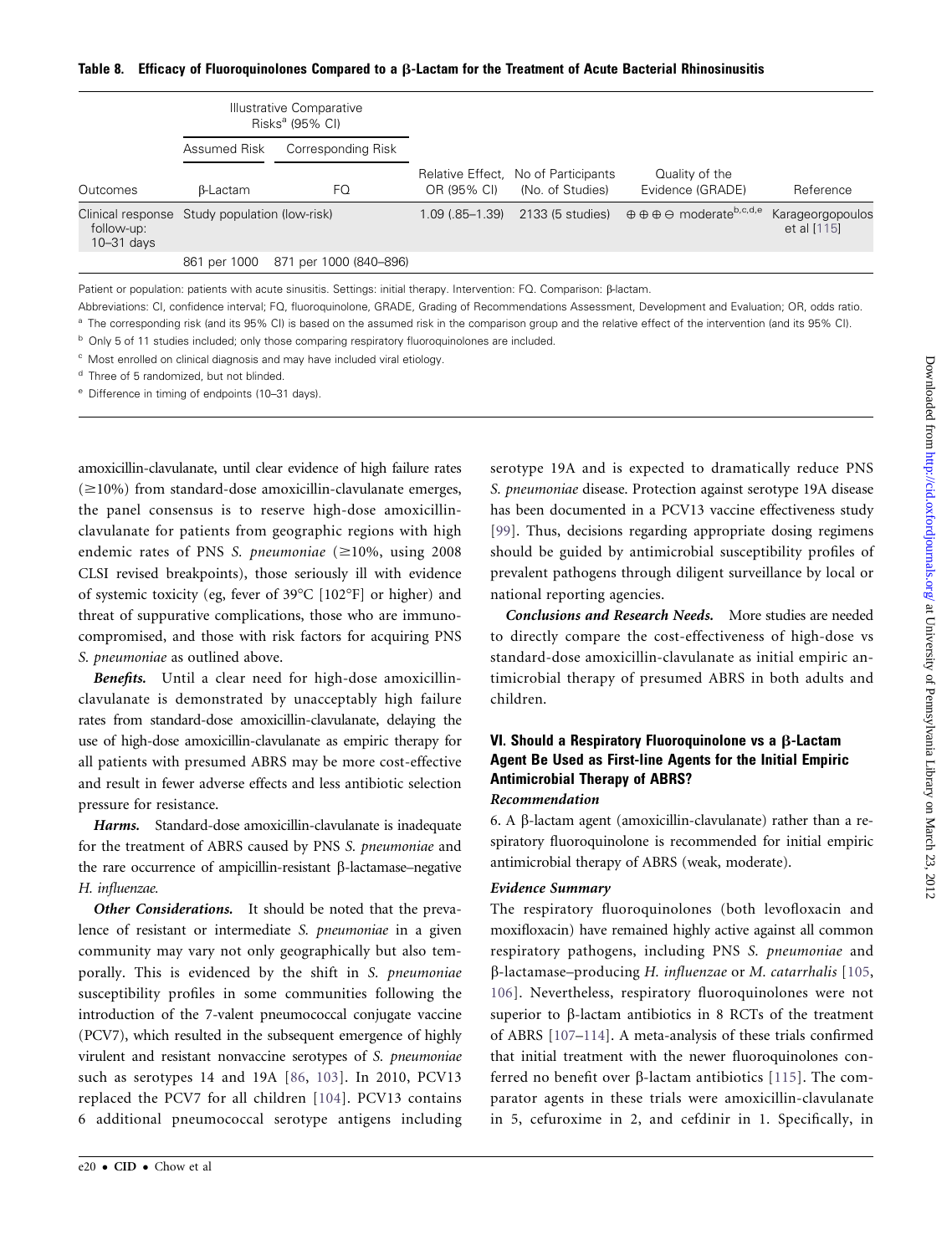a subset analysis of 5 studies that evaluated the efficacy of the respiratory fluoroquinolones (moxifloxacin, levofloxacin, or gatifloxacin) there was no difference in clinical outcomes compared with amoxicillin-clavulanate or cefuroxime. Clinical success was observed in 87% (924 of 1062) of patients treated with the fluoroquinolones compared with 86% (922 of 1071) treated with a  $\beta$ -lactam ([Table 8](#page-19-0)). Adverse events occurred more frequently with the fluoroquinolones than with  $\beta$ -lactam antibiotics in 2 doubleblind RCTs.

A limitation of these RCTs is that none evaluated highdose amoxicillin-clavulanate as a comparator; accordingly, it is not possible to directly assess any difference between a respiratory fluoroquinolone and the currently recommended first-line agents for patients with severe infection or those at risk for PNS S. pneumoniae infection. It is also possible that high-dose amoxicillin-clavulanate may result in more adverse effects compared with a fluoroquinolone. The one RCT in which the microbiological data were most complete (all patients had cultures by maxillary sinus puncture or endoscopy of the middle meatus within 24 hours before the initiation of treatment) found that only 51% (292 of 576) had a pathogen identified [\[107\]](#page-37-0). In this study, the combined clinical and microbiological outcomes at 14–21 days of therapy were 86% (83 of 96) and 88% (85 of 97) for moxifloxacin and amoxicillin-clavulanate, respectively. It is likely that each of the study arms included patients with a viral rather than bacterial infection. However, even among patients with positive cultures by sinus puncture, a recent placebo-controlled RCT reported that the clinical response rate to moxifloxacin was not significantly different from placebo (78% vs 67%) [\[45\]](#page-36-0). Thus, the role of respiratory fluoroquinolones for the empiric treatment of moderate to severe infection in ABRS remains to be determined. At present, respiratory fluoroquinolones should be reserved for those who have failed to respond to first-line agents, those with a history of penicillin allergy, and as secondline therapy for patients at risk for PNS S. pneumoniae infection. This recommendation places a relatively high value on limiting the development of antibiotic resistance and resource use.

Benefits. Therapy with a  $\beta$ -lactam provided comparable efficacy in the clinical resolution of symptoms compared with fluoroquinolones without added cost or adverse effects.

Harms. Fluoroquinolones are associated with a variety of adverse effects including central nervous system events (seizures, headaches, dizziness, sleep disorders), peripheral neuropathy, photosensitivity with skin rash, disorders of glucose homeostasis (hypoglycemia and hyperglycemia), prolongation of QT interval, hepatic dysfunction, and skeletomuscular complaints. Risk of Achilles tendon rupture

is particularly high in the adult population (estimated prevalence rate, 15–20 per 100 000), particularly among those with advancing age and antecedent steroid therapy.

Other Considerations. Limiting the overuse of fluoroquinolones may slow the development of resistance against this class of antimicrobial agents.

Conclusions and Research Needs. The role of the respiratory fluoroquinolones in the initial empiric treatment of ABRS in an era of increasing antimicrobial resistance remains uncertain. Appropriately powered RCTs that directly compare the efficacy, adverse effects, and cost-benefit of the respiratory fluoroquinolones vs high-dose amoxicillinclavulanate are warranted.

# VII. Besides a Respiratory Fluoroquinolone, Should a Macrolide, TMP/SMX, Doxycycline, or a Second- or Third-Generation Oral Cephalosporin Be Used as Second-line Therapy for ABRS in Children or Adults? Recommendations

7. Macrolides (clarithromycin and azithromycin) are not recommended for empiric therapy due to high rates of resistance among S. pneumoniae  $(\sim 30\%)$  (strong, moderate).

8. TMP/SMX is not recommended for empiric therapy due to high rates of resistance among both S. pneumoniae and H. influenzae  $(\sim 30\% - 40\%)$  (strong, moderate).

9. Doxycycline may be used as an alternative regimen to amoxicillin-clavulanate for initial empiric antimicrobial therapy of ABRS in adults because it remains highly active against respiratory pathogens and has excellent PK/PD properties (weak, low).

10. Second- and third-generation oral cephalosporins are no longer recommended for empiric monotherapy of ABRS owing to variable rates of resistance among S. pneumoniae. Combination therapy with a third-generation oral cephalosporin (cefixime or cefpodoxime) plus clindamycin may be used as second-line therapy for children with non–type I penicillin allergy or those from geographic regions with high endemic rates of PNS S. pneumoniae (weak, moderate).

#### Evidence Summary

Because RCTs have not found significant differences in response rates to various antimicrobial regimens for ABRS [[24,](#page-35-0) [44\]](#page-36-0), selection of alternative antimicrobial agents is primarily based on known prevalence of respiratory pathogens in the community, antimicrobial spectrum (including PNS S. pneumoniae and b-lactamase–producing H. influenzae and M. catarrhalis), cost, dosing convenience and tolerance or adverse effects. TMP/SMX, doxycycline, macrolides, secondor third-generation cephalosporins, and fluoroquinolones have all been recommended as alternatives to amoxicillin or amoxicillin-clavulanate in the past [\[116\]](#page-38-0). However, surveillance of recent respiratory isolates in the United States indicates a variable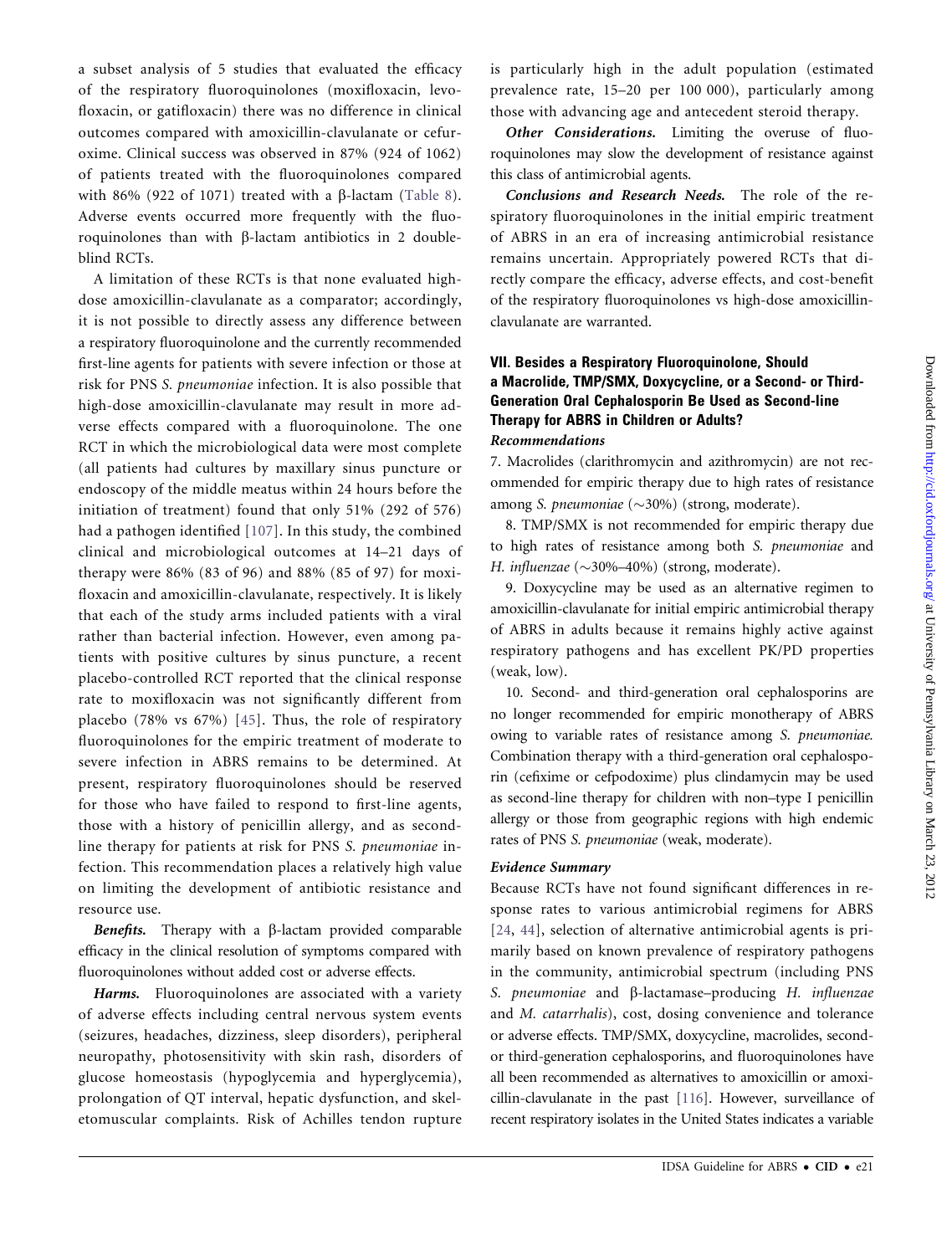but significant increase in penicillin-intermediate and macrolide or TMP/SMX-resistant S. pneumoniae and  $\beta$ -lactamaseproducing H. influenzae [[93–95\]](#page-37-0) ([Table 7](#page-16-0)). Cross-resistant and multidrug-resistant S. pneumoniae is also increasing (regional prevalence rates, 9%–25% in the United States during 2005–2006) [[93\]](#page-37-0). Accordingly, antimicrobial agents previously recommended as an alternative to amoxicillin or amoxicillinclavulanate, such as macrolides, TMP-SMX, or second- or third-generation oral cephalosporins, can no longer be recommended because of increasing resistance among S. pneumoniae and/or H. influenzae.

Macrolides. The prevalence of macrolide-resistant S. pneumoniae in the United States has escalated dramatically since the 1990s [\[117](#page-38-0)]. Surveillance data from the TRUST (Tracking Resistance in the United States Today) and PROTEKT (Prospective Resistant Organism Tracking and Epidemiology of the Ketolide Telithromycin) studies reveal that whereas only 5% of S. pneumoniae clinical isolates in the United States were resistant to macrolides in 1993,  $>30\%$  had become resistant by 2006 [\[117\]](#page-38-0). During 2005–2007, 43% of invasive S. pneumoniae isolates were macrolide-resistant [\(Table 7](#page-16-0)). Importantly, the more prevalent low-level resistant genotypes caused by efflux mutations (mefA or mefE) were being gradually replaced by highly resistant methylation mutations (ermB), such that by 2006, ermB-mediated resistance (including resistance due to ermB and mefA combinations) accounted for 42% of all macrolide-resistant S. pneumoniae [[118\]](#page-38-0). Macrolide resistance among S. pneumoniae is strongly correlated to prior antibiotic use, particularly macrolides, b-lactams, and TMP-SMX, and multidrug resistance or crossresistance to these antibiotics is common [\[117](#page-38-0)]. The prevalence of macrolide resistance is highest among isolates from children  $<$ 2 years of age ( $>$ 50% during 2000–2006) [\[118](#page-38-0)]. In contrast to low-level resistance mediated by mefA, high-level resistance mediated by ermB cannot be overcome during therapy with macrolides despite their excellent PK/PD properties. Although the association between in vitro resistance and adverse clinical outcome in acute rhinosinusitis remains generally unproven (owing to lack of microbiological documentation), treatment failure associated with ermB-mediated resistance in bacteremic pneumococcal disease has been well documented [\[119](#page-38-0)]. In light of these findings, macrolides are no longer recommended for empiric antimicrobial therapy of S. pneumoniae infections [[82](#page-37-0), [93](#page-37-0)]. Although telithromycin remains highly active against all respiratory isolates including penicillin-resistant S. pneumoniae [[93\]](#page-37-0), it is no longer approved for the treatment of ABRS due to rare but severe instances of hepatotoxcity [[120](#page-38-0)].

Trimethoprim/Sulfamethoxazole. TMP/SMX is also no longer recommended for empiric treatment of ABRS due to high rates of resistance among both S. pneumoniae and H. influenzae. Harrison et al [\[94](#page-37-0)] evaluated the susceptibility to common pediatric antibiotics among S. pneumoniae, nontypeable H. influenzae, and M. catarrhalis isolated from 2005 through 2007. TMP/SMX resistance rates according to CLSI breakpoints were 50% for S. pneumoniae (75% for serotype 19A), 27% for H. influenzae, and 2% for M. catarrhalis (73% according to PK/PD breakpoints). Resistance to TMP/SMX among S. pneumoniae isolates is due to mutations in the dihydrofolate reductase gene [\[121\]](#page-38-0), and is strongly associated with prior exposure to TMP/SMX, macrolides, or penicillin [[117](#page-38-0)]. Not surprisingly, TMP/SMX resistance rates are significantly higher  $(>80%)$  among macrolide- or penicillinresistant S. pneumoniae [\[122\]](#page-38-0). Similarly, among H. influenzae isolates collected during 2001–2005 in the TRUST program, resistance rates to TMP/SMX was 25% [\[95](#page-37-0)]. Resistance is twice as common among b-lactamase–producing H. influenzae as among its non- $\beta$ -lactamase–producing counterparts (32% vs 16%, respectively) [[123](#page-38-0)]. Additionally, TMP/SMX has been associated with rare but severe adverse reactions from toxic epidermal necrolysis [[124\]](#page-38-0).

Doxycycline. Doxycycline has remained active against all common respiratory pathogens, although there are few published reports for recent isolates in the United States [[125](#page-38-0), [126](#page-38-0)]. Data from national surveys in Canada reveal that doxycycline is highly active against all recent respiratory pathogens (93.2% of S. pneumoniae, 98.1% of H. influenzae, and 99.7% of M. catarrhalis) (G. G. Zhanel, University of Manitoba, Winnipeg; written communication, August 2010) [\[127](#page-38-0), [128](#page-38-0)]. Similarly, in England, Wales, and Northern Ireland, recent invasive isolates of both S. pneumoniae and H. influenzae have remained highly susceptible to doxycycline (91% and 99%, respectively) [[129](#page-38-0)]. However, the rate of cross-resistance to doxycycline among PNS S.pneumoniae in North America is unknown but is expected to be higher in these isolates compared with penicillinsusceptible strains. In one Swedish study, the rate of doxycycline resistance was 24% among PNS S. pneumoniae compared with 2% among penicillin-susceptible isolates collected during 2001–2004 [[130\]](#page-38-0). The PK/PD properties of doxycycline are favorable and similar to those of the respiratory fluoroquinolones [[125](#page-38-0)]. A recent prospective double-blind trial of doxycycline vs levofloxacin in the treatment of hospitalized patients with community-acquired pneumonia demonstrated similar clinical response rates and length of stay but at a significantly lower cost for doxycycline [[126\]](#page-38-0). These data support the recommendation of doxycycline for the outpatient treatment of community-acquired pneumonia in the 2007 IDSA guideline [\[131](#page-38-0)]. There are only 5 RCTs of doxycycline for ABRS in the English literature since 1980, including 2 placebocontrolled trials [\[46,](#page-36-0) [132\]](#page-38-0) and 3 comparative trials with brodimoprim, spiramycin, and loracarbef, respectively [\[133–135](#page-38-0)]. The clinical success rates were 80% for doxycycline and 67%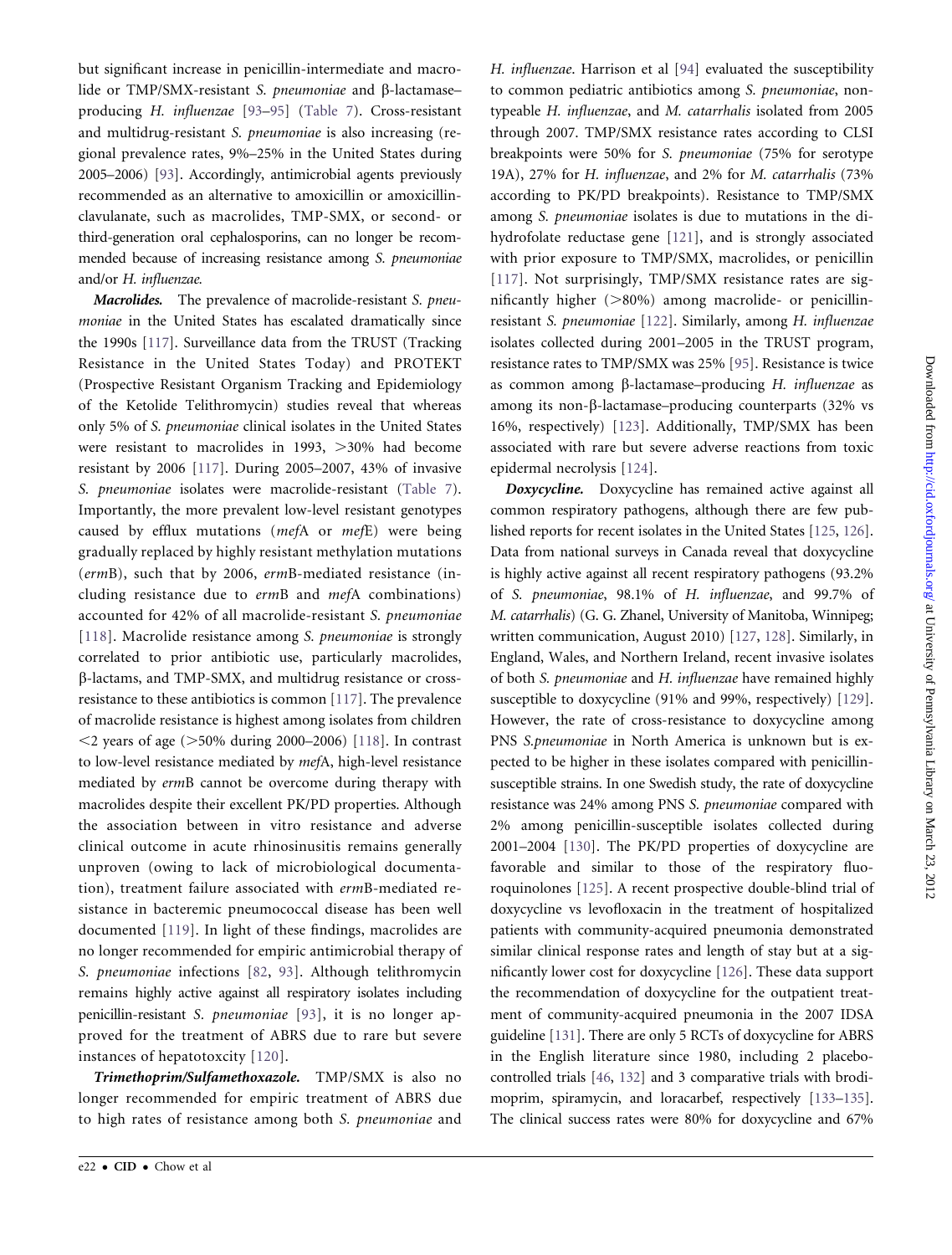<span id="page-22-0"></span>

|  | Table 9. Antimicrobial Regimens for Acute Bacterial Rhinosinusitis in Children |  |  |  |  |  |  |
|--|--------------------------------------------------------------------------------|--|--|--|--|--|--|
|--|--------------------------------------------------------------------------------|--|--|--|--|--|--|

| Indication                                                  | First-line (Daily Dose)                                    | Second-line (Daily Dose)                                                                                                       |
|-------------------------------------------------------------|------------------------------------------------------------|--------------------------------------------------------------------------------------------------------------------------------|
| Initial empirical therapy                                   | $\bullet$ Amoxicillin-clavulanate<br>(45 mg/kg/day PO bid) | • Amoxicillin-clavulanate (90 mg/kg/day PO bid)                                                                                |
| β-lactam allergy                                            |                                                            |                                                                                                                                |
| Type I hypersensitivity                                     |                                                            | • Levofloxacin (10-20 mg/kg/day PO every 12-24 h)                                                                              |
| Non-type I hypersensitivity                                 |                                                            | • Clindamycin <sup>a</sup> (30–40 mg/kg/day PO tid) plus cefixime<br>(8 mg/kg/day PO bid) or cefpodoxime (10 mg/kg/day PO bid) |
| Risk for antibiotic resistance or<br>failed initial therapy |                                                            | • Amoxicillin-clavulanate (90 mg/kg/day PO bid)                                                                                |
|                                                             |                                                            | • Clindamycin <sup>a</sup> (30–40 mg/kg/day PO tid) plus cefixime<br>(8 mg/kg/day PO bid) or cefpodoxime (10 mg/kg/day PO bid) |
|                                                             |                                                            | • Levofloxacin (10-20 mg/kg/day PO every 12-24 h)                                                                              |
| Severe infection requiring hospitalization                  |                                                            | • Ampicillin/sulbactam (200–400 mg/kg/day IV every 6 h)                                                                        |
|                                                             |                                                            | • Ceftriaxone (50 mg/kg/day IV every 12 h)                                                                                     |
|                                                             |                                                            | • Cefotaxime (100–200 mg/kg/day IV every 6 h)                                                                                  |
|                                                             |                                                            | • Levofloxacin (10–20 mg/kg/day IV every 12–24 h)                                                                              |

Abbreviations: bid, twice daily; IV, intravenously; PO, orally; qd, daily; tid, 3 times a day.

<sup>a</sup> Resistance to clindamycin (~31%) is found frequently among Streptococcus pneumoniae serotype 19A isolates in different regions of the United States [\[94\]](#page-37-0).

for placebo in one study [\[47](#page-36-0)], and 85% for both groups in the second study [[46](#page-36-0)]. Of the 3 comparative trials, only the Scandinavian study enrolled sufficient patients [\[135](#page-38-0)]. In this double-blind, randomized study, 662 patients were enrolled and both pre- and posttreatment sinus punctures were performed. However, only 50% yielded positive pretreatment cultures and were evaluable for bacteriological eradication. In the intent-to-treat analysis, the clinical success rate was 91% in both groups (300 of 330 for doxycycline vs 303 of 332 for loracarbef). In the evaluable patients, the clinical success rate was 93% (153 of 164) in the doxycycline group vs 98% (165 of 168) in the loracarbef group ( $P = .05$  with Yates's correction) within 3 days posttreatment, and 92% for both groups at follow-up 1–2 weeks posttreatment (121 of 131 for doxcycline vs 129 of 140 for loracarbef). The microbiological eradication rate posttreatment was 81% (133 of 164) for doxycycline and 80% (135 of 168) for loracarbef. Microbiological failure due to presence of the same pathogen in the posttreatment cultures occurred in 27 (16%) of doxycycline-treated patients and 21 (13%) of loracarbeftreated patients. A different organism was isolated from posttreatment cultures in 4 (2.4%) of doxcycline vs 12 (7.1%) of loracarbef patients. The significance of these posttreatment cultures is difficult to interpret since they do not always correlate with the clinical response. Nevertheless, the available clinical as well as microbiological and PK/PD data do support the use of doxycycline as an alternative to amoxicillin-clavulanate for empiric antimicrobial therapy of ABRS in adults at low risk for acquisition of PNS S. pneumoniae.

Oral Cephalosporins. The in vitro activity of secondand third-generation oral cephalosporins (such as cefaclor, cefprozil, cefuroxime axetil, cefpodoxime, cefdinir, and cefixime) are highly variable particularly against penicillinintermediate and resistant S. pneumoniae. Among these oral cephalosporins, cefpodoxime, cefuroxime axetil, and cefdinir are moderately active against penicillin-intermediate S. pneumoniae  $(<50\%$  susceptible) followed by cefixime, whereas cefaclor and cefprozil are inactive [\[95,](#page-37-0) [136,](#page-38-0) [137](#page-38-0)]. Oral cephalosporins including cefpodoxime and cefdinir are inactive against penicillin-resistant S. pneumoniae [[136,](#page-38-0) [138\]](#page-38-0). Intravenous ceftriaxone and cefotaxime remain active against nearly all S. pneumoniae, including penicillin-resistant strains, and are preferred as second-line empiric therapy (in place of high-dose amoxicillin-clavulanate) for hospitalized patients with severe infections. Cefpodoxime is the most active oral cephalosporin against both H. influenzae and M. catar $rhalis$  (both  $\beta$ -lactamase positive and negative), followed by cefixime, cefuroxime, and cefdinir [\[138,](#page-38-0) [139](#page-38-0)]. Cefaclor and cefprozil are least active [\(Table 7](#page-16-0)). Based on these in vitro data, it is clear that considerable variability exists in the activity of second- and third-generation oral cephalosporins, particularly against S. pneumoniae and H. influenzae. For this reason, these agents are no longer recommended as monotherapy for the initial empiric treatment of ABRS in children or adults. If an oral cephalosporin is to be used, a thirdgeneration cephalosporin (eg, cefixime or cefpodoxime) in combination with clindamycin is recommended for patients with ABRS from geographic regions with high endemic rates of PNS S. pneumoniae  $(\geq 10\%$  using 2008 CLSI revised breakpoints). However, clindamycin resistance is reported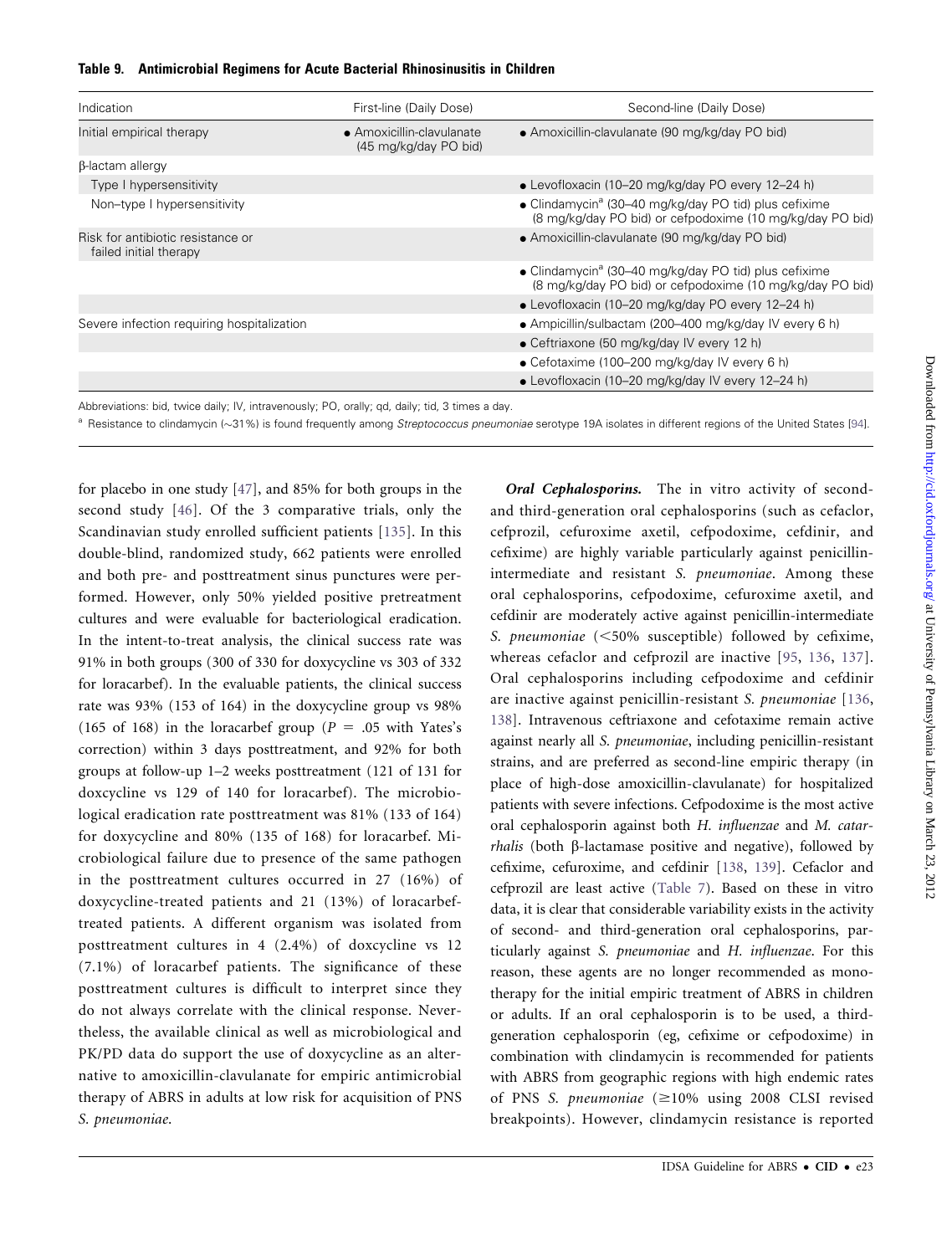<span id="page-23-0"></span>

| Indication                                                  | First-line (Daily Dose)                                                                        | Second-line (Daily Dose)                          |
|-------------------------------------------------------------|------------------------------------------------------------------------------------------------|---------------------------------------------------|
| Initial empirical therapy                                   | · Amoxicillin-clavulanate (500 mg/125 mg PO tid,<br>or 875 mg/125 mg PO bid)                   | • Amoxicillin-clavulanate (2000 mg/125 mg PO bid) |
|                                                             |                                                                                                | • Doxycycline (100 mg PO bid or 200 mg PO gd)     |
| β-lactam allergy                                            |                                                                                                | • Doxycycline (100 mg PO bid or 200 mg PO qd)     |
|                                                             |                                                                                                | • Levofloxacin (500 mg PO qd)                     |
|                                                             |                                                                                                | • Moxifloxacin (400 mg PO gd)                     |
| Risk for antibiotic resistance or<br>failed initial therapy |                                                                                                | • Amoxicillin-clavulanate (2000 mg/125 mg PO bid) |
|                                                             |                                                                                                | • Levofloxacin (500 mg PO qd)                     |
|                                                             |                                                                                                | • Moxifloxacin (400 mg PO qd)                     |
| Severe infection requiring<br>hospitalization               |                                                                                                | • Ampicillin-sulbactam (1.5–3 g IV every 6 h)     |
|                                                             |                                                                                                | • Levofloxacin (500 mg PO or IV gd)               |
|                                                             |                                                                                                | • Moxifloxacin (400 mg PO or IV gd)               |
|                                                             |                                                                                                | • Ceftriaxone (1–2 g IV every 12–24 h)            |
|                                                             |                                                                                                | • Cefotaxime (2 g IV every 4-6 h)                 |
|                                                             | Abbreviations: bid, twice daily; IV, intravenously; PO, orally; qd, daily; tid, 3 times a day. |                                                   |

frequently among S. pneumoniae serotype 19A isolates  $(\sim 31\%)$ [[94](#page-37-0)]. In such instances, a fluoroquinolone (levofloxacin or moxifloxacin) is recommended as an alternative. The recommended first-line and second-line regimens for empiric antimicrobial therapy of ABRS in children and adults are summarized in Tables 9 and [10](#page-22-0), respectively.

Benefits. The respiratory fluoroquinolones are active against both  $\beta$ -lactamase–positive and –negative respiratory pathogens common in ABRS and can be administered with once- or twice-daily dosing regimens and improved compliance. Doxycycline appears more cost-effective than the respiratory fluoroquinolones. Third-generation oral cephalosporins (eg, cefixime or cefpodoxime) are well tolerated with minimal adverse effects. However, their coverage for S. pneumoniae is variable.

Harms. The respiratory fluoroquinolones are more costly than doxycycline, and escalating resistance with increased usage is a concern. Similar to other fluoroquinolones, moxifloxacin has been associated with severe hepatotoxicity [[140,](#page-38-0) [141\]](#page-38-0). Doxycycline is not recommended for children  $\leq$ 8 years of age due to staining of teeth. Oral third-generation cephalosporins are relatively costly and may cause diarrhea or hypersensitivity reactions. Clindamycin is an important cause of Clostridium difficile–associated enterocolitis, and clindamycin resistance is common among S. pneumoniae serotype 19A isolates  $(\sim 31\%)$ .

Other Considerations. The introduction and large-scale implementation of PCV7 has led to the emergence of more virulent and resistant nonvaccine serotypes such as serotype

19A [[86](#page-37-0), [103](#page-37-0)]. The introduction of PCV13, which contains 6 additional serotype antigens including serotype 19A, is anticipated to decrease both overall and resistant invasive pneumococcal disease [[99\]](#page-37-0). However, ongoing surveillance is required to detect the possibility of other emerging nonvaccine serotypes of PNS S. pneumoniae.

Conclusions and Research Needs. Doxycycline should be included in national and regional surveillance studies of respiratory pathogens, and more RCTs with this antimicrobial agent in the empiric treatment of adults with ABRS are warranted. Among the third-generation oral cephalosporins, cefditoren appears to have the best intrinsic activity against all common respiratory pathogens including PNS S. pneumoniae [\[137,](#page-38-0) [142\]](#page-38-0). More RCTs with this agent for the treatment of ABRS are warranted in both adults and children.

# VIII. Which Antimicrobial Regimens Are Recommended for the Empiric Treatment of ABRS in Adults and Children With a History of Penicillin Allergy?

# Recommendations

11. Either doxycycline (not suitable for children) or a respiratory fluoroquinolone (levofloxacin or moxifloxacin) is recommended as an alternative agent for empiric antimicrobial therapy in adults who are allergic to penicillin (strong, moderate).

12. Levofloxacin is recommended for children with a history of type I hypersensitivity to penicillin; combination therapy with clindamycin plus a third-generation oral cephalosporin (cefixime or cefpodoxime) is recommended in children with a history of non–type I hypersensitivity to penicillin (weak, low).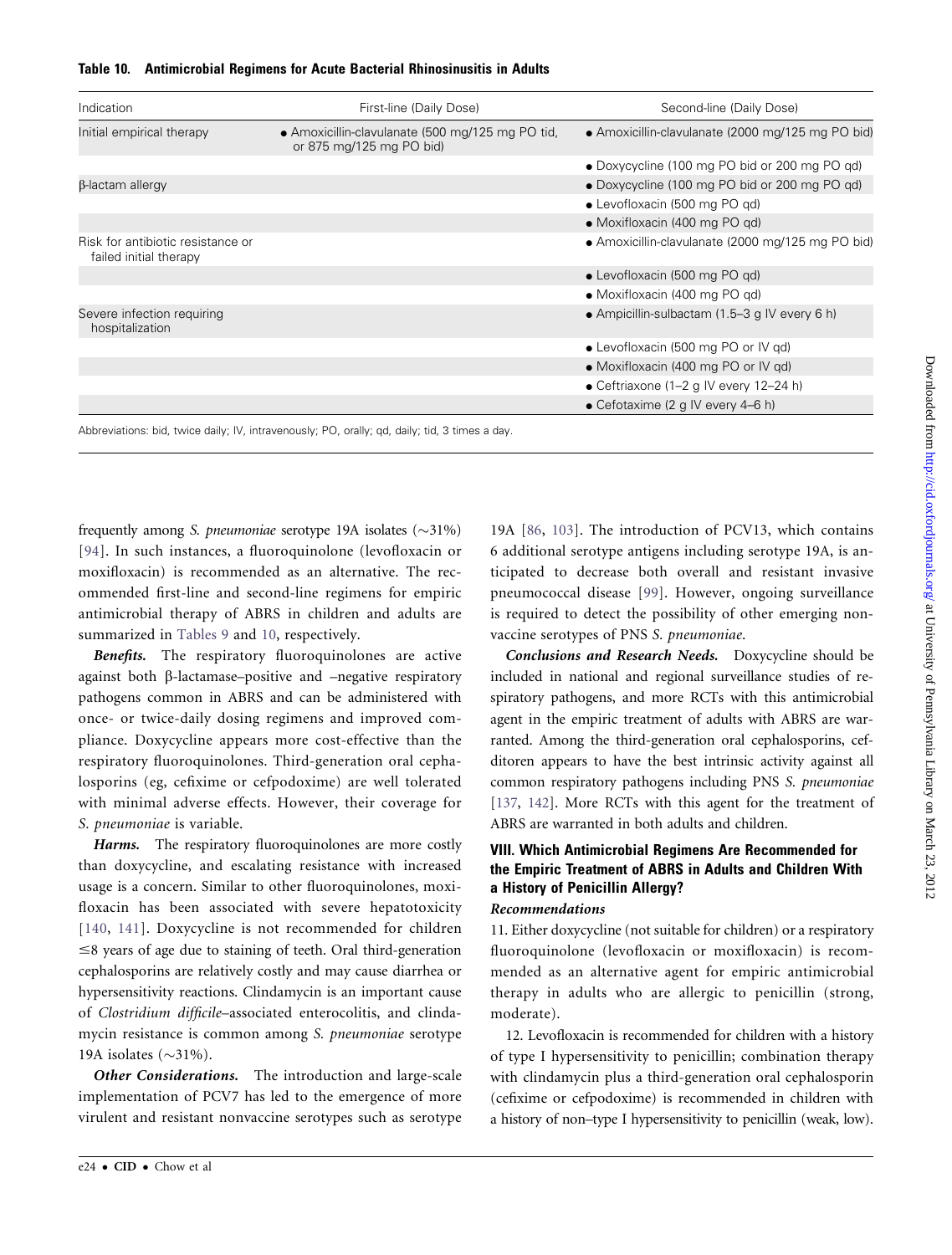### Evidence Summary

In patients with a questionable history of penicillin allergy, skin testing is strongly recommended to confirm or exclude an immediate hypersensitivity response. If an immunoglobulin E–mediated immediate-type hypersensitivity response is documented, a respiratory fluoroquinolone (levofloxacin, moxifloxacin) or doxycycline is recommended for adults. Macrolides and TMP/SMX, previously preferred for empiric treatment of ABRS in patients allergic to penicillin, can no longer be recommended because of increasing resistance among both S. pneumoniae and H. influenzae. The respiratory fluoroquinolones remain highly active against all common pathogens in ABRS and their ability to rapidly eradicate bacteria from the maxillary sinuses is well established [[143,](#page-38-0) [144](#page-38-0)]. Doxycycline is also highly active against all common pathogens in ABRS and its PK/PD properties are similar to the respiratory fluoroquinolones.

For children with a history of immediate-type hypersensitivity response, levofloxacin is recommended as an alternative to amoxicillin-clavulanate, because experience with moxifloxacin in children is relatively scant and doxycycline is not recommended due to staining of teeth. Although use of levofloxacin in children is currently approved by the US Food and Drug Administration (FDA) only for patients following inhalational exposure to anthrax [[145](#page-38-0)], its safety profile in children has been studied extensively [[146–149](#page-38-0)]. The safety and tolerability of levofloxacin in children was assessed prospectively among 2523 children who participated in several randomized but nonblinded efficacy trials in the Pediatric Levaquin Program [\[149](#page-38-0)]. Levofloxacin was well tolerated during and for 12 months following therapy as evidenced by a similar incidence and character of adverse events in children receiving levofloxacin compared with those who received nonfluoroquinolone antibiotics. However, the incidence of musculoskeletal events (tendonopathy, arthritis, or arthralgia) involving weight-bearing joints was greater in levofloxacin-treated children at 2 months (1.9% vs 0.79%;  $P = .025$ ) and at 12 months (2.9% vs 1.6%;  $P = .047$ ) [[150](#page-38-0)]. Similarly, the safety profile of ciprofloxacin in children was assessed prospectively among 684 children enrolled in several randomized double-blind efficacy trials. Although the difference was not statistically significant, the rate of arthropathy at 6 weeks among 335 children who received ciprofloxacin was higher than among 349 children who received a nonfluoroquinolone comparator both at 6 weeks (9.3% vs 6.0%. respectively [95% CI,  $-.8$  to 7.2]) and 1 year of follow-up (13.7% vs 9.5%, respectively [95% CI,  $-.6$  to 9.1]) [[150](#page-38-0)]. Achilles tendon rupture, a known complication associated with the use of fluoroquinolone antibiotics in adults, is extremely rare in the pediatric population. The American Association of Pediatrics recently issued a policy statement

concerning the use of fluoroquinolones in several pediatric infections, including conjunctivitis, respiratory tract infections, and gastrointestinal and urinary tract infections [[150\]](#page-38-0). It was concluded that use of a fluoroquinolone in a child or adolescent may be justified in situations where there is no safe and effective alternative. In light of these findings, the recommendation that levofloxacin be used as an alternative to amoxicillin-clavulanate in children with immediate-type hypersensitivity reactions to penicillin appears warranted.

For children with a history of non–type I hypersensitivity reaction to penicillin, a third-generation oral cephalosporin (eg, cefixime or cefpodoxime) in combination with clindamycin is recommended. The former is active against most strains of H. influenzae and M. catarrhalis, whereas clindamycin is active against most S. pneumoniae including some penicillinintermediate and resistant strains  $(\sim 85\%$  susceptible to CLSI breakpoints) [\[94](#page-37-0)]. However, clindamycin resistance has been reported frequently among S. pneumoniae serotype 19A isolates  $(\sim$ 31% resistant) [\[94\]](#page-37-0). In such instances, levofloxacin is recommended as an alternative. There is inadequate experience with cefditoren monotherapy for ABRS in children at this time. The recommended regimens for empiric antimicrobial therapy of ABRS in children and adults with a history of penicillin allergy are summarized in [Tables 9](#page-23-0) and [10](#page-22-0), respectively.

Benefits. Doxycycline is a cost-effective alternative to the respiratory fluoroquinolones in adults who cannot tolerate amoxicillin-clavulanate.

Harms. The long-term safety of respiratory fluoroquinolones in children requires further evaluation.

Other Considerations. True type I hypersensitivity to b-lactam antibiotics is relatively uncommon. Every effort should be made to document such reactions with appropriate skin testing.

Conclusions and Research Needs. The increasing prevalence of PNS and cross-resistant S. pneumoniae among respiratory pathogens has complicated the management of penicillin-allergic patients and limited the choice of alternative agents particularly in children. Additional studies of the safety and efficacy of respiratory fluoroquinolones and monotherapy with cefditoren for ABRS in children are warranted.

# IX. Should Coverage for S. aureus (Especially MRSA) Be Provided Routinely During Initial Empiric Therapy of ABRS? Recommendation

13. Although S. aureus (including MRSA) is a potential pathogen in ABRS, based on current data, routine antimicrobial coverage for S. aureus or MRSA during initial empiric therapy of ABRS is not recommended (strong, moderate).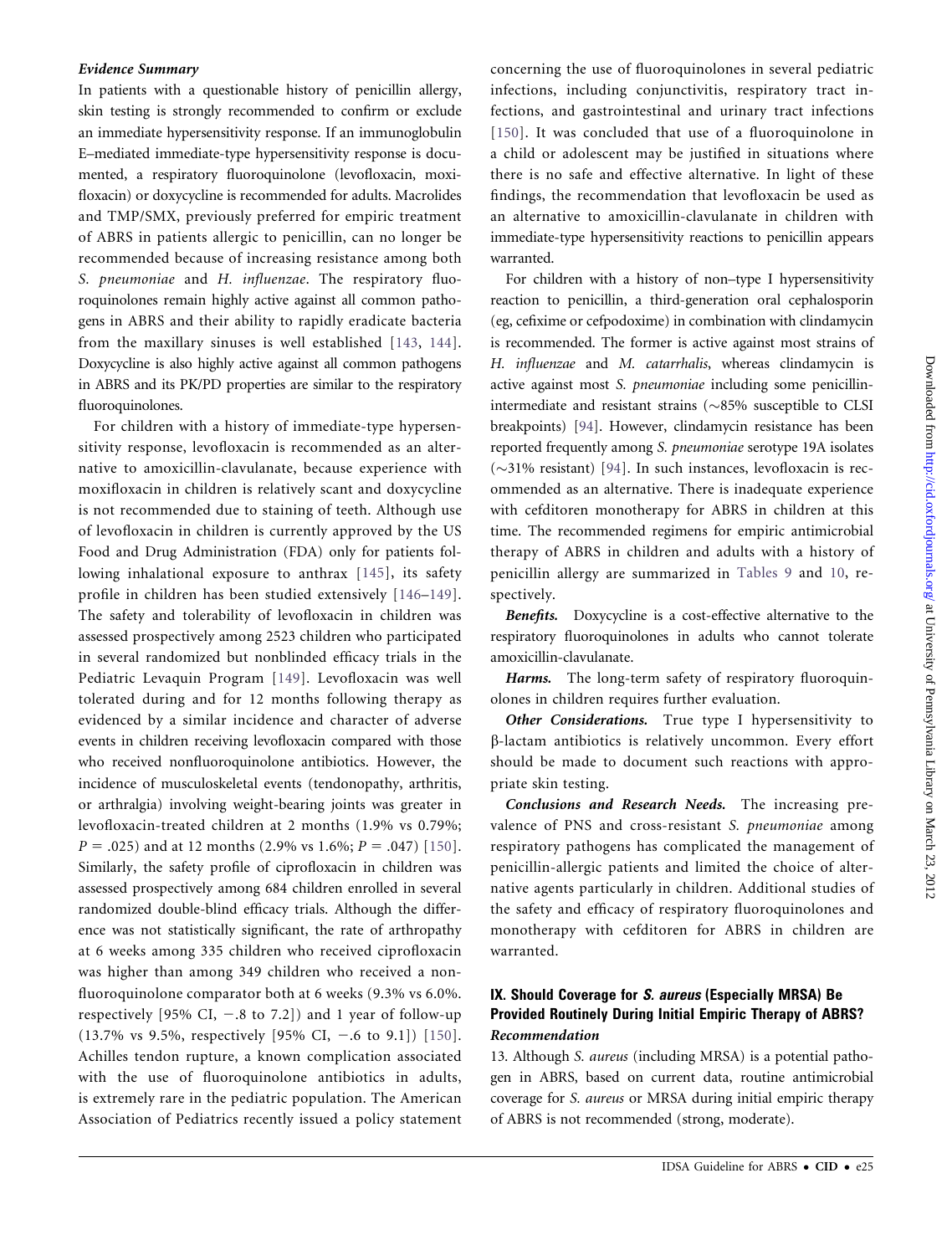#### Evidence Summary

Payne et al [[151](#page-38-0)] performed a meta-analysis on the recovery rates of S. aureus either by sinus puncture or middle meatus cultures in patients enrolled in prospective antimicrobial trials for ABRS. A total of 16 trials involving 4099 study patients reported in the English literature during 1990–2006 were included for analysis. The recovery rate was highly variable, ranging from 0% to 31% (mean, 8.8% [95% CI, 5.1–12.5]; median, 8.0%). Furthermore, these rates were somewhat inflated because they were based on the percentage of patients with positive sinus cultures. When the total numbers of enrolled patients are considered, the recovery rate of S. aureus is much lower, ranging from 0% to 21% (mean, 5.6% [95% CI, 3.1–8.1]; median, 4.6%). Brook et al [[152](#page-38-0)] and Huang and Hung [\[153\]](#page-38-0) also performed prospective studies by sinus puncture or culture of the middle meatus from 845 patients with ABRS during 2000–2006. Recovery rates of S. aureus were 8.5%–8.8% during 2000–2003 and 10.3% during 2004–2006. The corresponding recovery rates for MRSA were 2.5%–2.7% during 2000–2003 and 7.1% during 2004–2006. Previous antimicrobial therapy, recent hospitalization and a history of nasal surgery were the most important risk factors for recovery of MRSA from sinus cultures [\[153](#page-38-0)]. However, because the nose is a well-known reservoir for S. aureus, there remains a concern that at least in some instances the recovery of S. aureus could be due to contamination by the nasal flora during sinus aspiration or acquisition of cultures of the middle meatus. The concordance of results from sinus tap and middle meatus cultures does not eliminate this possibility as inadvertent contamination may occur by either specimen collection technique. In support of this notion, 7 of the 16 patients with MRSA reported by Huang and Hung were also positive for other well-established respiratory pathogens, and all patients recovered despite the fact that 6 of them received inadequate antimicrobial therapy for MRSA. Because both S. aureus (13%–20%) and Staphylococcus epidermidis (36%–50%) may be isolated from endoscopically guided middle meatus cultures in normal subjects [\[154](#page-39-0), [155](#page-39-0)], only heavy growth  $(3 + or >10<sup>4</sup>$  colonyforming units/mL) should be considered potential pathogens rather than commensal flora [[156\]](#page-39-0). In the meta-analysis cited above [[151](#page-38-0)], it is unclear whether quantitative cultures were performed in the various studies included for analysis. Collectively, these data do not refute the contention that S. aureus may be an important causative agent in ABRS, but there is insufficient evidence at the present time to support coverage for this organism during initial empiric therapy of ABRS. However, in severely ill patients with clinical manifestations suggestive of orbital or intracranial extension of infection, and hospitalized patients with nosocomial sinusitis associated with prolonged nasal

intubation, empiric coverage for MRSA while awaiting confirmation from positive cultures of the sinus or middle meatus would appear reasonable.

Benefits. More stringent criteria for establishing a causative role of S. aureus in ABRS will minimize overutilization of antistaphylococcal therapy.

Harms. Obtaining cultures of the middle meatus or sinus aspirates may not be well tolerated in children.

#### Other Considerations. None.

Conclusions and Research Needs. MRSA is an important pathogen both in the community and the healthcare setting. Accurate diagnosis of MRSA rhinosinusitis with microbiological confirmation is critical for appropriate antimicrobial therapy. More studies are needed to document the utility of endoscopically guided cultures of the middle meatus for distinguishing true infection from contamination by commensal flora.

### X. Should Empiric Antimicrobial Therapy for ABRS Be Administered for 5–7 Days Versus 10–14 Days? Recommendations

14. The recommended duration of therapy for uncomplicated ABRS in adults is 5–7 days (weak, low-moderate).

15. In children with ABRS, the longer treatment duration of 10–14 days is still recommended (weak, low-moderate).

# Evidence Summary

Existing clinical guidelines for ABRS generally recommend a course of antimicrobial therapy for 10–14 days, primarily on the basis of the duration of therapy in various RCTs [\[25](#page-35-0)]. Some investigators have recommended that antimicrobial therapy be continued for 7 days beyond the resolution of symptoms [[157](#page-39-0)]. Kutluhan and colleagues [[158\]](#page-39-0) prospectively evaluated the duration of antimicrobial therapy and its effect on the nasal smears obtained from 4 patient groups with acute maxillary sinusitis who received antibiotics for 7, 14, 21, or 28 days. In all patients, the microbiology of maxillary sinusitis was confirmed by sinus puncture, and antibiotics were selected based on in vitro susceptibility. These authors concluded that the most appropriate duration of antimicrobial therapy for acute maxillary sinusitis was at least 2 weeks, because a significant difference in the neutrophil counts of nasal smears was observed in the study groups between 7 and 21 days of antimicrobial therapy. However, neutrophil count in nasal smears is a poor criterion of responsiveness to antimicrobial therapy. In other clinical trials, no significant difference in clinical resolution rates was observed among patients receiving 6–10 days vs 3–5 days of various antimicrobial regimens [[159](#page-39-0)– [163\]](#page-39-0). A recent meta-analysis by Falagas et al [\[164](#page-39-0)] examined the efficacy and safety of short vs longer courses of antimicrobial therapy for adults with ABRS enrolled in 12 RCTs. No statistical difference in efficacy was noted between short-course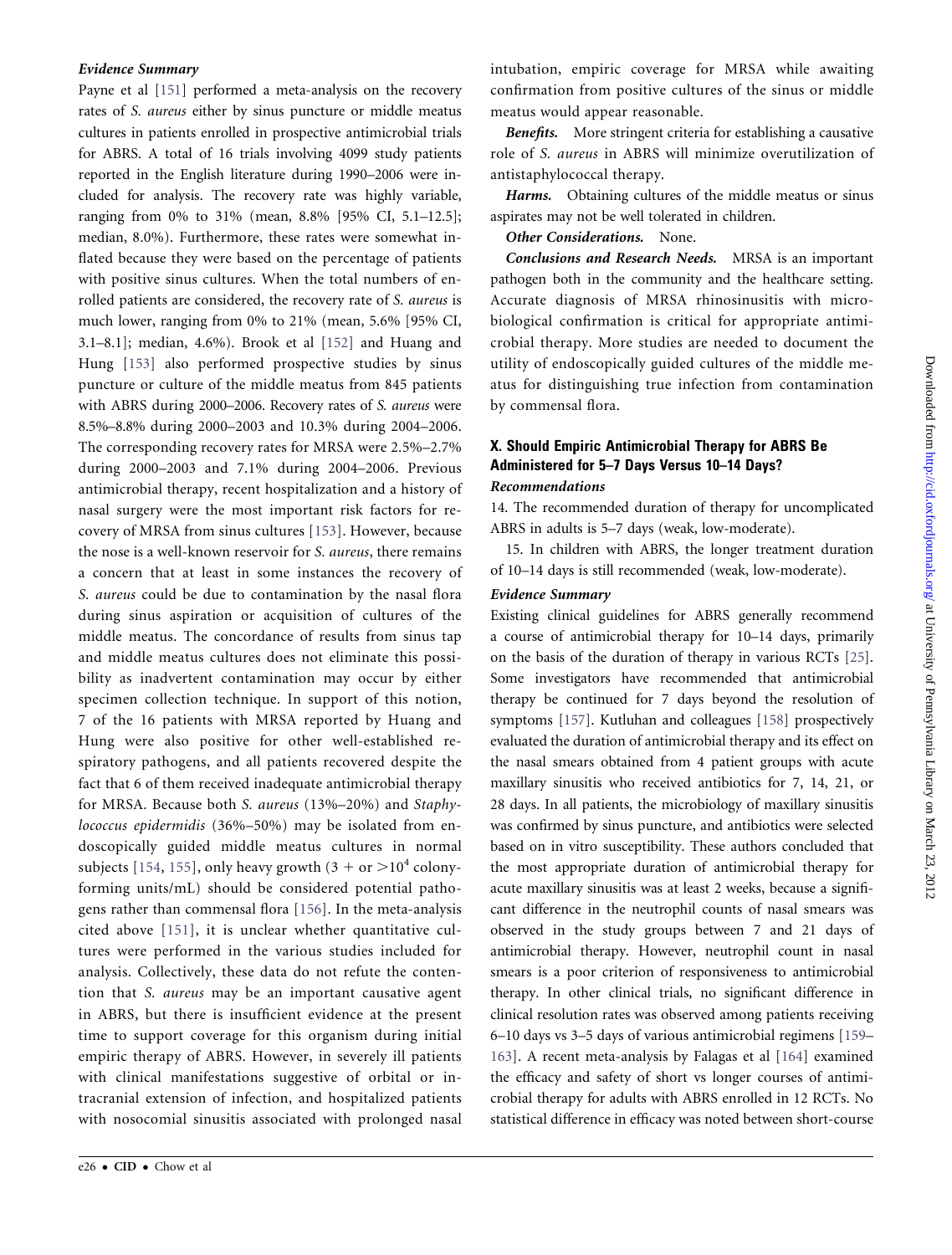|                                                                             | Illustrative Comparative Risks <sup>a</sup> (95% CI)         |                                                           |                                    |                                            |                                                                 |
|-----------------------------------------------------------------------------|--------------------------------------------------------------|-----------------------------------------------------------|------------------------------------|--------------------------------------------|-----------------------------------------------------------------|
|                                                                             | Assumed Risk                                                 | Corresponding Risk                                        |                                    |                                            |                                                                 |
| Outcomes                                                                    | Long Course<br>$(10-14 \text{ Davis})$<br>Antibiotic Therapy | <b>Short Course</b><br>$(5-7$ Days)<br>Antibiotic Therapy | Relative<br>Effect,<br>OR (95% CI) | No. of<br>Participants<br>(No. of Studies) | Quality of the<br>Evidence<br>(GRADE)                           |
| Clinical success with<br>test-of-cure visit                                 | Study population<br>(medium-risk)                            |                                                           | $0.95(.81 - 1.12)$                 | 4430 (12 studies)                          | $\oplus$ $\oplus$ $\ominus$ $\ominus$ $\text{low}^{\text{b,c}}$ |
| Follow-up: 10-36 days                                                       | 841 per 1000                                                 | 834 per 1000 (811-856)                                    |                                    |                                            |                                                                 |
| Any adverse events                                                          | Study population<br>(medium-risk)                            |                                                           | $0.88$ $(.71 - 1.09)$              | 4172 (10 studies)                          | $\oplus$ $\oplus$ $\ominus$ $\ominus$ low <sup>b,c,d</sup>      |
| Follow-up: 10-36 days                                                       | 258 per 1000                                                 | 234 per 1000 (198-275)                                    |                                    |                                            |                                                                 |
| Any adverse effects                                                         | Study population<br>(medium-risk)                            |                                                           | $0.79(.63-.98)$                    | 2151 (5 studies)                           | $\oplus$ $\oplus$ $\oplus$ $\oplus$ moderate <sup>d</sup>       |
| (Only studies comparing<br>5 days vs 10 days of<br>treatment were included) | 232 per 1000                                                 | 193 per 1000 (160-228)                                    |                                    |                                            |                                                                 |
| Follow-up: 10-36 days                                                       |                                                              |                                                           |                                    |                                            |                                                                 |

Abbreviations: CI, confidence interval; GRADE, Grading of Recommendations Assessment, Development and Evaluation; OR, odds ratio.

a The corresponding risk (and its 95% CI) is based on the assumed risk in the comparison group and the relative effect of the intervention (and its 95% CI). **b** Only included the per-protocol patients.

 $\degree$  Only 3 studies with a microbiological endpoint, variation in use of concomitant therapy.

<sup>d</sup> Adjunctive therapy was variable throughout studies.

 $(3-7$  days) vs long-course  $(6-10$  days) antibiotic therapy  $(OR,$ 0.95 [95% CI, .81–1.12]). In addition, no differences in microbiological efficacy (OR, 1.30 [95% CI, .62–2.74]), relapse rates (OR, 0.95 [CI .63–1.37]) or adverse effects (OR, 0.88 [CI, .71–1.09]) were found. However, if only the studies that compared 5 days (short-course) vs 10 days (long-course) were included (5 RCTs), adverse effects were significantly fewer in the short-course treatment groups (OR, 0.79 [95% CI, .63– .98]). This meta-analysis has a number of limitations. The study population was heterogeneous with respect to the entry criterion of symptom duration (any patient with symptoms ,30 days with positive radiologic findings). There was overlap in the duration of short-course (3–7 days) vs longcourse (6–10 days) treatment groups. Last, the concomitant administration of adjunctive medications may have minimized any real differences between the treatment groups in the various trials (Table 11). A major concern raised from earlier published RCTs is that the favorable outcome of shorter duration of treatment might be attributed to inclusion of patients without microbiological confirmation of ABRS. However, a recent study suggested that even among patients with confirmation of ABRS by sinus puncture, the clinical cure rate of treatment with 5 days of moxifloxacin was not significantly better than placebo (78% vs 67%, respectively) [\[45](#page-36-0)].

The duration of treatment for 5–7 days is chosen somewhat arbitrarily and is intermediate in the range of literature recommendations, which varies from 3–5 days, to 5–7 days, to 6–10 days [[164](#page-39-0)]. This recommendation is considered reasonable since in most patients with confirmation of ABRS by sinus puncture, both symptomatic improvement and bacteriological eradication from the maxillary sinus can be expected within 72 hours after initiation of appropriate antimicrobial therapy (see question XIV following). In any event, duration of antimicrobial therapy beyond 10 days in adult patients with uncomplicated ABRS is likely excessive. Data in pediatric patients, however, are inconclusive because the efficacy of shorter courses of therapy has not been specifically studied in a rigorous randomized fashion [\[165\]](#page-39-0).

Benefits. Short courses of antimicrobial therapy may offer several advantages over longer courses of therapy including improved patient compliance, fewer adverse events, decreased bacterial antibiotic resistance, and lower cost [[159,](#page-39-0) [160](#page-39-0), [166–168\]](#page-39-0).

Harms. Shorter courses of antimicrobial therapy may result in relapse or recurrent infection, particularly among the elderly and those with underlying disease or who are immunocompromised.

### Other Considerations. None.

Conclusions and Research Needs. Most clinical trials of antimicrobial therapy in ABRS have excluded severely ill patients and have focused exclusively on acute maxillary sinusitis with little information on patients with involvement of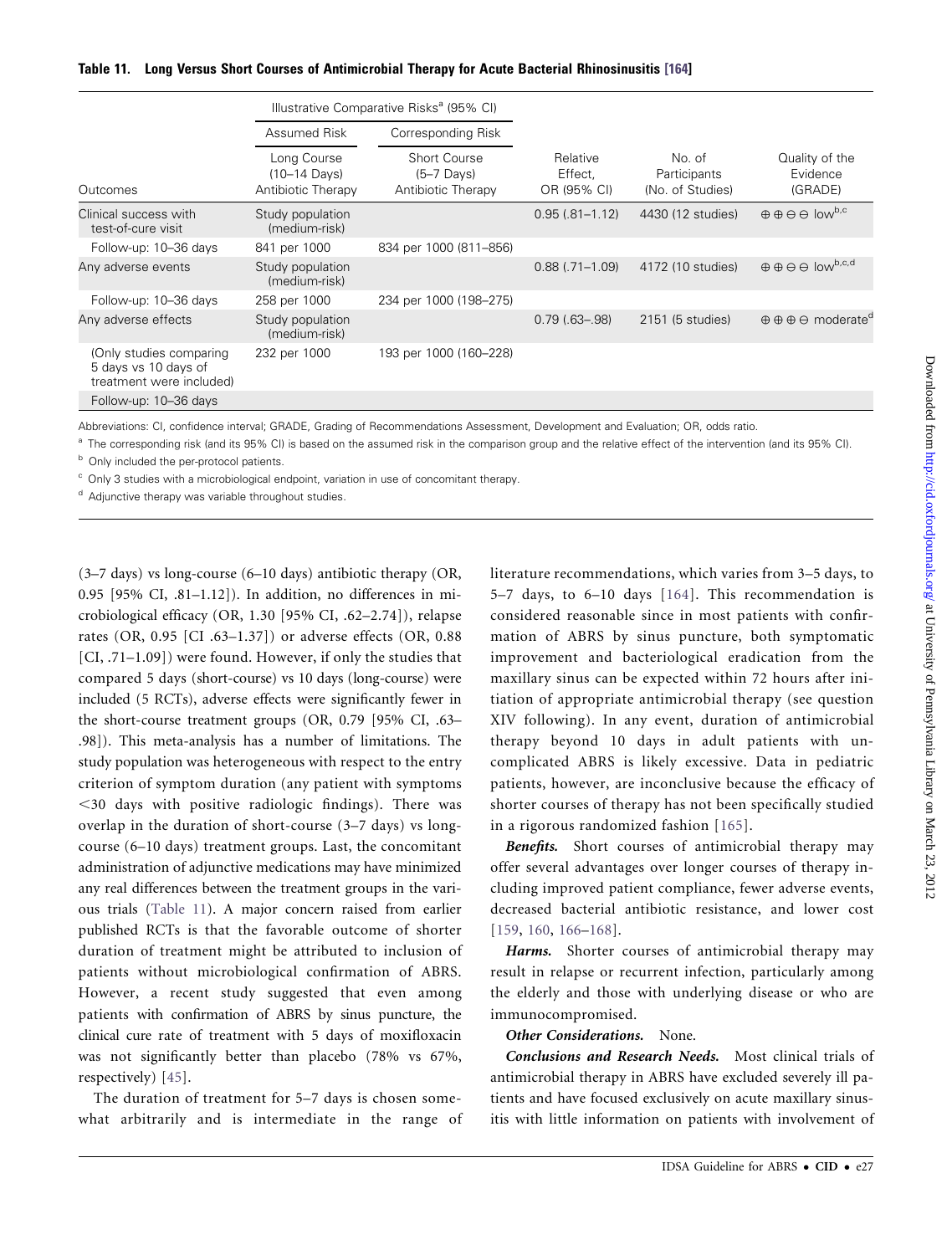|                                                | Illustrative Comparative Risks <sup>a</sup> (95% CI) |                                                                                                                                |                                 |                                            |                                                                                  |                                           |
|------------------------------------------------|------------------------------------------------------|--------------------------------------------------------------------------------------------------------------------------------|---------------------------------|--------------------------------------------|----------------------------------------------------------------------------------|-------------------------------------------|
|                                                | Assumed Risk                                         | Corresponding Risk                                                                                                             |                                 |                                            |                                                                                  |                                           |
| Outcomes                                       | No Irrigation                                        | Nasal Saline Irrigation                                                                                                        | Relative Effect,<br>OR (95% CI) | No. of<br>Participants<br>(No. of Studies) | Quality of the<br>Evidence (GRADE)                                               | Reference                                 |
| Mean nasal symptom<br>score $(0-4)$ at day 3   |                                                      | Mean nasal symptom<br>score in the intervention<br>groups was 0.07 standard<br>deviations lower (0.45<br>lower to 0.31 higher) |                                 | 108 (2 studies)                            | $\oplus$ $\oplus$ $\ominus$ $\ominus$ low <sup>b,c,d,e</sup>                     | Adam et al.<br>Bollag et al<br>[170, 171] |
| Mean nasal secretion<br>score (0-4) AT 3 weeks | 2.06                                                 | Mean nasal secretion<br>score in the<br>intervention groups<br>was 0.34 lower<br>(0.49-0.19 lower)                             |                                 | 490 (1 study)                              | $\oplus$ $\oplus$ $\ominus$ $\oplus$ low <sup>c,d</sup>                          | Slapak et al<br>[172]                     |
| Mean nasal patency<br>score (0-4) at 3 weeks   | 1.58                                                 | Mean nasal patency at<br>2nd visit in the<br>intervention groups<br>was 0.33 lower<br>$(0.47 - 0.19$ lower)                    |                                 | 490 (1 study)                              | $\oplus$ $\oplus$ $\ominus$ $\ominus$ $\text{low}^{\scriptscriptstyle \rm c, d}$ | Slapak et al<br>[172]                     |
| Antibiotic usage<br>at 8 weeks                 | 89 per 1000                                          | Study population (medium-risk)<br>41 per 1000 (17-96)                                                                          | $0.44$ (.18-1.09)               | 389 (1 study)                              | $\oplus$ $\oplus$ $\oplus$ $\oplus$ moderate <sup>d</sup> Slapak et al           | [172]                                     |
| Time off work<br>or school<br>at 12 weeks      |                                                      | Study population (medium-risk)<br>248 per 1000 87 per 1000 (50-149)                                                            | $0.29$ (.16 - .53)              | 389 (1 study)                              | $\oplus$ $\oplus$ $\oplus$ $\oplus$ moderate <sup>d</sup> Slapak et al           | [172]                                     |

Patient or population: patients with ABRS or common cold in adults and children. Intervention: nasal saline irrigation. Comparison: no irrigation.

Abbreviations: ABRS, acute bacterial rhinosinusitis; CI, confidence interval; GRADE, Grading of Recommendations Assessment, Development and Evaluation; OR, odds ratio.

a The corresponding risk (and its 95% CI) is based on the assumed risk in the comparison group and the relative effect of the intervention (and its 95% CI). <sup>b</sup> Both studies were designed to look at other endpoints, such as nasal saline vs hypertonic saline or medicated nose drops. Nasal saline vs no nasal saline comparison was obtained by comparing the saline intervention to the control group in each study.

<sup>c</sup> Symptom score was very subjective, simply using a 1–4 scale.

<sup>d</sup> Blinding is difficult with irrigation vs no irrigation.

<sup>e</sup> It is not clear how many patients had ABRS; many if not most appear to have had simply a upper respiratory infection.

other sinuses. Further research is needed regarding the optimal duration of antimicrobial treatment in children and adults in whom the likelihood of a viral URI has been minimized by adhering to stringent clinical inclusion criteria.

# XI. Is Saline Irrigation of the Nasal Sinuses of Benefit as Adjunctive Therapy in Patients With ABRS?

### Recommendation

16. Intranasal saline irrigations with either physiologic or hypertonic saline are recommended as an adjunctive treatment in adults with ABRS (weak, low-moderate).

#### Evidence Summary

There is limited evidence in support of physiologic or hypertonic saline irrigations as adjunctive therapy for patients with ABRS. A recent Cochrane review evaluated the efficacy of saline nasal irrigations in treating acute URIs including acute rhinosinusitis [\[169](#page-39-0)]. Three RCTs (total of 618 participants) were included for analysis and various nasal symptom scores were assessed. Although significant improvements were

observed in some symptom scores (nasal secretion, nasal patency, and overall health status), these changes were relatively minor (Table 12). The authors concluded that the trials were too small and had too high a risk of trial bias to be confident that the benefits were meaningful. Nevertheless, there was a trend toward reduced antibiotic use in one study as well as a significant reduction in time lost from work [\[172](#page-39-0)].

The value of intranasal saline irrigation in young children is less certain. In a small clinical trial, 69 children with acute sinusitis (mean age, 6 years [range, 3–12]) were randomized to receive either saline irrigation or no irrigation [\[173](#page-39-0)]. The Total Nasal Symptom Scores as well as the Pediatric Rhinoconjunctivitis Quality of Life Questionnaire were significantly improved in the saline group. More important, the nasal peak expiratory flow rate was significantly improved in the saline irrigation group compared with no irrigation. However, it is unclear how well the saline irrigation procedure was tolerated particularly among the younger children. Minor discomfort is common during saline irrigation, and installation of nasal drops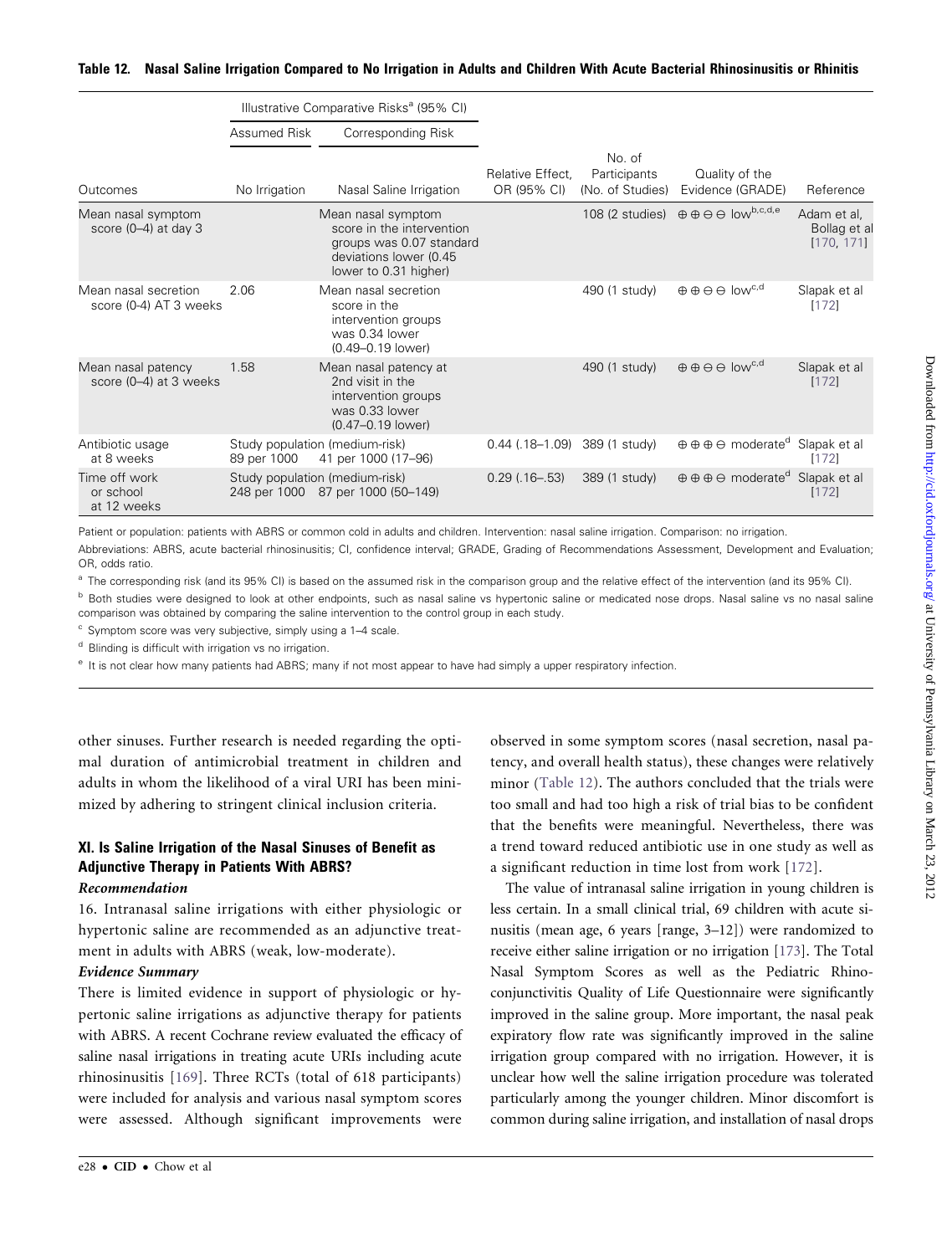is less well tolerated by babies, often making them cry and undoing any potential benefit of symptom relief.

Several other studies evaluated the role of hypertonic vs physiologic saline on nasal airway patency and mucociliary clearance in patients with symptomatic rhinosinusitis [\[174,](#page-39-0) [175](#page-39-0)]. Both saline preparations significantly improved mucociliary clearance compared with pretreatment values; however, only physiologic saline significantly improved nasal airway patency [\[174](#page-39-0)]. In other studies, hypertonic saline was found to significantly improve nasal symptoms as well as global quality of life [\[176](#page-39-0), [177\]](#page-39-0). Finally, hypertonic saline caused increased nasal burning or irritation.

The mechanism by which physiologic or hypertonic saline irrigation improves sinus-specific symptoms is unclear. It has been postulated that saline irrigation improves nasal symptoms by enhancing mucociliary function, decreasing mucosal edema, mechanically clearing inspissated mucus, and decreasing inflammatory mediators [[176\]](#page-39-0).

Benefits. Intranasal saline irrigation may relieve symptoms in both children and adults, and improve diseasespecific quality of life. The recommendation in favor of saline irrigation places a relatively high value on potential benefits of increased comfort and safety of the saline irrigations, and relatively low value on local adverse effects such as irritation and a burning sensation.

Harms. Nasal burning, irritation, and nausea were the most frequently reported adverse effects from intranasal saline irrigation (7%–32% in various studies). In addition, saline irrigants should be prepared from sterile or bottled water in light of recent reports of primary amebic encephalitis from contaminated tapwater used for saline nasal irrigation [[178](#page-39-0), [179\]](#page-39-0). Nasal saline irrigation is less well tolerated in babies and young children and may make them cry, undoing any potential benefit.

Conclusions and Research Needs. Given the small but consistent effect on symptoms and quality of life and relatively mild adverse effects, there is a net clinical benefit of intranasal physiologic or hypertonic saline irrigation as an adjunct to antimicrobial therapy in both adults and children with ABRS. The optimal concentration, volume, frequency, and most appropriate technique for nasal saline irrigation remain to be determined.

# XII. Are Intranasal Corticosteroids Recommended as an Adjunct to Antimicrobial Therapy in Patients With ABRS? Recommendation

17. INCSs are recommended as an adjunct to antibiotics in the empiric treatment of ABRS, primarily in patients with a history of allergic rhinitis (weak, moderate).

### Evidence Summary

INCSs offer modest symptomatic improvement and minimal adverse events with short-term use. Five trials [[48](#page-36-0), [180–183](#page-39-0)]

and a Cochrane review [\[184](#page-39-0)] have documented modest symptomatic improvement with INCSs compared with a placebo, although the relative risk of improvement was only marginal statistically [\(Table 13](#page-29-0)). Combining all study patients, 73% of treated patients improved clinically vs 66% in the placebo group (RR, 1.11 [95% CI, 1.04–1.18]), yielding an NNT of 15. No difference was noted in complications or relapse rate in the 2 studies that recorded these secondary outcomes. This suggests that the beneficial effect of INCSs, although consistently demonstrated in several studies, was relatively small. However, the quality of the evidence in these studies is high, and a dose-response effect was also demonstrated between mometasone 400 µg/day vs 200 lg/day (RR, 1.10 [95% CI, 1.02–1.18] vs RR, 1.04 [95% CI, .98–1.11], respectively). The beneficial effect of INCSs could be attributed to their anti-inflammatory properties, which may reduce mucosal swelling and promote drainage.

In another study, Williamson et al [\[48\]](#page-36-0) randomized 207 adult patients with ABRS to receive either intranasal budesonide (200 µg/nostril) or placebo once daily for 10 days. No significant difference in clinical response rates was observed between the treatment groups (OR, 0.93 [95% CI, .54–1.62]). However, the duration of symptoms in these patients was relatively short prior to enrollment (median, 7 days [range, 4–14 days]), raising the possibility that at least some of the patients did not have bacterial infection. This is supported by the finding that 69% of the patients receiving placebo completely recovered by 10 days ([Table 13\)](#page-29-0).

The recommendation supporting the use of INCSs as adjunctive therapy places a relatively high value on a small additional relief of symptoms, and a relatively low value on avoiding increased resource expenditure.

Benefits. INCSs provide symptomatic relief and antiinflammatory effects in the nasal mucosa, which theoretically decrease mucosal inflammation of the osteomeatal complex and allow the sinuses to drain.

Harms. Short-term risks of INCSs are minimal but may include susceptibility to oral candidiasis. Routine administration of INCSs will clearly increase the cost of treating ABRS. Use of any intranasal medications in children may not be well tolerated.

Other Considerations. The recommendation to prescribe INCSs for ABRS is relatively weak and considered optional since the benefits are only marginal with an NNT of 15. However, in patients with concurrent allergic rhinitis, INCS should be routinely administered.

Conclusions and Research Needs. Clinical trials have documented the relative safety and efficacy of INCSs in providing modest symptom relief in patients with ABRS.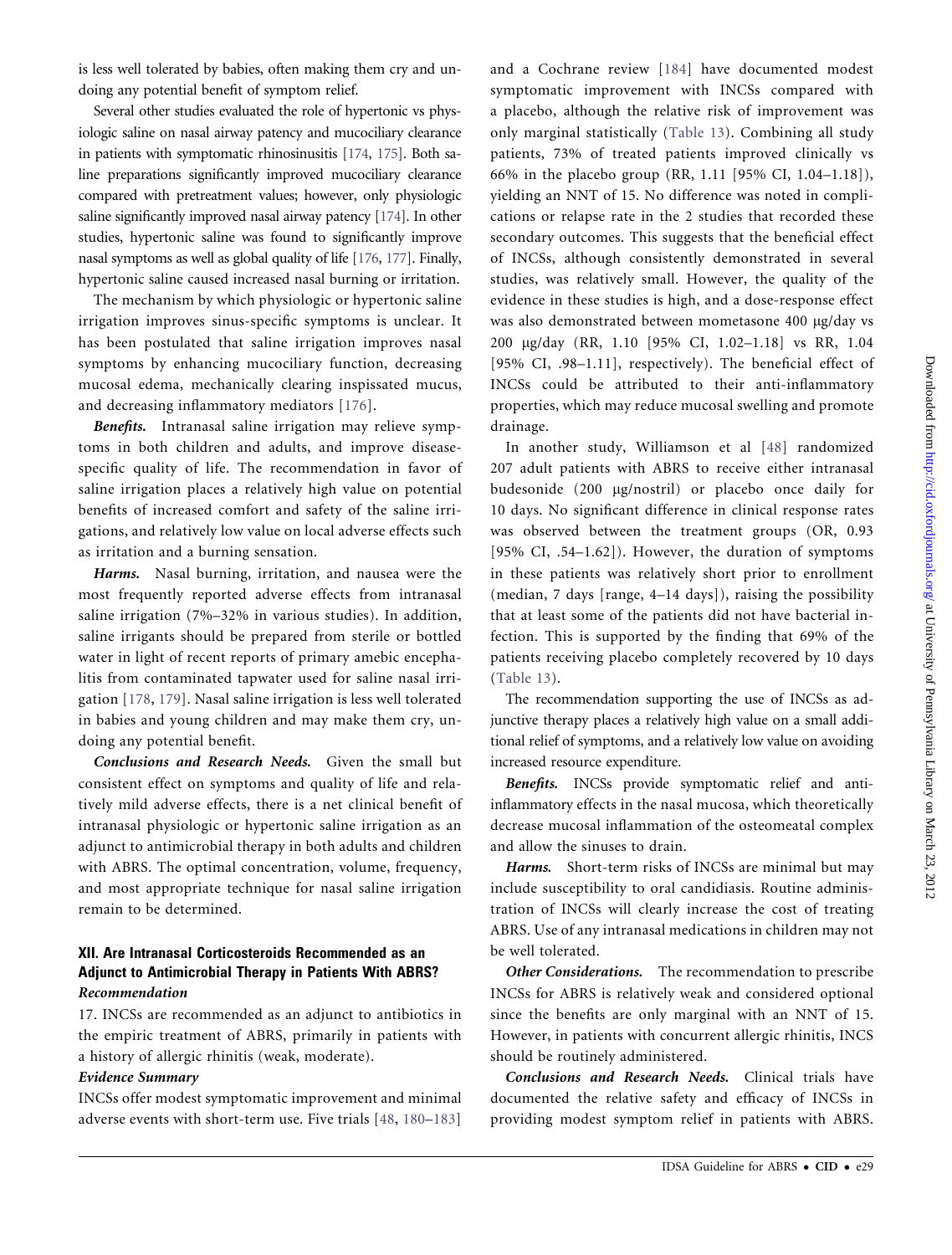<span id="page-29-0"></span>

|                                                                            | Illustrative Comparative<br>Risks <sup>ª</sup> (95% CI) |                               |                                        |                                            |                                                         |                                             |
|----------------------------------------------------------------------------|---------------------------------------------------------|-------------------------------|----------------------------------------|--------------------------------------------|---------------------------------------------------------|---------------------------------------------|
|                                                                            | Assumed Risk                                            | Corresponding Risk            |                                        |                                            |                                                         |                                             |
| Outcomes                                                                   | Placebo                                                 | Intranasal<br>Corticosteroids | <b>Relative Effect</b><br>(95% CI)     | No. of<br>Participants<br>(No. of Studies) | Quality of the<br>Evidence (GRADE)                      | Reference                                   |
| Symptom<br>resolution or<br>improvement<br>(MFNS<br>$400 \mu g/day$        | Study population (medium-risk)                          |                               | RR, 01.10 (1.02-1.18) 1130 (2 studies) |                                            | $\oplus$ $\oplus$ $\oplus$ $\oplus$ high <sup>b,c</sup> | Meltzer et al,<br>Nayak et al<br>[182, 183] |
| Follow-up:<br>3 weeks                                                      | 667 per 1000                                            | 734 per 1000 (680-787)        |                                        |                                            |                                                         |                                             |
| Symptom<br>resolution or<br>improvement<br><b>IMFNS</b><br>$200 \mu g/day$ | Study population (medium-risk)                          |                               | RR, 1.04 (.98-1.11)                    | 590 (2 studies)                            | $\oplus$ $\oplus$ $\oplus$ moderate <sup>b,c</sup>      | Dolor et al.<br>Meltzer et al<br>[181, 182] |
| Follow-up:<br>3 weeks                                                      | 850 per 1000                                            | 884 per 1000 (833-944)        |                                        |                                            |                                                         |                                             |
| Relapse rate<br><b>IMFNS</b><br>200, 400 &<br>800 μg/day)                  | Study population (medium-risk)                          |                               | RR, 0.71 (.44–1.15)                    | 825 (2 studies)                            | $\oplus$ $\oplus$ $\oplus$ moderate                     | Dolor et al,<br>Meltzer et al<br>[181, 182] |
| Follow-up:<br>3 weeks                                                      | 100 per 1000                                            | 71 per 1000 (44-115)          |                                        |                                            |                                                         |                                             |
| Symptoms<br>persisting<br>$>10$ days<br>(BDSN<br>$200 \mu g/day$           | Study population (medium-risk)                          |                               | OR, 0.93 (.54-1.62)                    | 207 (1 study)                              | $\oplus \oplus \oplus \oplus$ moderate <sup>d</sup>     | Williamson<br>et al [48]                    |
| Follow-up:<br>14 days                                                      | 314 per 1000                                            | 299 per 1000 (198-426)        |                                        |                                            |                                                         |                                             |

Patient or population: patients with adults and children with ABRS. Setting: outpatient clinic. Intervention: intranasal corticosteroids. Comparison: placebo. Abbreviations: ABRS, acute bacterial rhinosinusitis; BDSN, budesonide nasal spray; CI, confidence interval; GRADE, Grading of Recommendations Assessment, Development and Evaluation; MFNS, mometasone furoate nasal spray; OR, odds ratio; RR, relative risk.

a The corresponding risk (and its 95% CI) is based on the assumed risk in the comparison group and the relative effect of the intervention (and its 95% CI).

 $<sup>b</sup>$  Mometazone 400 µg/day vs 200 µg/day for 21 days.</sup>

 $\degree$  A 400-µg dose was superior to 200-µg dose.

<sup>d</sup> Symptom duration was relatively short at enrollment (median, 7 days [range, 4-14 days]).

Further studies in larger populations with these agents are clearly needed.

### XIII. Should Topical or Oral Decongestants or Antihistamines Be Used as Adjunctive Therapy in Patients With ABRS? Recommendation

18. Neither topical nor oral decongestants and/or antihistamines are recommended as adjunctive treatment in patients with ABRS (strong, low-moderate).

# Evidence Summary

Although decongestants and antihistamines are frequently prescribed in patients with ABRS, there is scant evidence to support that they hasten recovery. Although patients may subjectively feel improvement in nasal airway patency,

objective rhinometric findings do not support this impression [[185\]](#page-39-0). There have been several RCTs that assessed the possibility of an additive effect of topical or oral decongestants or antihistamines to antimicrobial therapy in adults with ABRS [[175,](#page-39-0) [186,](#page-39-0) [187\]](#page-39-0). Inanli et al [[175](#page-39-0)] prospectively evaluated the effect of topical decongestants (oxymetazoline) vs hypertonic (3%) or isotonic (0.9%) saline or no topical treatment on mucociliary clearance in patients with ABRS. All patients received 625 mg amoxicillin-clavulanate 3 times daily for 3 weeks. At 20 minutes after application, statistically significant improvements in mucociliary clearance compared with basal levels were only observed in the oxymetazoline and 3% saline treatment groups. At 3 weeks, significant improvement from basal levels was observed in all treatment groups as well as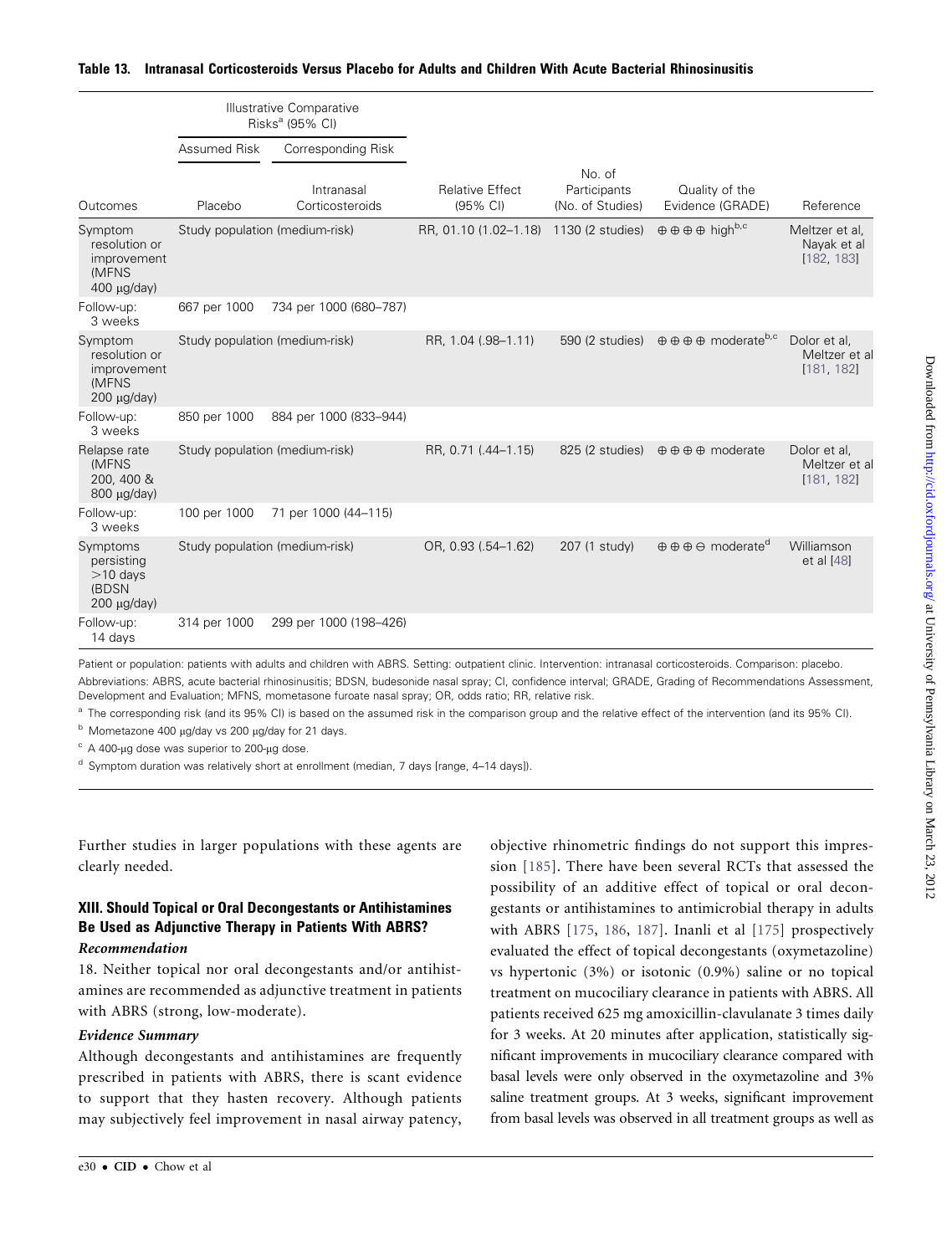the group that received no topical treatment; and there was no significant difference in improvement among these groups, Wiklund et al [\[186\]](#page-39-0) used plain sinus radiography to evaluate the effect of topical oxymetazoline vs placebo, each in combination with oral penicillin in patients with acute maxillary sinusitis. Neither subjective symptom scores nor radiographic findings were significantly different in the treatment groups. On the contrary, topical treatment with decongestants may itself induce inflammation in the nasal cavity. Bende et al [\[188](#page-39-0)] confirmed this experimentally in rabbits with acute bacterial sinusitis. Topical oxymetazoline was instilled in one nasal cavity and placebo in the other. After 48 hours, histological sections of the maxillary sinus mucosa revealed significantly more inflammatory changes in the oxymetazoline-treated side than in the placebo-treated side.

McCormick et al [\[187\]](#page-39-0) evaluated the efficacy of oral antihistamines (brompheniramine and phenylpropanolamine in syrup) in combination with nasal oxymetazoline vs placebo (oral syrup and nasal saline) in the treatment of ABRS in children. All patients received 14 days of oral amoxicillin. Patients were assessed by clinical symptoms and Waters' view plain radiographs for the degree of sinus involvement. The addition of decongestant-antihistamine did not provide added benefit compared with amoxicillin alone in this study. The antihistamine H1 antagonist loratadine does not possess any anticholinergic effects and is nonsedative. Its adjunctive effect to standard treatment with antibiotics and oral steroids was examined in a double-blind, placebo-controlled RCT in 139 adults with acute rhinosinusitis associated with a strong history of allergy [\[189\]](#page-39-0). All patients received amoxicillin-clavulanate (2 g daily) for 14 days and oral prednisone. Loratadine (10 mg daily) or placebo was administered for 28 days. Nasal symptom scores based on self-reporting as well as a rhinologic examination at baseline and 4 weeks were significantly improved in the loratadine compared with the placebo group at the end of 2 and 4 weeks. In particular, the degree of improvement was significantly greater for certain symptoms including sneezing and nasal obstruction. However, this patient population is unique in that all had acute exacerbation of allergic rhinosinusitis, and these findings do not apply to the typical patient with ABRS. Furthermore, it is unclear whether INCSs rather than oral steroids would have been more efficacious and thus minimizes the adjunctive effect of loratadine.

The recommendation against the use of decongestants or antihistamines as adjunctive therapy in ABRS places a relatively high value on avoiding adverse effects from these agents and a relatively low value on the incremental improvement of symptoms. These agents may still provide symptom relief in some patients with acute viral rhinosinusitis when antimicrobial therapy is not indicated.

Benefits. Topical and oral decongestants may provide a subjective impression of improving nasal airway patency.

Harms. Topical decongestants may induce rebound congestion and inflammation, and oral antihistamines may induce drowsiness, xerostomia, and other adverse effects. The FDA has recommended that these drugs in over-the-counter products not be used for infants and children  $\leq$  years of age because serious and potentially life-threatening side effects can occur [\[190\]](#page-39-0). Caution is advised in children aged  $\geq$  years particularly if such over-the-counter medications have multiple active ingredients.

#### Other Considerations. None.

Conclusions and Research Needs. Topical and oral decongestants and antihistamines should be avoided in patients with ABRS. Instead, symptomatic management should focus on hydration, analgesics, antipyretics, saline irrigation, and INCSs.

# RECOMMENDATIONS FOR THE NONRESPONSIVE PATIENT

# XIV. How Long Should Initial Empiric Antimicrobial Therapy in the Absence of Clinical Improvement Be Continued Before Considering Alternative Management Strategies?

### Recommendation

19. An alternative management strategy is recommended if symptoms worsen after 48–72 hours of initial empiric antimicrobial therapy, or fail to improve despite 3–5 days of initial empiric antimicrobial therapy (strong, moderate). Evidence Summary

In general, patients with ABRS should begin to respond clinically by 3–5 days following initiation of effective antimicrobial therapy [[61](#page-36-0)]. For example, in the placebocontrolled prospective study of empiric antimicrobial therapy for ABRS by Wald et al [\[64](#page-36-0)], 45% of patients on antibiotics vs 11% of children on placebo were cured on the third day of treatment (complete resolution of respiratory symptoms) and many others were improved by 3 days. Conversely, in Wald et al's recent prospective study that compared high-dose amoxicillin-clavulanate to placebo, 19 of 23 children who failed therapy (including 19 in the placebo group and 4 in the antibiotic group) either worsened or failed to improve clinically within 72 hours [\[61\]](#page-36-0). Bacteriological eradication studies also indicate that most causative organisms are eliminated from the maxillary sinuses by 3 days following appropriate antimicrobial therapy. Ambrose and his colleagues [[144,](#page-38-0) [191,](#page-39-0) [192\]](#page-39-0) devised an innovative technique to determine the time course for bacteriological eradication and pharmacodynamic endpoints in the antimicrobial treatment of ABRS, by inserting an indwelling catheter into the maxillary sinus. This allowed serial sinus aspirate sampling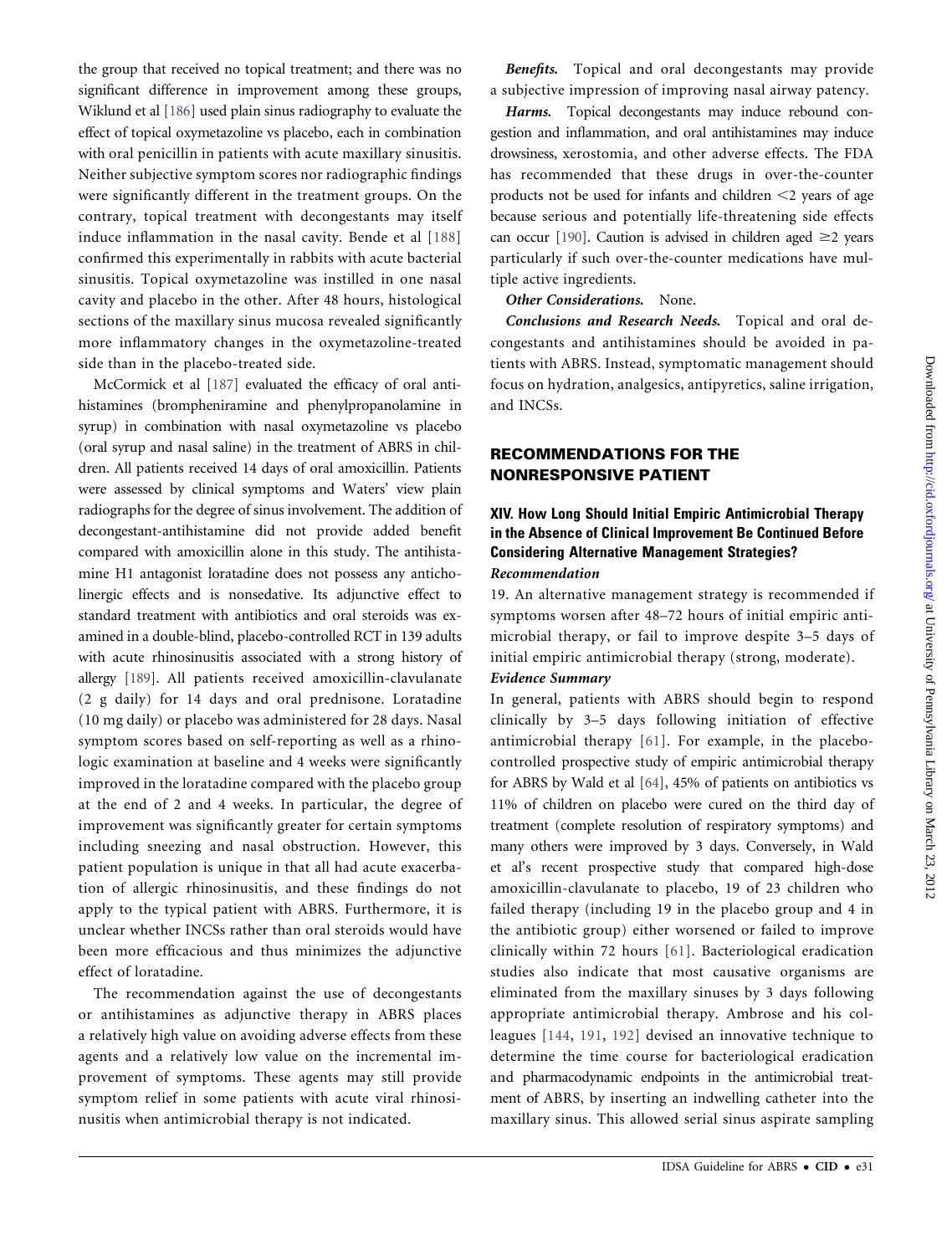for Gram stain, culture, and drug level measurements. Patients were treated with either gatifloxacin or levofloxacin. Among 8 patients with positive cultures (5 with S. pneumoniae, 2 with H. influenzae, and 1 with both H. influenzae and M. catarrhalis), 7 (87.5%) were sterile by 3 days following initiation of therapy. Similarly, Ariza et al [\[143\]](#page-38-0) obtained cultures of the middle meatus by endoscopy from 42 patients who were receiving treatment with moxifloxacin for microbiologically documented ABRS. After 3 days, 97% of patients had eradication of all baseline bacteria. Figure 4 shows a Kaplan-Meier plot of the proportion of patients with positive cultures for S. pneumoniae, H. influenzae, or M. catarrhalis at each day following initiation of antimicrobial therapy with a respiratory fluoroquinolone (either moxifloxacin, levofloxacin, or gatifloxacin). As can be seen, 96% of patients had negative cultures by day 3. Interestingly, the time to bacterial eradication was longest for S. pneumoniae, followed by H. influenzae and M. catarrhalis. In the studies by Ambrose et al [\[192](#page-39-0)], excellent correlation between time to bacterial eradication and time to clinical resolution was observed. At 3 days following the initiation of therapy, 81% of all signs and symptoms had improved by at least 50%. The median time to clinical resolution of individual signs and symptoms was 1–3 days, and 88% of all signs and symptoms were completely resolved by 5 days. Thus, a bacteriologic as well as clinical response may be expected within 3–5 days in most patients receiving appropriate antimicrobial therapy. If symptoms and signs worsen despite 72 hours of initial empiric antimicrobial therapy, the possible reasons for treatment failure must be considered, including resistant pathogens, structural abnormalities, or a nonbacterial cause. Similarly, if there is no clinical improvement within 3–5 days despite empiric antimicrobial therapy, an alternate management strategy should be considered even though there is no clinical worsening. It should be noted that elderly



**Figure 4.** Time to bacterial eradication from the maxillary sinus in patients with acute bacterial rhinosinusitis (ABRS) following initiation of therapy with respiratory fluoroquinolones ( $N = 50$ ; multiple pathogens were isolated from some patients) [[22,](#page-35-0) [143,](#page-38-0) [192](#page-39-0)].

patients and those with comorbid diseases may require longer time for clinical improvement. Lindbaek [[193](#page-40-0)] conducted a prospective evaluation of factors present at the onset of acute sinusitis that might predict the total duration of illness among adults receiving antimicrobial therapy. As might be expected, age of the patient and the clinical severity of sinusitis at the onset of treatment were independent predictors of illness duration. However, even among elderly and severely ill patients, some improvement should be clinically evident after 3–5 days of appropriate antimicrobial therapy.

Benefits. Careful clinical evaluation of the patient at 3–5 days is critical to assess the response to empiric antimicrobial therapy and to consider alternative management options if treatment failure is suspected.

Harms. Premature discontinuation of first-line antimicrobial therapy in favor of second-line agents with broader antimicrobial coverage may promote overuse of antibiotics and increase costs as well as adverse effects.

Other Considerations. Little information is currently available on bacterial eradication rates in ABRS by antimicrobial classes other than the respiratory fluoroquinolones.

Conclusions and Research Needs. Treatment failure should be considered in all patients who fail to improve at 3–5 days after initiation of antimicrobial therapy. In the final analysis, clinical judgment and close monitoring of the patient are critical in determining whether there is treatment failure or simply a slow clinical response. More studies are needed to examine the bacterial eradication rates associated with different antimicrobial classes by sequential cultures of the middle meatus and correlate them with the clinical response.

# XV. What Is the Recommended Management Strategy in Patients Who Clinically Worsen Despite 72 Hours or Fail to Improve After 3–5 Days of Initial Empiric Antimicrobial Therapy With a First-line Regimen?

# Recommendation

20. An algorithm for managing patients who fail to respond to initial empiric antimicrobial therapy is shown in [Figure 1.](#page-1-0) Patients who clinically worsen despite 72 hours or fail to improve after 3–5 days of empiric antimicrobial therapy with a first-line agent should be evaluated for the possibility of resistant pathogens, a noninfectious etiology, structural abnormality, or other causes for treatment failure (strong, low).

### Evidence Summary

Patients with presumed ABRS who fail to respond to initial empiric antimicrobial treatment should be investigated for possible causes of failure, including infection with resistant pathogens, inadequate dosing, and noninfectious causes including allergy and structural abnormalities.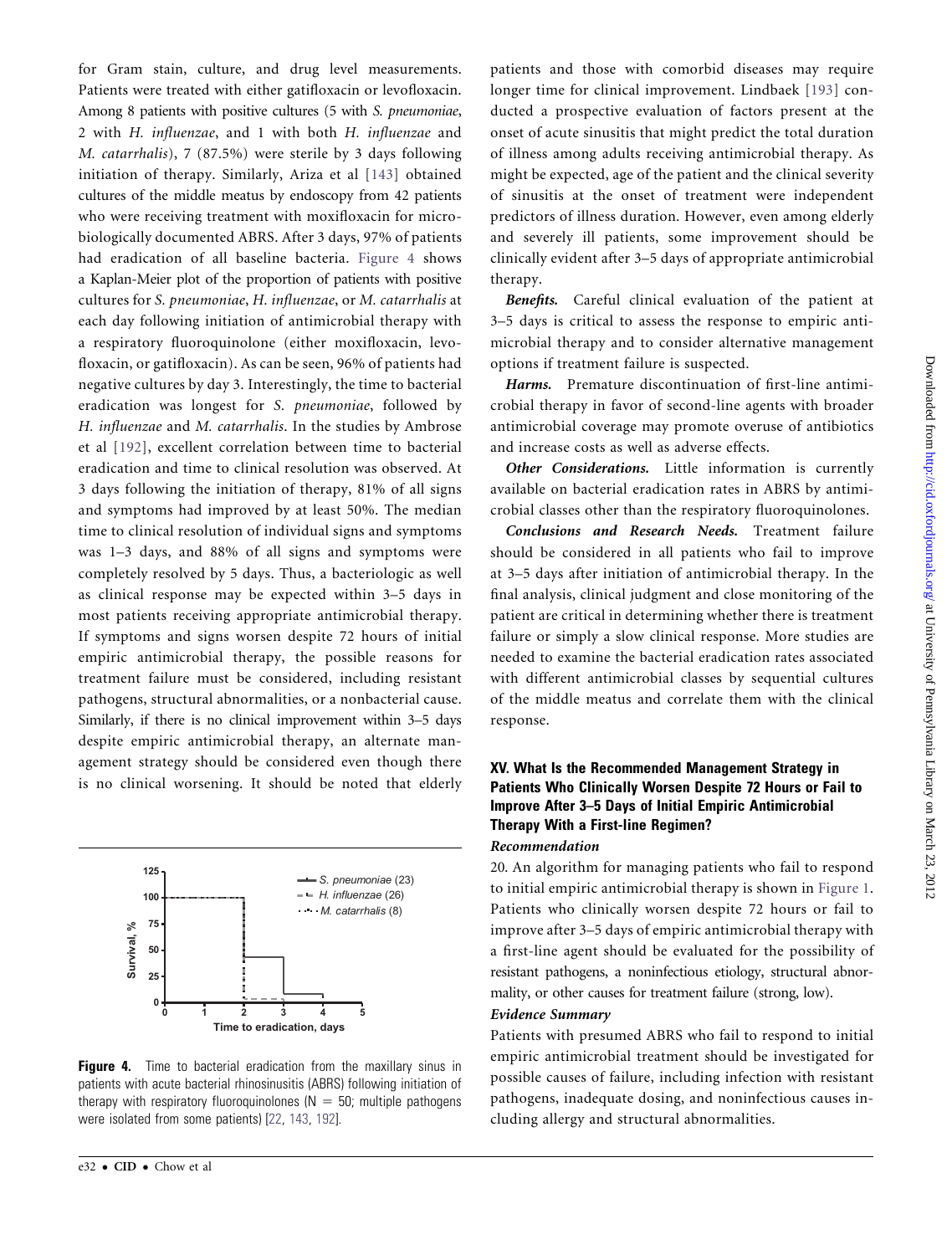There are few RCTs in which the microbiological diagnosis of ABRS is confirmed by sinus puncture at the time of clinical failure or follow-up. A review of available placebo-controlled trials (almost all involving patients with a clinical diagnosis) found only 1 study that provided data on the effect of a specific antimicrobial agent to treat clinical failures [\[61](#page-36-0)]. In this study, 4 children randomized to high-dose amoxicillin-clavulanate and 19 randomized to placebo who experienced treatment failure were provided cefpodoxime. All experienced successful outcomes following treatment with cefpodoxime for 10 days, although the reason for treatment failure with the study antibiotics was unclear, as sinus puncture was not performed in these patients. Brook et al [\[96](#page-37-0)] performed consecutive cultures from maxillary sinus aspirates of 20 children with ABRS who failed initial empiric antimicrobial therapy. Enhanced levels of resistance as demonstrated by an MIC at least 2-fold higher than for the pretreatment isolate was observed in 49% of patients. Thus, both inadequate dosing and bacterial resistance should be considered in all patients who fail to respond to initial empiric antimicrobial therapy. PK/PD principles should be followed to ensure adequate dosing for respiratory tract infections [\[194\]](#page-40-0). In choosing a second-line regimen in a patient who has failed initial antimicrobial therapy, an agent with broader spectrum of activity and in a different antimicrobial class should be considered [[82](#page-37-0), [195](#page-40-0)]. Antimicrobials selected should be active against PNS S. pneumoniae and ampicillin-resistant H. influenzae as well as other b-lactamase–producing respiratory pathogens. The recommended list of second-line antimicrobial agents suitable for children and for adults who experience treatment failure to first-line agents is shown in [Tables 9](#page-23-0) and [10,](#page-22-0) respectively. An algorithm for managing patients who fail to respond to initial empiric antimicrobial therapy is shown in [Figure 1](#page-1-0). If symptoms persist or worsen despite 72 hours of treatment with a second-line regimen, referral to an otolaryngologist, allergist, or infectious disease specialist should be considered. Additional investigations (such as sinus puncture or acquisition of cultures of the middle meatus, and CT or MRI studies) should be initiated.

Benefits. Provide a systematic and algorithm-based approach to antimicrobial therapy of patients failing initial therapy.

Harms. The potential for adding more selection pressure for resistance due to ''antimicrobial surfing'' and adding adverse effects without antimicrobial benefit.

#### **Other Considerations.** None.

Conclusions and Research Needs. RCTs are needed to evaluate and optimize clinical approaches to the management of patients who fail to respond to initial empiric antimicrobial therapy, and to systematically assess all causes of clinical treatment failure.

# XVI. In Managing the Patient With ABRS Who Has Failed to Respond to Empiric Treatment With Both First-line and Second-line Agents, It Is Important to Obtain Cultures to Document Whether There Is Persistent Bacterial Infection and Whether Resistant Pathogens Are Present. In Such Patients, Should Cultures Be Obtained by Sinus Puncture or Endoscopy, or Are Cultures of Nasopharyngeal Swabs Sufficient?

# Recommendations

21. It is recommended that cultures be obtained by direct sinus aspiration rather than by nasopharyngeal swabs in patients with suspected sinus infection who have failed to respond to empiric antimicrobial therapy (strong, moderate).

22. Endoscopically guided cultures of the middle meatus may be considered as an alternative in adults but their reliability in children has not been established (weak, moderate).

23. Nasopharyngeal cultures are unreliable and are not recommended for the microbiologic diagnosis of ABRS (strong, high).

#### Evidence Summary

Benninger et al [[31](#page-35-0)] reviewed the data from 5 studies correlating the microbiology obtained from nasopharyngeal swabs with cultures of sinus aspirates both in healthy adults and patients with acute maxillary sinusitis. In 4 of 5 studies, correlation was poor (42%–65%) [\[28,](#page-35-0) [39,](#page-36-0) [196,](#page-40-0) [197\]](#page-40-0). However, in one study by Jousimies-Somer et al [\[198\]](#page-40-0), presumed respiratory pathogens were rarely isolated from nasopharyngeal swabs obtained from healthy adults compared with patients with acute maxillary sinusitis (0%–4% vs 6%–61%). When the maxillary sinus aspirate culture yielded a presumed sinus pathogen (ie, S. pneumoniae, H. influenzae, or M. catarrhalis), the same bacteria was found in 91% of nasopharyngeal swabs (positive predictive values, 20%–93%; negative predictive values, 84%–100%, depending on the bacterial species). Overall, nasopharyngeal cultures were considered unreliable for establishing the microbiologic diagnosis of ABRS.

In contrast to nasopharyngeal swabs, endoscopically directed cultures of the middle meatus correlated better with cultures from direct sinus puncture. Benninger et al [\[199\]](#page-40-0) performed a meta-analysis involving 126 adult patients from 3 published studies and additional unpublished data. Endoscopically directed cultures of the middle meatus had a sensitivity of 81%, specificity of 91%, positive predictive value of 83%, negative predictive value of 89%, and overall accuracy of 87% (95% CI, 81.3%–92.8%).

The correlation between endoscopically directed cultures of the middle meatus and sinus puncture in pediatric patients with ABRS has not been established. However, even in children without respiratory symptoms, cultures of the middle meatus often show S. pneumoniae and H. influenzae [[200\]](#page-40-0).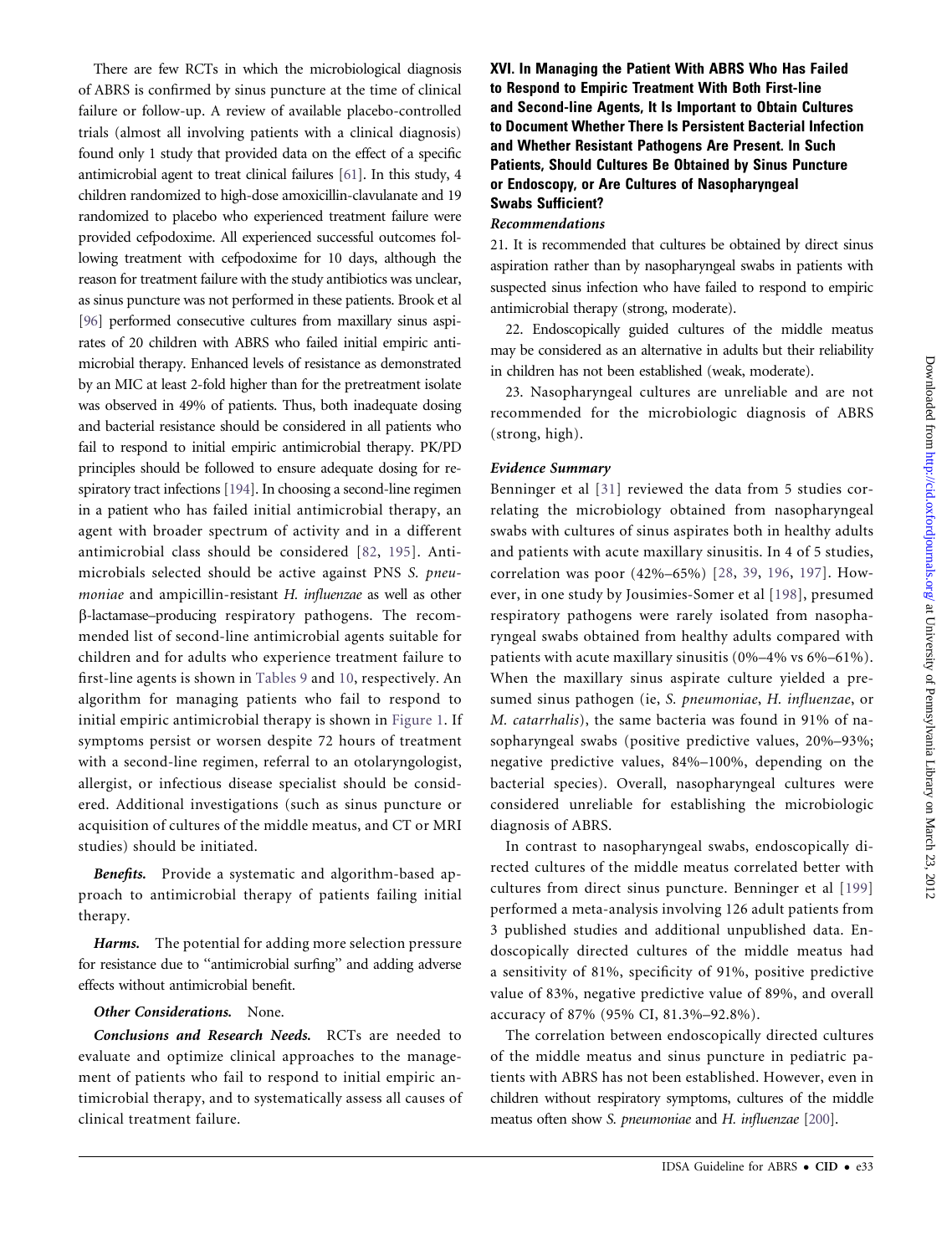Benefits. Sinus culture provides the most accurate information compared with nasopharyngeal swabs or cultures of the middle meatus obtained endoscopically; however, cultures of the middle meatus are easier to obtain and less invasive and hence better tolerated by patients.

Harms. Sinus culture is invasive, time consuming, and not well tolerated by patients.

Other Considerations. Middle meatus cultures may not correlate with an infection of the sphenoidal sinuses but still would be expected to correlate with infection of the ethmoid or frontal sinuses because the latter primarily drain through the middle meatus. In contrast, a maxillary sinus tap would not be expected to identify pathogens from the ethmoid, frontal, or sphenoidal sinuses.

Conclusions and Research Needs. More data are needed to validate the use of cultures of the middle meatus for assessing microbiological eradication rates and efficacy of antimicrobial therapy.

# XVII. Which Imaging Technique Is Most Useful for Patients With Severe ABRS Who Are Suspected to Have Suppurative Complications Such as Orbital or Intracranial Extension of Infection?

#### Recommendation

24. In patients with ABRS suspected to have suppurative complications, obtaining axial and coronal views of contrastenhanced CT rather than MRI is recommended for localization of infection and to guide further treatment (weak, low).

#### Evidence Summary

Most cases of ABRS do not require radiographic evaluation because findings on plain radiographs or CT are nonspecific and do not distinguish bacterial from viral infection. The usefulness of imaging is in determining disease location and the extent of involvement beyond the original source. Occasionally, imaging studies may be useful to support the diagnosis or provide evidence of the degree of mucosal involvement, potentially guiding a more aggressive approach to therapy [[23](#page-35-0)]. In general, more advanced imaging modalities such as CT or MRI should be reserved for recurrent or complicated cases or when suppurative complications are suspected. Suppurative complications of ABRS are rare, estimated to be 3.7%–11% among hospitalized pediatric patients with sinusitis, and are primarily related to orbital cellulitis and intracranial extension of infection [[201\]](#page-40-0). Only approximately 1 of 95 000 hospital admissions in the United States is due to sinusitis-associated brain abscess [[202](#page-40-0)]. Overall, the evidence supporting a superiority of CT vs MRI for the diagnosis of suppurative complications of ABRS is very poor, consisting primarily of case reports and small retrospective observational studies. In general, CT is considered the gold standard for assessing bony and anatomical

changes associated with acute or chronic sinusitis, whereas MRI is useful to further delineate the extent of soft tissue abnormalities and inflammation [[203–205\]](#page-40-0). CT is also necessary for surgical planning and for intraoperative imageguided surgical navigation. Younis et al [\[206\]](#page-40-0) evaluated the diagnostic accuracy of clinical assessment vs CT or MRI in the diagnosis of orbital and intracranial complications arising from sinusitis and confirmed by intraoperative findings. A total of 82 adults and children were studied retrospectively from a single medical center during 1985–1999. Among 43 patients with orbital infections (most had unilateral ethmoid sinusitis complicated by periorbital cellulitis), the diagnostic accuracy was 82% by clinical assessment and 91% by CT imaging. Among 39 patients with intracranial infections (most had sphenoidal sinusitis complicated by meningitis), the diagnostic accuracy was 82% by clinical assessment, 87% by CT, and 97% by MRI. Thus, MRI appears more sensitive than CT for detecting soft tissue involvement in patients with suspected intracranial complications and is not associated with ionizing radiation [\[207](#page-40-0), [208\]](#page-40-0). In a retrospective descriptive study of 12 children with sinogenic intracranial empyema (SIE), Adame et al [[209](#page-40-0)] reported that the diagnosis was missed in 4 patients who underwent nonenhanced CT. Axial imaging alone was unable to demonstrate SIE in 1 child with sphenoidal and ethmoid sinusitis, and coronal images were needed to demonstrate its presence and extent. Using contrast-enhanced CT or MRI, SIE was diagnosed in all 12 children. The American College of Radiology has recently developed appropriateness criteria for imaging examinations for acute rhinosinusitis in both adults [[210](#page-40-0)] and children [[211](#page-40-0)], and stated that MRI and CT are complementary studies for the investigation of suspected orbital and/or intracranial complications of sinusitis. Thus, the recommendation of the IDSA panel in favor of contrastenhanced CT over MRI places greater value on relative availability and speed of diagnosis by CT, and a lack of need for sedation, which is frequently required for MRI studies in infants and children.

Benefits. The availability of CT and MRI has greatly improved the management and outcome of patients with suspected orbital or intracranial complication of ABRS.

Harms. There are definite risks associated with these procedures. CT scanning results in low levels of radiation exposure, which may lead to radiation-induced illnesses if multiple scans are obtained [[212](#page-40-0)]. With either CT or MRI, there is a potential risk of allergic reactions to the contrast material, and appropriate precaution should be undertaken in patients with renal impairment.

#### Other Considerations. None.

Conclusions and Research Needs. Because most of our knowledge in this area is based on retrospective case series or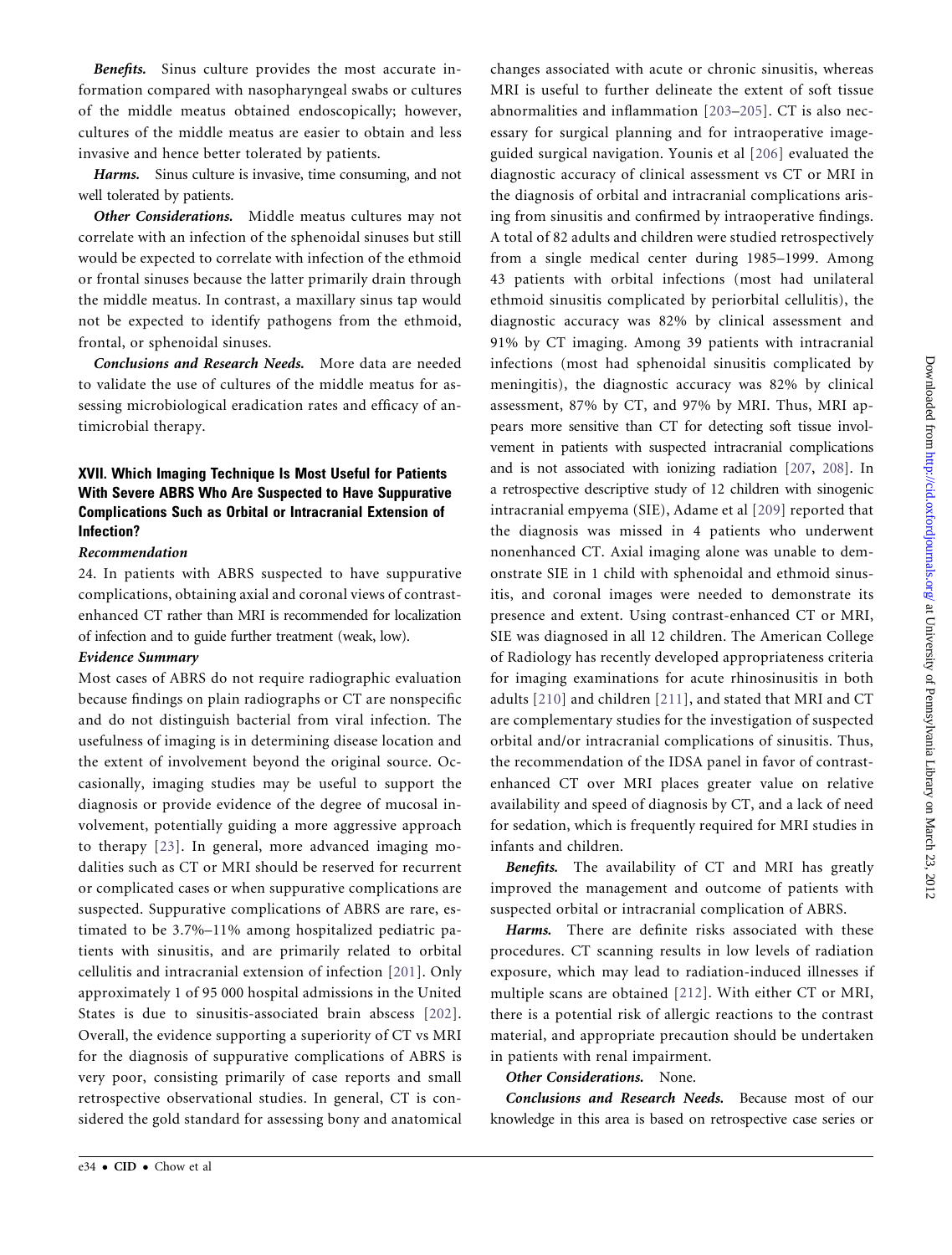- $\bullet$  Severe infection (high persistent fever with temperature  $>$ 39°C [>102°F]; orbital edema; severe headache, visual disturbance, altered mental status, meningeal signs)
- Recalcitrant infection with failure to respond to extended courses of antimicrobial therapy
- $\bullet$  Immunocompromised host
- $\bullet$  Multiple medical problems that might compromise response to treatment (eg, hepatic or renal impairment, hypersensitivity to antimicrobial agents, organ transplant)
- · Unusual or resistant pathogens
- **•** Fungal sinusitis or granulomatous disease
- Nosocomial infection
- Anatomic defects causing obstruction and requiring surgical intervention
- Multiple recurrent episodes of acute bacterial rhinosinusitis (ABRS) (3–4 episodes per year) suggesting chronic sinusitis
- Chronic rhinosinusitis (with or without polyps or asthma) with recurrent ABRS exacerbations
- **Evaluation of immunotherapy for allergic rhinitis**

reports, the overall quality of evidence is weak. As technology continues to evolve, more studies are needed to clarify the indications of these imaging techniques in the management of ABRS.

# XVIII. When Is Referral to a Specialist Indicated in a Patient With Presumed ABRS?

### Recommendation

25. Patients who are seriously ill, immunocompromised, continue to deteriorate clinically despite extended courses of antimicrobial therapy, or have recurrent bouts of acute rhinosinusitis with clearing between episodes should be referred to a specialist (such as an otolaryngologist, infectious disease specialist, or allergist) for consultation. As this is a ''good clinical practice'' statement rather than a recommendation, it is not further graded.

#### Evidence Summary

Most patients with ABRS will respond to empiric antimicrobial therapy, usually within 3–5 days after initiation of treatment. However, when such patients fail to respond despite a change in antimicrobial therapy to broaden coverage for presumed bacterial resistance, prompt referral to a specialist such as an otolaryngologist, allergist, or infectious disease specialist should be considered. The choice of the specialist should be based on the indication for referral (see Table 14), and whether the suspected cause of treatment failure is primarily surgical, medical, or of an immunologic/ allergic nature. A confirmation of diagnosis is probably best determined by an otolaryngologist, who may assist in obtaining cultures by sinus puncture or middle meatus endoscopy. Severe infection, particularly in the immunocompromised host, or patients with multiple medical problems that may

complicate appropriate dosing or predispose to unusual microorganisms, should be referred to an infectious disease specialist. Patients with recurrent infection or suspected to have an underlying hypersensitivity or immunologic disorder should be referred to an allergist. Patients with rapid deterioration and manifestations suggestive of orbital or intracranial suppurative complications require urgent consultation and a multidisciplinary approach.

Benefits. Prompt and appropriate referral should hasten the recovery in patients with complicated ABRS.

Harms. Delay in appropriate referral to specialists may prolong illness, result in chronic disease, and occasionally lead to catastrophic consequences if life-threatening complications are not recognized. Unnecessary referral adds to the burden of healthcare costs.

**Other Considerations.** None.

Conclusions and Research Needs. Timely referral is indicated if chronic or recurrent symptoms severely affect the patient's productivity or quality of life. Early access to critical diagnostic facilities (such as imaging studies, endoscopy, surgical biopsies, and immunologic testing) is needed to improve healthcare and prevent the development of chronic sequelae.

### Performance Measures

The American Medical Association–Physician Consortium for Performance Improvement (AMA-PCPI) has developed performance measures for sinusitis. The measure set, specifications, patient selection criteria, and other information can be found on the AMA-PCPI website [\(http://www.ama-assn.](http://www.ama-assn.org/apps/listserv/x-check/qmeasure.cgi?submit=PCPI) [org/apps/listserv/x-check/qmeasure.cgi?submit](http://www.ama-assn.org/apps/listserv/x-check/qmeasure.cgi?submit=PCPI)=[PCPI\)](http://www.ama-assn.org/apps/listserv/x-check/qmeasure.cgi?submit=PCPI). Examples of suitable performance measures include:

1. Percentage of patients treated for sinusitis who met the criteria for therapy (based on question I.).

2. Percentage of patients treated for sinusitis for which the appropriate antimicrobial is used as listed in [Tables 9](#page-23-0) and [10](#page-22-0).

3. Percentage of patients treated for recommended duration of therapy (based on question X.)

4. Percentage of patients who fail initial therapy and have an appropriate culture obtained (based on question XVI).

#### **Notes**

Acknowledgments. The panel thanks Drs Jim Hadley, Ralph Gonzales, and Gregory Moran for their thoughtful reviews of the guideline; Holger J. Schünemann for his continued interest and advice in the development of this guideline; Brad Marple for his early involvement with the guideline; Tamar F. Barlam as liaison of the IDSA Standards and Practice Guidelines Committee; Jennifer Padberg for overall guidance and coordination; and Vita Washington and Genet Demisashi for their capable assistance in all aspects of the development of this guideline.

Disclaimer. Guidelines cannot always account for individual variation among patients. They are not intended to supplant physician judgment with respect to particular patients or special clinical situations. The Infectious Diseases Society of America considers adherence to this guideline to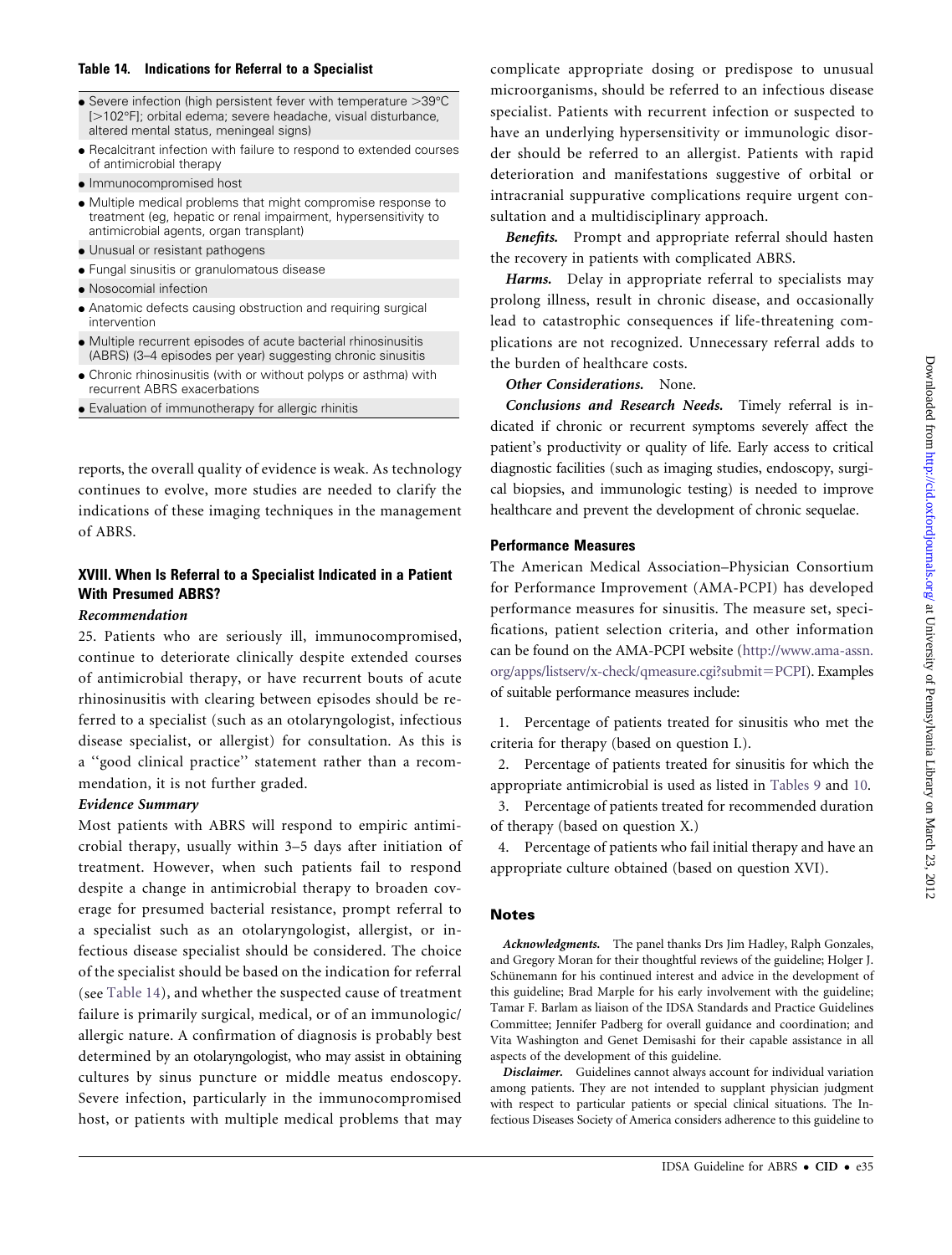<span id="page-35-0"></span>be voluntary, with the ultimate determination regarding their application to be made by the physician in light of each patient's individual circumstances.

Financial support. This work was supported by the Infectious Diseases Society of America.

Potential conflicts of interest. A. W. C. has served as a consultant to Inimex, Migenix, Bayer, Merck, and Wyeth, has provided expert testimony for MEDACorp Clinical Advisors, has received honoraria for Inimex and MEDACorp, has received stocks/bonds from Inimex and Migenix, and has received consulting fees or honoraria from Pfizer, Merck-Frosst Canada, and Core Health. T. M. F. has served as a consultant to Bayer, GlaxoSmithKline, Forest, Nabriva Pharm, Merck, Daichi, Sankyo, Tetraphase, Pfizer, Cubist, and Astellas/Theravance; and has received research grants from Cempra, Pfizer, Boehringer Ingelheim, Gilead, Tibotec, and the Medicines Co. E. J. C. G. has served as a consultant to Theravance, Bayer, Merck, and Optimer; has received honoraria from Bayer, Merck, and Optimer; has served on advisory boards for Merck, Optimer, Bayer, Bio-K+, and Kindred; has served on the speakers' bureaus of Bayer, Merck, Sanofi Pasteur, and Forest Labs; has received research grants from Merck, Schering-Plough Pharm, Optimer Pharm, Theravance, Cubist, Pfizer, Astellas, Cerexa, Impex, Novexel, Novartis, Clinical Microbiology Institute, Genzyme, Nanopacific Holdings, Romark Laboratories GL, Viroxis Corp., Warner Chilcott, Avidbiotics Corp, GLSynthesis, Immunome, and Toltec Pharma LLC; and has received other remuneration from Schering-Plough, Pfizer, Astella/Theravance, Cubist, and Salix. G. A. P. has served as a consultant to Optimer. G. V. has served as a consultant to the National Heart, Lung, and Blood Institute (NHLBI) and Pfizer and has received honoraria from Boston Scientific and the NHLBI. M. S. has served as a consultant to Eli Lilly and Pfizer and has received honoraria from Boston Scientific and the NHLBI. All other authors report no potential conflicts.

All authors have submitted the ICMJE Form for Disclosure of Potential Conflicts of Interest. Conflicts that the editors consider relevant to the content of the manuscript have been disclosed.

#### References

- 1. Guyatt GH, Oxman AD, Kunz R, et al. Going from evidence to recommendations. BMJ 2008; 336:1049–51.
- 2. Guyatt GH, Oxman AD, Vist GE, et al. GRADE: an emerging consensus on rating quality of evidence and strength of recommendations. BMJ 2008; 336:924–6.
- 3. Jaeschke R, Guyatt GH, Dellinger P, et al. Use of GRADE grid to reach decisions on clinical practice guidelines when consensus is elusive. BMJ 2008; 337:a744.
- 4. Guyatt GH, Oxman AD, Kunz R, et al. Incorporating considerations of resources use into grading recommendations. BMJ 2008; 336:1170–3.
- 5. Schunemann HJ, Oxman AD, Brozek J, et al. Grading quality of evidence and strength of recommendations for diagnostic tests and strategies. BMJ 2008; 336:1106–10.
- 6. Guyatt GH, Oxman AD, Kunz R, Vist GE, Falck-Ytter Y, Schunemann HJ. What is ''quality of evidence'' and why is it important to clinicians? BMJ 2008; 336:995–8.
- 7. Meltzer EO, Hamilos DL, Hadley JA, et al. Rhinosinusitis: establishing definitions for clinical research and patient care. J Allergy Clin Immunol 2004; 114:155–212.
- 8. Benninger MS, Ferguson BJ, Hadley JA, et al. Adult chronic rhinosinusitis: definitions, diagnosis, epidemiology, and pathophysiology. Otolaryngol Head Neck Surg 2003; 129:S1–32.
- 9. Pleis JR, Lucas JW, Ward BW. Summary health statistics for U.S. adults: National Health Interview Survey, 2008. Vital Health Stat 10 2009: 1–157.
- 10. Revai K, Dobbs LA, Nair S, Patel JA, Grady JJ, Chonmaitree T. Incidence of acute otitis media and sinusitis complicating upper respiratory tract infection: the effect of age. Pediatrics 2007; 119: e1408–12.
- 11. Fokkens W, Lund V, Mullol J. European position paper on rhinosinusitis and nasal polyps 2007. Rhinol Suppl 2007: 1–136.
- 12. Gwaltney JM Jr, Wiesinger BA, Patrie JT. Acute communityacquired bacterial sinusitis: the value of antimicrobial treatment and the natural history. Clin Infect Dis 2004; 38:227–33.
- 13. Rosenfeld RM, Andes D, Bhattacharyya N, et al. Clinical practice guideline: adult sinusitis. Otolaryngol Head Neck Surg 2007; 137: S1–31.
- 14. Wald ER, Guerra N, Byers C. Upper respiratory tract infections in young children: duration of and frequency of complications. Pediatrics 1991; 87:129–33.
- 15. Anand VK. Epidemiology and economic impact of rhinosinusitis. Ann Otol Rhinol Laryngol Suppl 2004; 193:3–5.
- 16. Ray NF, Baraniuk JN, Thamer M, et al. Healthcare expenditures for sinusitis in 1996: contributions of asthma, rhinitis, and other airway disorders. J Allergy Clin Immunol 1999; 103:408–14.
- 17. Gill JM, Fleischut P, Haas S, Pellini B, Crawford A, Nash DB. Use of antibiotics for adult upper respiratory infections in outpatient settings: a national ambulatory network study. Fam Med 2006; 38:349–54.
- 18. Young J, De Sutter A, Merenstein D, et al. Antibiotics for adults with clinically diagnosed acute rhinosinusitis: a meta-analysis of individual patient data. Lancet 2008; 371:908–14.
- 19. Snow V, Mottur-Pilson C, Gonzales R. Principles of appropriate antibiotic use for treatment of nonspecific upper respiratory tract infections in adults. Ann Intern Med 2001; 134:487–9.
- 20. Hickner JM, Bartlett JG, Besser RE, Gonzales R, Hoffman JR, Sande MA. Principles of appropriate antibiotic use for acute rhinosinusitis in adults: background. Ann Intern Med 2001; 134: 498–505.
- 21. American Academy of Pediatrics Subcommittee on Management of Sinusitis and Committee on Quality Improvement. Clinical practice guideline: management of sinusitis. Pediatrics 2001; 108:798–808.
- 22. Anon JB, Jacobs MR, Poole MD, et al. Antimicrobial treatment guidelines for acute bacterial rhinosinusitis. Otolaryngol Head Neck Surg 2004; 130:1–45.
- 23. Slavin RG, Spector SL, Bernstein IL, et al. The diagnosis and management of sinusitis: a practice parameter update. J Allergy Clin Immunol 2005; 116:S13–47.
- 24. Ip S, Fu L, Balk E, Chew P, Devine D, Lau J. Update on acute bacterial rhinosinusitis. Evid Rep Technol Assess (Summ) 2005: 1–3.
- 25. Rosenfeld RM, Singer M, Jones S. Systematic review of antimicrobial therapy in patients with acute rhinosinusitis. Otolaryngol Head Neck Surg 2007; 137:S32–45.
- 26. Institute for Clinical Systems Improvement. ICSI healthcare guidelines: diagnosis and treatment of respiratory illness in children and adults. 2nd ed. Bloomington, MN: Institute for Clinical Systems Improvement, 2008: 1–72.
- 27. Desrosiers M, Evans GA, Keith PK, et al. Canadian clinical practice guidelines for acute and chronic rhinosinusitis. Allergy Asthma Clin Immunol 2011; 7:2.
- 28. Evans FO Jr, Sydnor JB, Moore WE, et al. Sinusitis of the maxillary antrum. N Engl J Med 1975; 293:735–9.
- 29. Hamory BH, Sande MA, Sydnor A Jr, Seale DL, Gwaltney JM Jr. Etiology and antimicrobial therapy of acute maxillary sinusitis. J Infect Dis 1979; 139:197–202.
- 30. Wald ER, Milmoe GJ, Bowen A, Ledesma-Medina J, Salamon N, Bluestone CD. Acute maxillary sinusitis in children. N Engl J Med 1981; 304:749–54.
- 31. Benninger MS, Appelbaum PC, Denneny JC, Osguthorpe DJ, Stankiewicz JA. Maxillary sinus puncture and culture in the diagnosis of acute rhinosinusitis: the case for pursuing alternative culture methods. Otolaryngol Head Neck Surg 2002; 127:7–12.
- 32. Kovatch AL, Wald ER, Ledesma-Medina J, Chiponis DM, Bedingfield B. Maxillary sinus radiographs in children with nonrespiratory complaints. Pediatrics 1984; 73:306–8.
- 33. Shopfner CE, Rossi JO. Roentgen evaluation of the paranasal sinuses in children. Am J Roentgenol Radium Ther Nucl Med 1973; 118: 176–86.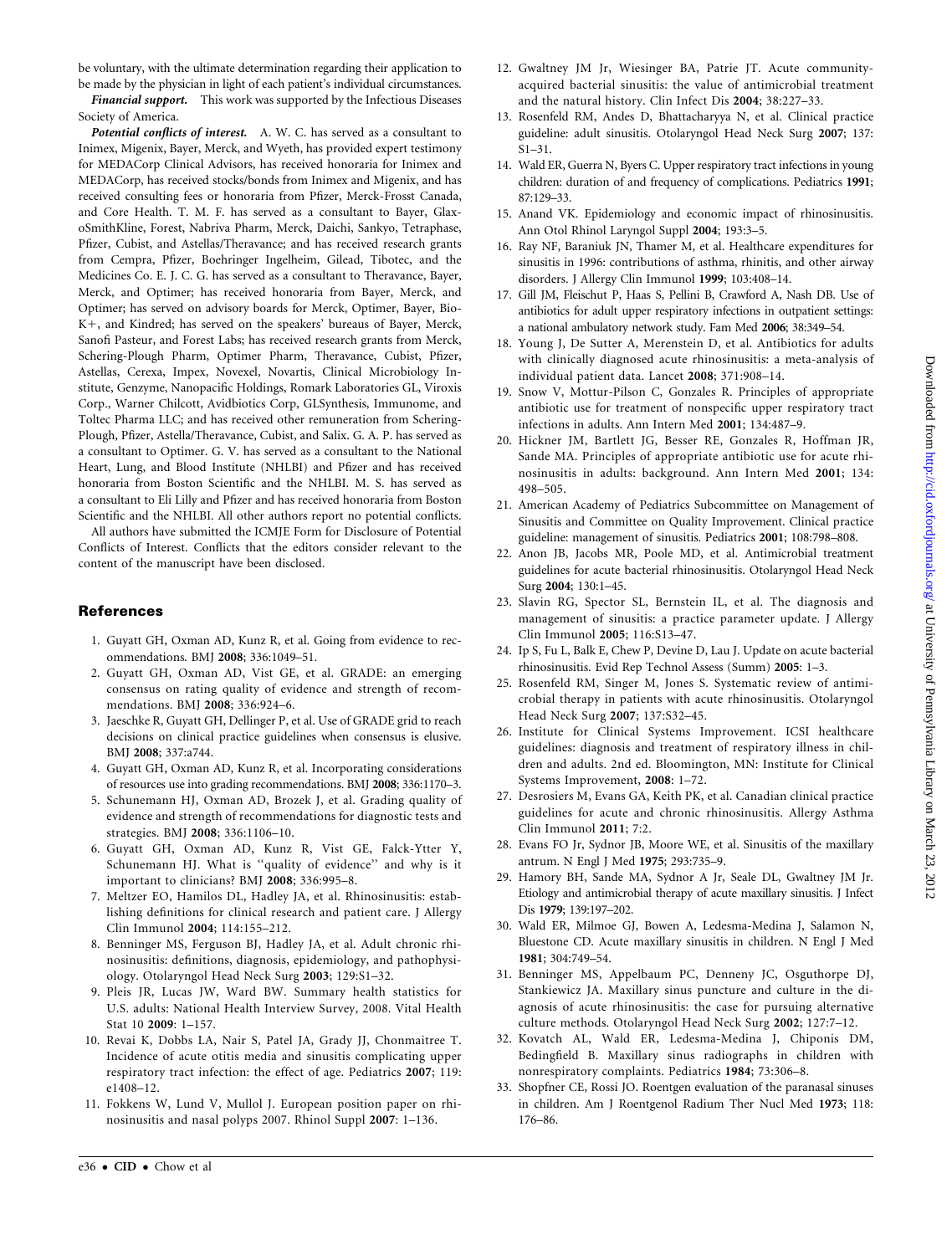- <span id="page-36-0"></span>34. Maresh M, Washburn A. Paranasal sinuses from birth to late adolescence. Clinical and roentgengraphic evidence in infection. Am J Dis Child 1940; 60:841–61.
- 35. Diament MJ, Senac MO Jr, Gilsanz V, Baker S, Gillespie T, Larsson S. Prevalence of incidental paranasal sinuses opacification in pediatric patients: a CT study. J Comput Assist Tomogr 1987; 11: 426–31.
- 36. Gwaltney JM Jr, Phillips CD, Miller RD, Riker DK. Computed tomographic study of the common cold. N Engl J Med 1994; 330:25–30.
- 37. Kristo A, Uhari M, Luotonen J, et al. Paranasal sinus findings in children during respiratory infection evaluated with magnetic resonance imaging. Pediatrics 2003; 111:e586–9.
- 38. Kristo A, Alho OP, Luotonen J, Koivunen P, Tervonen O, Uhari M. Cross-sectional survey of paranasal sinus magnetic resonance imaging findings in schoolchildren. Acta Paediatr 2003; 92:34–6.
- 39. Gwaltney JM Jr, Sydnor A Jr, Sande MA. Etiology and antimicrobial treatment of acute sinusitis. Ann Otol Rhinol Laryngol Suppl 1981; 90:68–71.
- 40. Gwaltney JM Jr, Hendley JO, Simon G, Jordan WS Jr. Rhinovirus infections in an industrial population. II. Characteristics of illness and antibody response. JAMA 1967; 202:494–500.
- 41. Gwaltney JM Jr, Scheld WM, Sande MA, Sydnor A. The microbial etiology and antimicrobial therapy of adults with acute communityacquired sinusitis: a fifteen-year experience at the University of Virginia and review of other selected studies. J Allergy Clin Immunol 1992; 90:457–61; discussion 62.
- 42. Meltzer EO, Hamilos DL, Hadley JA, et al. Rhinosinusitis: developing guidance for clinical trials. Otolaryngol Head Neck Surg 2006; 135:S31–80.
- 43. Falagas ME, Giannopoulou KP, Vardakas KZ, Dimopoulos G, Karageorgopoulos DE. Comparison of antibiotics with placebo for treatment of acute sinusitis: a meta-analysis of randomised controlled trials. Lancet Infect Dis 2008; 8:543–52.
- 44. Ahovuo-Saloranta A, Borisenko OV, Kovanen N, et al. Antibiotics for acute maxillary sinusitis. Cochrane Database Syst Rev 2008 (2):CD000243.
- 45. Hadley JA, Mosges R, Desrosiers M, Haverstock D, van Veenhuyzen D, Herman-Gnjidic Z. Moxifloxacin five-day therapy versus placebo in acute bacterial rhinosinusitis. Laryngoscope 2010; 120:1057–62.
- 46. Stalman W, van Essen GA, van der Graaf Y, de Melker RA. The end of antibiotic treatment in adults with acute sinusitis-like complaints in general practice? A placebo-controlled double-blind randomized doxycycline trial. Br J Gen Pract 1997; 47:794–9.
- 47. Varonen H, Kunnamo I, Savolainen S, et al. Treatment of acute rhinosinusitis diagnosed by clinical criteria or ultrasound in primary care. A placebo-controlled randomised trial. Scand J Prim Health Care 2003; 21:121–6.
- 48. Williamson IG, Rumsby K, Benge S, et al. Antibiotics and topical nasal steroid for treatment of acute maxillary sinusitis: a randomized controlled trial. JAMA 2007; 298:2487–96.
- 49. Bucher HC, Tschudi P, Young J, et al. Effect of amoxicillinclavulanate in clinically diagnosed acute rhinosinusitis: a placebocontrolled, double-blind, randomized trial in general practice. Arch Intern Med 2003; 163:1793–8.
- 50. Hansen JG, Schmidt H, Grinsted P. Randomised, double blind, placebo controlled trial of penicillin V in the treatment of acute maxillary sinusitis in adults in general practice. Scand J Prim Health Care 2000; 18:44–7.
- 51. Haye R, Lingaas E, Hoivik HO, Odegard T. Azithromycin versus placebo in acute infectious rhinitis with clinical symptoms but without radiological signs of maxillary sinusitis. Eur J Clin Microbiol Infect Dis 1998; 17:309–12.
- 52. Lindbaek M, Hjortdahl P. Acute sinusitis and antibiotic treatment. Br J Gen Pract 1998; 48:1341.
- 53. De Sutter AI, De Meyere MJ, Christiaens TC, Van Driel ML, Peersman W, De Maeseneer JM. Does amoxicillin improve outcomes in patients with purulent rhinorrhea? A pragmatic ran-

domized double-blind controlled trial in family practice. J Fam Pract 2002; 51:317–23.

- 54. Gananca M, Trabulsi LR. The therapeutic effects of cyclacillin in acute sinusitis: in vitro and in vivo correlations in a placebocontrolled study. Curr Med Res Opin 1973; 1:362–8.
- 55. Kaiser L, Morabia A, Stalder H, et al. Role of nasopharyngeal culture in antibiotic prescription for patients with common cold or acute sinusitis. Eur J Clin Microbiol Infect Dis 2001; 20:445–51.
- 56. Lindbaek M, Hjortdahl P, Johnsen UL. Randomised, double blind, placebo controlled trial of penicillin V and amoxycillin in treatment of acute sinus infections in adults. BMJ 1996; 313:325–9.
- 57. Merenstein D, Whittaker C, Chadwell T, Wegner B, D'Amico F. Are antibiotics beneficial for patients with sinusitis complaints? A randomized double-blind clinical trial. J Fam Pract 2005; 54:144–51.
- 58. van Buchem FL, Knottnerus JA, Schrijnemaekers VJ, Peeters MF. Primary-care-based randomised placebo-controlled trial of antibiotic treatment in acute maxillary sinusitis. Lancet 1997; 349:683–7.
- 59. Norrelund N. [Treatment of sinusitis in general practice. A controlled investigation of pivampicillin (Pondocillin)]. Ugeskr Laeger 1978; 140:2792–5.
- 60. Axelsson A, Chidekel N, Grebelius N, Jensen C. Treatment of acute maxillary sinusitis. A comparison of four different methods. Acta Otolaryngol 1970; 70:71–6.
- 61. Wald ER, Nash D, Eickhoff J. Effectiveness of amoxicillin/clavulanate potassium in the treatment of acute bacterial sinusitis in children. Pediatrics 2009; 124:9–15.
- 62. Garbutt JM, Goldstein M, Gellman E, Shannon W, Littenberg B. A randomized, placebo-controlled trial of antimicrobial treatment for children with clinically diagnosed acute sinusitis. Pediatrics 2001; 107:619–25.
- 63. Kristo A, Uhari M, Luotonen J, Ilkko E, Koivunen P, Alho OP. Cefuroxime axetil versus placebo for children with acute respiratory infection and imaging evidence of sinusitis: a randomized, controlled trial. Acta Paediatr 2005; 94:1208–13.
- 64. Wald ER, Chiponis D, Ledesma-Medina J. Comparative effectiveness of amoxicillin and amoxicillin-clavulanate potassium in acute paranasal sinus infections in children: a double-blind, placebo-controlled trial. Pediatrics 1986; 77:795–800.
- 65. Marchant CD, Carlin SA, Johnson CE, Shurin PA. Measuring the comparative efficacy of antibacterial agents for acute otitis media: the ''Pollyanna phenomenon''. J Pediatr 1992; 120:72–7.
- 66. Austin DJ, Kristinsson KG, Anderson RM. The relationship between the volume of antimicrobial consumption in human communities and the frequency of resistance. Proc Natl Acad Sci U S A 1999; 96:1152–6.
- 67. Magee JT, Pritchard EL, Fitzgerald KA, Dunstan FD, Howard AJ. Antibiotic prescribing and antibiotic resistance in community practice: retrospective study, 1996–8. BMJ 1999; 319:1239–40.
- 68. Centers for Disease Control and Prevention. Effects of new penicillin susceptibility breakpoints for Streptococcus pneumoniae—United States, 2006–2007. MMWR Morb Mortal Wkly Rep 2008; 57:1353–5.
- 69. File TM Jr. Clinical implications and treatment of multiresistant Streptococcus pneumoniae pneumonia. Clin Microbiol Infect 2006; 12(Suppl 3):31–41.
- 70. File TM Jr, Tan JS, Boex JR. The clinical relevance of penicillinresistant Streptococcus pneumoniae: a new perspective. Clin Infect Dis 2006; 42:798–800.
- 71. Klugman KP. Clinical impact of antibiotic resistance in respiratory tract infections. Int J Antimicrob Agents 2007; 29(Suppl 1):S6–10.
- 72. Poole MD. Acute bacterial rhinosinusitis: clinical impact of resistance and susceptibility. Am J Med 2004; 117(Suppl 3A):29S–38.
- 73. Field MJ, Kathelin N. Institute of Medicine committee to advise the Public Health Service on Clinical Practice guidelines (1990). Clinical practice guidelines: directions for a new program. Washington, DC: National Academies Press, 1990: 52–77.
- 74. Kish MA. Guide to development of practice guidelines. Clin Infect Dis 2001; 32:851–4.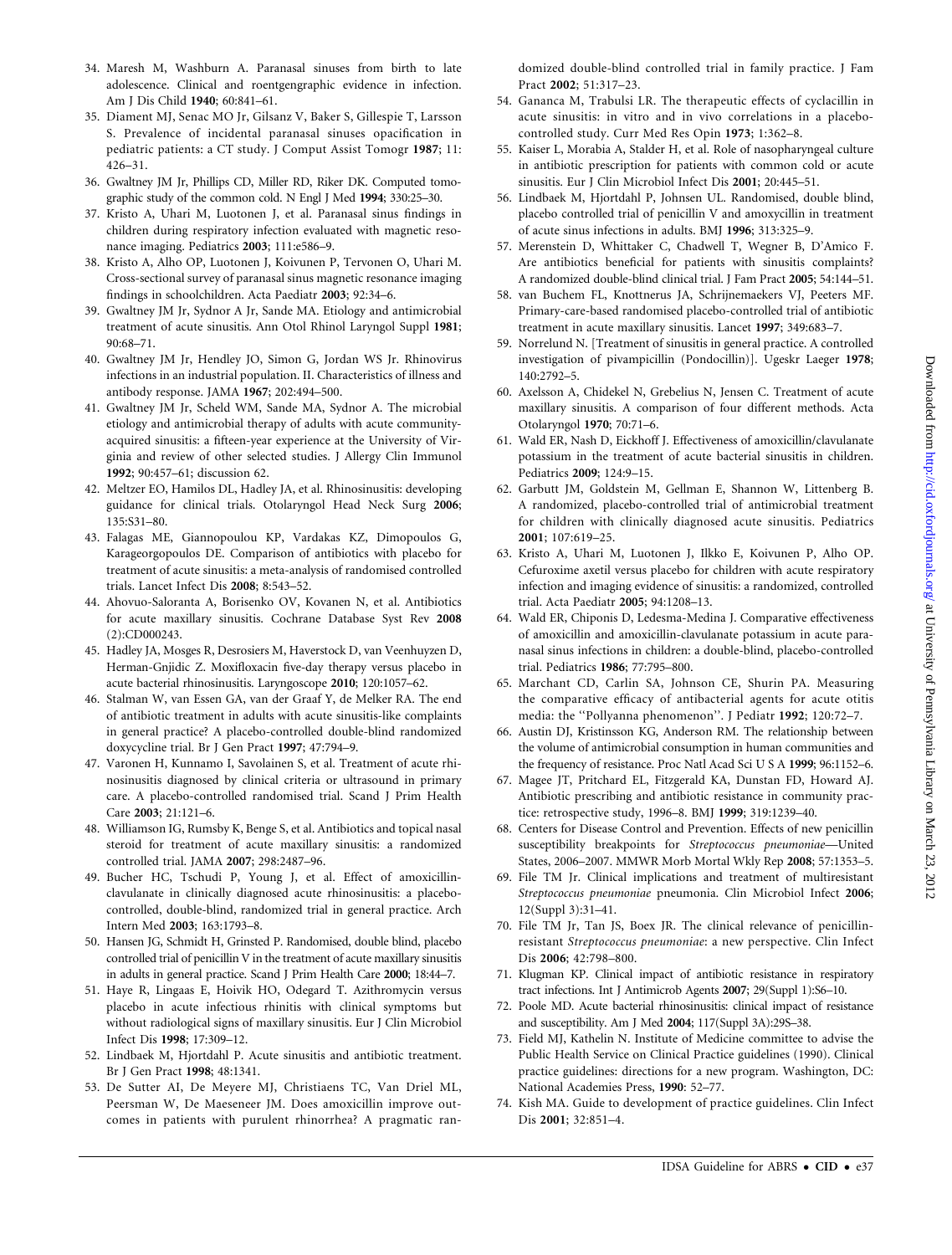- <span id="page-37-0"></span>75. Lindbaek M, Hjortdahl P, Johnsen UL. Use of symptoms, signs, and blood tests to diagnose acute sinus infections in primary care: comparison with computed tomography. Fam Med 1996; 28:183–8.
- 76. Williams JW Jr, Simel DL, Roberts L, Samsa GP. Clinical evaluation for sinusitis. Making the diagnosis by history and physical examination. Ann Intern Med 1992; 117:705–10.
- 77. Berg O, Carenfelt C. Analysis of symptoms and clinical signs in the maxillary sinus empyema. Acta Otolaryngol 1988; 105:343–9.
- 78. Hansen JG, Hojbjerg T, Rosborg J. Symptoms and signs in cultureproven acute maxillary sinusitis in a general practice population. APMIS 2009; 117:724–9.
- 79. Hansen JG, Schmidt H, Rosborg J, Lund E. Predicting acute maxillary sinusitis in a general practice population. BMJ 1995; 311: 233–6.
- 80. Thomas M, Yawn BP, Price D, Lund V, Mullol J, Fokkens W. EPOS primary care guidelines: European position paper on the primary care diagnosis and management of rhinosinusitis and nasal polyps 2007—a summary. Prim Care Respir J 2008; 17:79–89.
- 81. Wald ER, Reilly JS, Casselbrant M, et al. Treatment of acute maxillary sinusitis in childhood: a comparative study of amoxicillin and cefaclor. J Pediatr 1984; 104:297–302.
- 82. Anon JB. Upper respiratory infections. Am J Med 2010; 123:S16–25.
- 83. Arroll B, Kenealy T, Kerse N. Do delayed prescriptions reduce antibiotic use in respiratory tract infections? A systematic review. Br J Gen Pract 2003; 53:871–7.
- 84. Coker TR, Chan LS, Newberry SJ, et al. Diagnosis, microbial epidemiology, and antibiotic treatment of acute otitis media in children: a systematic review. JAMA 2010; 304:2161–9.
- 85. Tristram S, Jacobs MR, Appelbaum PC. Antimicrobial resistance in Haemophilus influenzae. Clin Microbiol Rev 2007; 20:368–89.
- 86. Casey JR, Adlowitz DG, Pichichero ME. New patterns in the otopathogens causing acute otitis media six to eight years after introduction of pneumococcal conjugate vaccine. Pediatr Infect Dis J 2010; 29:304-9.
- 87. Chow AW. Acute sinusitis: current status of etiologies, diagnosis, and treatment. Curr Clin Top Infect Dis 2001; 21:31–63.
- 88. Gwaltney JM Jr. Acute community-acquired sinusitis. Clin Infect Dis 1996; 23:1209–23; quiz 24–5.
- 89. Noye K, Brodovsky D, Coyle S, Desrosiers M, Frenkiel S. Classification, diagnosis and treatment of sinusitis: evidence-based clinical practice guidelines. Can J Infect Dis 1998; 9(Suppl B):3–24.
- 90. Wald ER. Microbiology of acute and chronic sinusitis in children. J Allergy Clin Immunol 1992; 90:452–6.
- 91. Kaur R, Adlowitz DG, Casey JR, Zeng M, Pichichero ME. Simultaneous assay for four bacterial species including Alloiococcus otitidis using multiplex-PCR in children with culture negative acute otitis media. Pediatr Infect Dis J 2010; 29:741–5.
- 92. Mehra P, Jeong D. Maxillary sinusitis of odontogenic origin. Curr Infect Dis Rep 2008; 10:205–10.
- 93. Critchley IA, Brown SD, Traczewski MM, Tillotson GS, Janjic N. National and regional assessment of antimicrobial resistance among community-acquired respiratory tract pathogens identified in a 2005–2006 U.S. faropenem surveillance study. Antimicrob Agents Chemother 2007; 51:4382–9.
- 94. Harrison CJ, Woods C, Stout G, Martin B, Selvarangan R. Susceptibilities of Haemophilus influenzae, Streptococcus pneumoniae, including serotype 19A, and Moraxella catarrhalis paediatric isolates from 2005 to 2007 to commonly used antibiotics. J Antimicrob Chemother 2009; 63:511–19.
- 95. Sahm DF, Brown NP, Draghi DC, Evangelista AT, Yee YC, Thornsberry C. Tracking resistance among bacterial respiratory tract pathogens: summary of findings of the TRUST Surveillance Initiative, 2001–2005. Postgrad Med 2008; 120:8–15.
- 96. Brook I, Gober AE. Resistance to antimicrobials used for therapy of otitis media and sinusitis: effect of previous antimicrobial therapy and smoking. Ann Otol Rhinol Laryngol 1999; 108:645–7.
- 97. Brook I, Foote PA, Hausfeld JN. Frequency of recovery of pathogens causing acute maxillary sinusitis in adults before and after introduction of vaccination of children with the 7-valent pneumococcal vaccine. J Med Microbiol 2006; 55:943–6.
- 98. Gotoh K, Qin L, Watanabe K, et al. Prevalence of Haemophilus influenzae with resistant genes isolated from young children with acute lower respiratory tract infections in Nha Trang, Vietnam. J Infect Chemother 2008; 14:349–53.
- 99. Miller E, Andrews NJ, Waight PA, Slack MP, George RC. Effectiveness of the new serotypes in the 13-valent pneumococcal conjugate vaccine. Vaccine 2011; 29:9127–31.
- 100. Jacobs MR. Antimicrobial-resistant Streptococcus pneumoniae: trends and management. Expert Rev Anti Infect Ther 2008; 6:619–35.
- 101. Lynch JP 3rd, Zhanel GG. Streptococcus pneumoniae: epidemiology, risk factors, and strategies for prevention. Semin Respir Crit Care Med 2009; 30:189–209.
- 102. Fallon RM, Kuti JL, Doern GV, Girotto JE, Nicolau DP. Pharmacodynamic target attainment of oral beta-lactams for the empiric treatment of acute otitis media in children. Paediatr Drugs 2008; 10:329–35.
- 103. Dagan R. Impact of pneumococcal conjugate vaccine on infections caused by antibiotic-resistant Streptococcus pneumoniae. Clin Microbiol Infect 2009; 15(Suppl 3):16–20.
- 104. Advisory Committee on Immunization Practices (ACIP). Licensure of a 13-valent pneumococcal conjugate vaccine (PCV13) and recommendations for use among children. MMWR Recomm Rep 2010; 59:258–61.
- 105. Anon JB. Current management of acute bacterial rhinosinusitis and the role of moxifloxacin. Clin Infect Dis 2005; 41(Suppl 2):S167–76.
- 106. Patel SN, McGeer A, Melano R, et al. Susceptibility of Streptococcus pneumoniae to fluoroquinolones in Canada. Antimicrob Agents Chemother 2011; 55:3703–8.
- 107. Arrieta JR, Galgano AS, Sakano E, et al. Moxifloxacin vs amoxicillin/ clavulanate in the treatment of acute sinusitis. Am J Otolaryngol 2007; 28:78–82.
- 108. Henry DC, Kapral D, Busman TA, Paris MM. Cefdinir versus levofloxacin in patients with acute rhinosinusitis of presumed bacterial etiology: a multicenter, randomized, double-blind study. Clin Ther 2004; 26:2026–33.
- 109. Jareoncharsri P, Bunnag C, Fooanant S, et al. An open label, randomized comparative study of levofloxacin and amoxicillin/ clavulanic acid in the treatment of purulent sinusitis in adult Thai patients. Rhinology 2004; 42:23–9.
- 110. Sher LD, McAdoo MA, Bettis RB, Turner MA, Li NF, Pierce PF. A multicenter, randomized, investigator-blinded study of 5- and 10-day gatifloxacin versus 10-day amoxicillin/clavulanate in patients with acute bacterial sinusitis. Clin Ther 2002; 24:269–81.
- 111. Rakkar S, Roberts K, Towe BF, Flores SM, Heyd A, Warner J. Moxifloxacin versus amoxicillin clavulanate in the treatment of acute maxillary sinusitis: a primary care experience. Int J Clin Pract 2001; 55:309–15.
- 112. Siegert R, Gehanno P, Nikolaidis P, et al. A comparison of the safety and efficacy of moxifloxacin (BAY 12-8039) and cefuroxime axetil in the treatment of acute bacterial sinusitis in adults. The Sinusitis Study Group. Respir Med 2000; 94:337–44.
- 113. Adelglass J, DeAbate CA, McElvaine P, Fowler CL, LoCocco J, Campbell T. Comparison of the effectiveness of levofloxacin and amoxicillin-clavulanate for the treatment of acute sinusitis in adults. Otolaryngol Head Neck Surg 1999; 120:320–7.
- 114. Burke T, Villanueva C, Mariano H Jr, et al. Comparison of moxifloxacin and cefuroxime axetil in the treatment of acute maxillary sinusitis. Sinusitis Infection Study Group. Clin Ther 1999; 21: 1664–77.
- 115. Karageorgopoulos DE, Giannopoulou KP, Grammatikos AP, Dimopoulos G, Falagas ME. Fluoroquinolones compared with betalactam antibiotics for the treatment of acute bacterial sinusitis: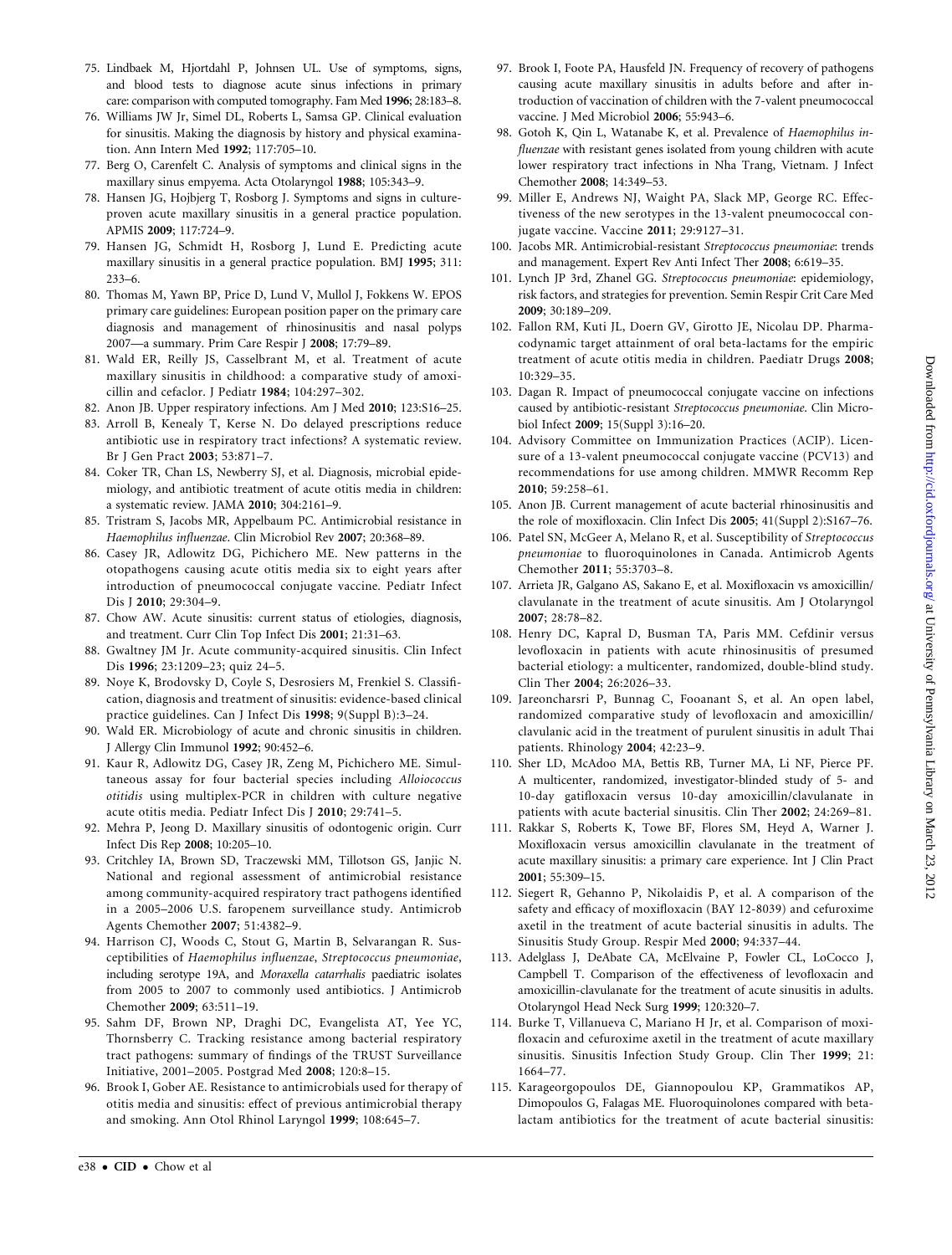<span id="page-38-0"></span>a meta-analysis of randomized controlled trials. CMAJ 2008; 178: 845–54.

- 116. de Ferranti SD, Ioannidis JP, Lau J, Anninger WV, Barza M. Are amoxycillin and folate inhibitors as effective as other antibiotics for acute sinusitis? A meta-analysis. BMJ 1998; 317:632–7.
- 117. Lynch JP 3rd, Zhanel GG. Streptococcus pneumoniae: does antimicrobial resistance matter? Semin Respir Crit Care Med 2009; 30:210–38.
- 118. Jenkins SG, Farrell DJ. Increase in pneumococcus macrolide resistance, United States. Emerg Infect Dis 2009; 15:1260–4.
- 119. Daneman N, McGeer A, Green K, Low DE. Macrolide resistance in bacteremic pneumococcal disease: implications for patient management. Clin Infect Dis 2006; 43:432–8.
- 120. Brinker AD, Wassel RT, Lyndly J, et al. Telithromycin-associated hepatotoxicity: clinical spectrum and causality assessment of 42 cases. Hepatology 2009; 49:250–7.
- 121. Marimon JM, Perez-Trallero E, Ercibengoa M, Gonzalez A, Fenoll A. Molecular epidemiology and variants of the multidrug-resistant Streptococcus pneumoniae Spain14-5 international clone among Spanish clinical isolates. J Antimicrob Chemother 2006; 57:654–60.
- 122. Vanderkooi OG, Low DE, Green K, Powis JE, McGeer A. Predicting antimicrobial resistance in invasive pneumococcal infections. Clin Infect Dis 2005; 40:1288–97.
- 123. Hoban D, Felmingham D. The PROTEKT surveillance study: antimicrobial susceptibility of Haemophilus influenzae and Moraxella catarrhalis from community-acquired respiratory tract infections. J Antimicrob Chemother 2002; 50(Suppl S1):49–59.
- 124. See S, Mumford JM. Trimethoprim/sulfamethoxazole-induced toxic epidermal necrolysis. Ann Pharmacother 2001; 35:694–7.
- 125. Ludlam HA, Enoch DA. Doxycycline or moxifloxacin for the management of community-acquired pneumonia in the UK? Int J Antimicrob Agents 2008; 32:101–5.
- 126. Mokabberi R, Haftbaradaran A, Ravakhah K. Doxycycline vs. levofloxacin in the treatment of community-acquired pneumonia. J Clin Pharm Ther 2010; 35:195–200.
- 127. Zhanel GG, Palatnick L, Nichol KA, Low DE, Hoban DJ. Antimicrobial resistance in Haemophilus influenzae and Moraxella catarrhalis respiratory tract isolates: results of the Canadian Respiratory Organism Susceptibility Study, 1997 to 2002. Antimicrob Agents Chemother 2003; 47:1875–81.
- 128. Zhanel GG, Palatnick L, Nichol KA, Bellyou T, Low DE, Hoban DJ. Antimicrobial resistance in respiratory tract Streptococcus pneumoniae isolates: results of the Canadian Respiratory Organism Susceptibility Study, 1997 to 2002. Antimicrob Agents Chemother 2003; 47:1867–74.
- 129. Blackburn RM, Henderson KL, Lillie M, et al. Empirical treatment of influenza-associated pneumonia in primary care: a descriptive study of the antimicrobial susceptibility of lower respiratory tract bacteria (England, Wales and Northern Ireland, January 2007–March 2010). Thorax 2011; 66:389–95.
- 130. Wimmerstedt A, Kahlmeter G. Associated antimicrobial resistance in Escherichia coli, Pseudomonas aeruginosa, Staphylococcus aureus, Streptococcus pneumoniae and Streptococcus pyogenes. Clin Microbiol Infect 2008; 14:315–21.
- 131. Mandell LA, Wunderink RG, Anzueto A, et al. Infectious Diseases Society of America/American Thoracic Society consensus guidelines on the management of community-acquired pneumonia in adults. Clin Infect Dis 2007; 44(Suppl 2):S27–72.
- 132. Varonen H, Rautakorpi UM, Huikko S, et al. Management of acute maxillary sinusitis in Finnish primary care. Results from the nationwide MIKSTRA study. Scand J Prim Health Care 2004; 22:122–7.
- 133. Arndt J, Riebenfeld D, Maier H, Weidauer H. Therapeutic efficacy and tolerability of brodimoprim in comparison with doxycycline in acute sinusitis in adults. J Chemother 1994; 6:322–7.
- 134. Boezeman AJ, Kayser AM, Siemelink RJ. Comparison of spiramycin and doxycycline in the empirical treatment of acute sinusitis: preliminary results. J Antimicrob Chemother 1988; 22(Suppl B):165–70.
- 135. Group SS. Loracarbef versus doxycycline in the treatment of acute bacterial maxillary sinusitis. Scandinavian Study Group. J Antimicrob Chemother 1993; 31:949–61.
- 136. Fenoll A, Gimenez MJ, Robledo O, et al. In vitro activity of oral cephalosporins against pediatric isolates of Streptococcus pneumoniae non-susceptible to penicillin, amoxicillin or erythromycin. J Chemother 2008; 20:175–9.
- 137. Fenoll A, Gimenez MJ, Robledo O, et al. Influence of penicillin/ amoxicillin non-susceptibility on the activity of third-generation cephalosporins against Streptococcus pneumoniae. Eur J Clin Microbiol Infect Dis 2008; 27:75–80.
- 138. Sader HS, Jacobs MR, Fritsche TR. Review of the spectrum and potency of orally administered cephalosporins and amoxicillin/ clavulanate. Diagn Microbiol Infect Dis 2007; 57:5S–12S.
- 139. Jansen WT, Verel A, Beitsma M, Verhoef J, Milatovic D. Surveillance study of the susceptibility of Haemophilus influenzae to various antibacterial agents in Europe and Canada. Curr Med Res Opin 2008; 24:2853–61.
- 140. Verma R, Dhamija R, Batts DH, Ross SC, Loehrke ME. Moxifloxacin induced fatal hepatotoxicity in a 72-year-old man: a case report. Cases J 2009; 2:8063.
- 141. Van Bambeke F, Tulkens PM. Safety profile of the respiratory fluoroquinolone moxifloxacin: comparison with other fluoroquinolones and other antibacterial classes. Drug Saf 2009; 32:359–78.
- 142. Poachanukoon O, Kitcharoensakkul M. Efficacy of cefditoren pivoxil and amoxicillin/clavulanate in the treatment of pediatric patients with acute bacterial rhinosinusitis in Thailand: a randomized, investigator-blinded, controlled trial. Clin Ther 2008; 30:1870–9.
- 143. Ariza H, Rojas R, Johnson P, et al. Eradication of common pathogens at days 2, 3 and 4 of moxifloxacin therapy in patients with acute bacterial sinusitis. BMC Ear Nose Throat Disord 2006; 6:8.
- 144. Ambrose PG, Anon JB, Bhavnani SM, et al. Use of pharmacodynamic endpoints for the evaluation of levofloxacin for the treatment of acute maxillary sinusitis. Diagn Microbiol Infect Dis 2008; 61:13–20.
- 145. Li F, Nandy P, Chien S, Noel GJ, Tornoe CW. Pharmacometricsbased dose selection of levofloxacin as a treatment for postexposure inhalational anthrax in children. Antimicrob Agents Chemother 2010; 54:375–9.
- 146. Arguedas A, Dagan R, Pichichero M, et al. An open-label, double tympanocentesis study of levofloxacin therapy in children with, or at high risk for, recurrent or persistent acute otitis media. Pediatr Infect Dis J 2006; 25:1102–9.
- 147. Bradley JS, Arguedas A, Blumer JL, Saez-Llorens X, Melkote R, Noel GJ. Comparative study of levofloxacin in the treatment of children with community-acquired pneumonia. Pediatr Infect Dis J 2007; 26:868–78.
- 148. Noel GJ, Blumer JL, Pichichero ME, et al. A randomized comparative study of levofloxacin versus amoxicillin/clavulanate for treatment of infants and young children with recurrent or persistent acute otitis media. Pediatr Infect Dis J 2008; 27:483–9.
- 149. Noel GJ, Bradley JS, Kauffman RE, et al. Comparative safety profile of levofloxacin in 2523 children with a focus on four specific musculoskeletal disorders. Pediatr Infect Dis J 2007; 26:879–91.
- 150. Bradley JS, Jackson MA. The use of systemic and topical fluoroquinolones. Pediatrics 2011; 128:e1034–45.
- 151. Payne SC, Benninger MS. Staphylococcus aureus is a major pathogen in acute bacterial rhinosinusitis: a meta-analysis. Clin Infect Dis 2007; 45:e121–7.
- 152. Brook I, Foote PA, Hausfeld JN. Increase in the frequency of recovery of meticillin-resistant Staphylococcus aureus in acute and chronic maxillary sinusitis. J Med Microbiol 2008; 57:1015–17.
- 153. Huang WH, Hung PK. Methicillin-resistant Staphylococcus aureus infections in acute rhinosinusitis. Laryngoscope 2006; 116:288–91.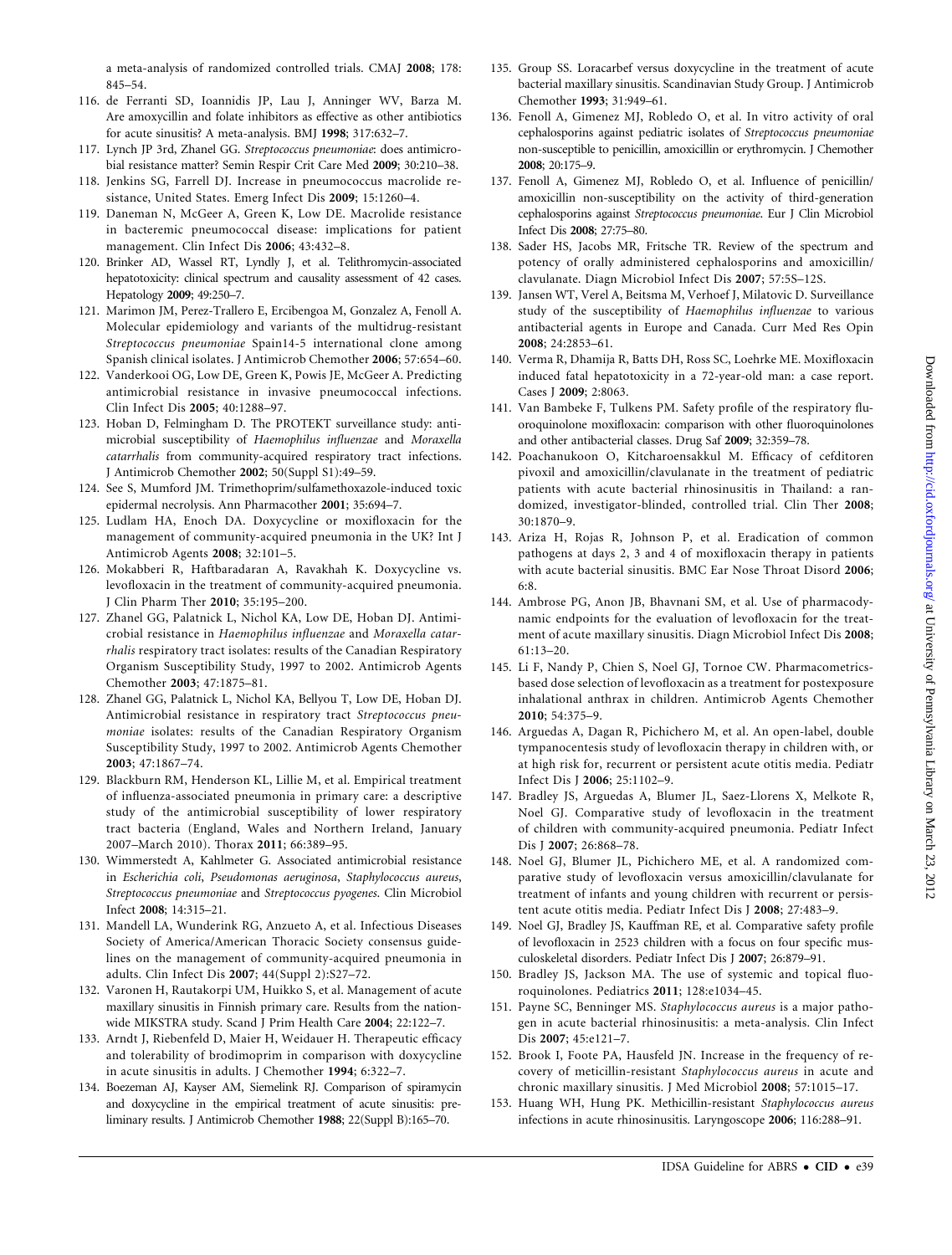- <span id="page-39-0"></span>154. Javer AR, Genoway K, Tsaparas Y. Comparison of swabs versus suction traps for endoscopically guided sinus cultures. J Otolaryngol Head Neck Surg 2008; 37:185–91.
- 155. Klossek JM, Dubreuil L, Richet H, Richet B, Sedallian A, Beutter P. Bacteriology of the adult middle meatus. J Laryngol Otol 1996; 110:847–9.
- 156. Nadel DM, Lanza DC, Kennedy DW. Endoscopically guided sinus cultures in normal subjects. Am J Rhinol 1999; 13:87–90.
- 157. Wald ER. Sinusitis. Pediatr Ann 1998; 27:811–18.
- 158. Kutluhan A, Akdeniz H, Kaya Z, Kiroglu F, Kiris M, Ugras S. The treatment duration of acute maxillary sinusitis: how long should it be? A nasal smear controlled study. Rhinology 2002; 40: 198–202.
- 159. Williams JW Jr, Holleman DR Jr, Samsa GP, Simel DL. Randomized controlled trial of 3 vs 10 days of trimethoprim/sulfamethoxazole for acute maxillary sinusitis. JAMA 1995; 273:1015–21.
- 160. Henry DC, Riffer E, Sokol WN, Chaudry NI, Swanson RN. Randomized double-blind study comparing 3- and 6-day regimens of azithromycin with a 10-day amoxicillin-clavulanate regimen for treatment of acute bacterial sinusitis. Antimicrob Agents Chemother 2003; 47:2770–4.
- 161. Tellier G, Brunton SA, Nusrat R. Telithromycin for the treatment of acute bacterial maxillary sinusitis: a review of a new antibacterial agent. South Med J 2005; 98:863–8.
- 162. Poole M, Anon J, Paglia M, Xiang J, Khashab M, Kahn J. A trial of high-dose, short-course levofloxacin for the treatment of acute bacterial sinusitis. Otolaryngol Head Neck Surg 2006; 134:10–17.
- 163. Anderson VR, Perry CM. Levofloxacin: a review of its use as a highdose, short-course treatment for bacterial infection. Drugs 2008; 68:535–65.
- 164. Falagas ME, Karageorgopoulos DE, Grammatikos AP, Matthaiou DK. Effectiveness and safety of short vs. long duration of antibiotic therapy for acute bacterial sinusitis: a meta-analysis of randomized trials. Br J Clin Pharmacol 2009; 67:161–71.
- 165. Pichichero ME. Short course antibiotic therapy for respiratory infections: a review of the evidence. Pediatr Infect Dis J 2000; 19:929–37.
- 166. Hadley JA. Value of short-course antimicrobial therapy in acute bacterial rhinosinusitis. Int J Antimicrob Agents 2005; 26(Suppl 3): S164–9.
- 167. Keating KN, Friedman HS, Perfetto EM. Moxifloxacin versus levofloxacin for treatment of acute rhinosinusitis: a retrospective database analysis of treatment duration, outcomes, and charges. Curr Med Res Opin 2006; 22:327–33.
- 168. Ioannidis JP, Chew P, Lau J. Standardized retrieval of side effects data for meta-analysis of safety outcomes. A feasibility study in acute sinusitis. J Clin Epidemiol 2002; 55:619–26.
- 169. Kassel JC, King D, Spurling GK. Saline nasal irrigation for acute upper respiratory tract infections. Cochrane Database Syst Rev 2010 (3):CD006821.
- 170. Adam P, Stiffman M, Blake RL Jr. A clinical trial of hypertonic saline nasal spray in subjects with the common cold or rhinosinusitis. Arch Fam Med 1998; 7:39–43.
- 171. Bollag U, Albrecht E, Wingert W. Medicated versus saline nose drops in the management of upper respiratory infection. Helv Paediatr Acta 1984; 39:341–5.
- 172. Slapak I, Skoupa J, Strnad P, Hornik P. Efficacy of isotonic nasal wash (seawater) in the treatment and prevention of rhinitis in children. Arch Otolaryngol Head Neck Surg 2008; 134:67–74.
- 173. Wang YH, Yang CP, Ku MS, Sun HL, Lue KH. Efficacy of nasal irrigation in the treatment of acute sinusitis in children. Int J Pediatr Otorhinolaryngol 2009; 73:1696–701.
- 174. Hauptman G, Ryan MW. The effect of saline solutions on nasal patency and mucociliary clearance in rhinosinusitis patients. Otolaryngol Head Neck Surg 2007; 137:815–21.
- 175. Inanli S, Ozturk O, Korkmaz M, Tutkun A, Batman C. The effects of topical agents of fluticasone propionate, oxymetazoline, and 3%

and 0.9% sodium chloride solutions on mucociliary clearance in the therapy of acute bacterial rhinosinusitis in vivo. Laryngoscope  $2002:112:320-5$ 

- 176. Tomooka LT, Murphy C, Davidson TM. Clinical study and literature review of nasal irrigation. Laryngoscope 2000; 110:1189–93.
- 177. Rabago D, Zgierska A, Mundt M, Barrett B, Bobula J, Maberry R. Efficacy of daily hypertonic saline nasal irrigation among patients with sinusitis: a randomized controlled trial. J Fam Pract 2002; 51:1049–55.
- 178. Louisiana Department of Health and Hospitals–Office of Public Health/Infectious Disease Epidemiology Section. Louisiana morbidity reports 2011. 2011: 1–5. Available at: [http://new.dhh.louisiana.gov/](http://new.dhh.louisiana.gov/index.cfm/newsroom/detail/2037) [index.cfm/newsroom/detail/2037](http://new.dhh.louisiana.gov/index.cfm/newsroom/detail/2037). Accessed 22 December 2011.
- 179. Louisiana Department of Health and Hospitals–Office of Public Health/Infectious Disease Epidemiology Section. North Louisiana woman dies from rare ameba infection: DHH warns residents about improper neti pot use. 2011. Available at: [http://new.dhh.louisiana.gov/](http://new.dhh.louisiana.gov/index.cfm/newsroom/detail/2332) [index.cfm/newsroom/detail/2332.](http://new.dhh.louisiana.gov/index.cfm/newsroom/detail/2332) Accessed 22 December 2011.
- 180. Barlan IB, Erkan E, Bakir M, Berrak S, Basaran MM. Intranasal budesonide spray as an adjunct to oral antibiotic therapy for acute sinusitis in children. Ann Allergy Asthma Immunol 1997; 78: 598–601.
- 181. Dolor RJ, Witsell DL, Hellkamp AS, Williams JW Jr, Califf RM, Simel DL. Comparison of cefuroxime with or without intranasal fluticasone for the treatment of rhinosinusitis. The CAFFS Trial: a randomized controlled trial. JAMA 2001; 286:3097–105.
- 182. Meltzer EO, Bachert C, Staudinger H. Treating acute rhinosinusitis: comparing efficacy and safety of mometasone furoate nasal spray, amoxicillin, and placebo. J Allergy Clin Immunol 2005; 116: 1289–95.
- 183. Nayak AS, Settipane GA, Pedinoff A, et al. Effective dose range of mometasone furoate nasal spray in the treatment of acute rhinosinusitis. Ann Allergy Asthma Immunol 2002; 89:271–8.
- 184. Zalmanovici A, Yaphe J. Intranasal steroids for acute sinusitis. Cochrane Database Syst Rev 2009 (4):CD005149.
- 185. Sipila J, Suonpaa J, Silvoniemi P, Laippala P. Correlations between subjective sensation of nasal patency and rhinomanometry in both unilateral and total nasal assessment. ORL J Otorhinolaryngol Relat Spec 1995; 57:260–3.
- 186. Wiklund L, Stierna P, Berglund R, Westrin KM, Tonnesson M. The efficacy of oxymetazoline administered with a nasal bellows container and combined with oral phenoxymethyl-penicillin in the treatment of acute maxillary sinusitis. Acta Otolaryngol Suppl 1994; 515:57–64.
- 187. McCormick DP, John SD, Swischuk LE, Uchida T. A double-blind, placebo-controlled trial of decongestant-antihistamine for the treatment of sinusitis in children. Clin Pediatr (Phila) 1996; 35: 457–60.
- 188. Bende M, Fukami M, Arfors KE, Mark J, Stierna P, Intaglietta M. Effect of oxymetazoline nose drops on acute sinusitis in the rabbit. Ann Otol Rhinol Laryngol 1996; 105:222–5.
- 189. Braun JJ, Alabert JP, Michel FB, et al. Adjunct effect of loratadine in the treatment of acute sinusitis in patients with allergic rhinitis. Allergy 1997; 52:650–5.
- 190. US Food and Drug Administration. Public health advisory. Overthe-counter medicines for infants and children. Available at: [http://](http://www.fda.gov/drugs/drugsafety/postmarketdrugsafetyinformationforpatientsandproviders/drugsafetyinformationforheathcareprofessionals/publichealthadvisories/ucm051137.htm) [www.fda.gov/drugs/drugsafety/postmarketdrugsafetyinformationfor](http://www.fda.gov/drugs/drugsafety/postmarketdrugsafetyinformationforpatientsandproviders/drugsafetyinformationforheathcareprofessionals/publichealthadvisories/ucm051137.htm) [patientsandproviders/drugsafetyinformationforheathcareprofessionals/](http://www.fda.gov/drugs/drugsafety/postmarketdrugsafetyinformationforpatientsandproviders/drugsafetyinformationforheathcareprofessionals/publichealthadvisories/ucm051137.htm) [publichealthadvisories/ucm051137.htm](http://www.fda.gov/drugs/drugsafety/postmarketdrugsafetyinformationforpatientsandproviders/drugsafetyinformationforheathcareprofessionals/publichealthadvisories/ucm051137.htm). Accessed 1 December 2011.
- 191. Anon JB, Paglia M, Xiang J, Ambrose PG, Jones RN, Kahn JB. Serial sinus aspirate samples during high-dose, short-course levofloxacin treatment of acute maxillary sinusitis. Diagn Microbiol Infect Dis 2007; 57:105–7.
- 192. Ambrose PG, Anon JB, Owen JS, et al. Use of pharmacodynamic end points in the evaluation of gatifloxacin for the treatment of acute maxillary sinusitis. Clin Infect Dis 2004; 38:1513–20.